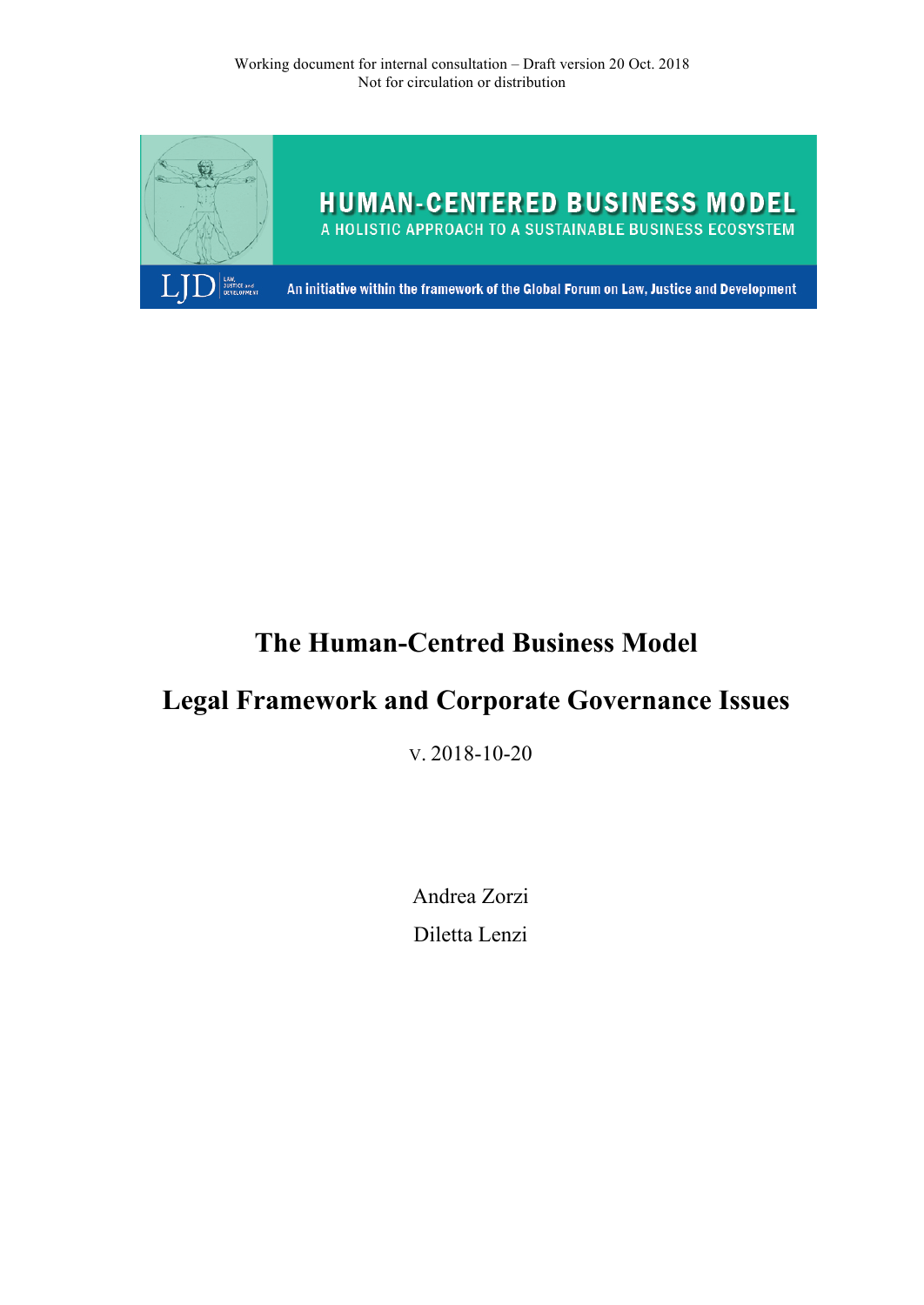# **TABLE OF CONTENTS**

| 4. Relevant Existing Initiatives around the World: the State of the Art 16 |  |
|----------------------------------------------------------------------------|--|
|                                                                            |  |
|                                                                            |  |
|                                                                            |  |
|                                                                            |  |
|                                                                            |  |
|                                                                            |  |
|                                                                            |  |
| 4.2. The European Union Framework for Social Enterprises and Hybrid        |  |
|                                                                            |  |
|                                                                            |  |
|                                                                            |  |
|                                                                            |  |
| 4.2.4. France: Towards a Political Engagement with a More                  |  |
| 4.2.5. The Italian Experience of 'Società Benefit' and the Recent          |  |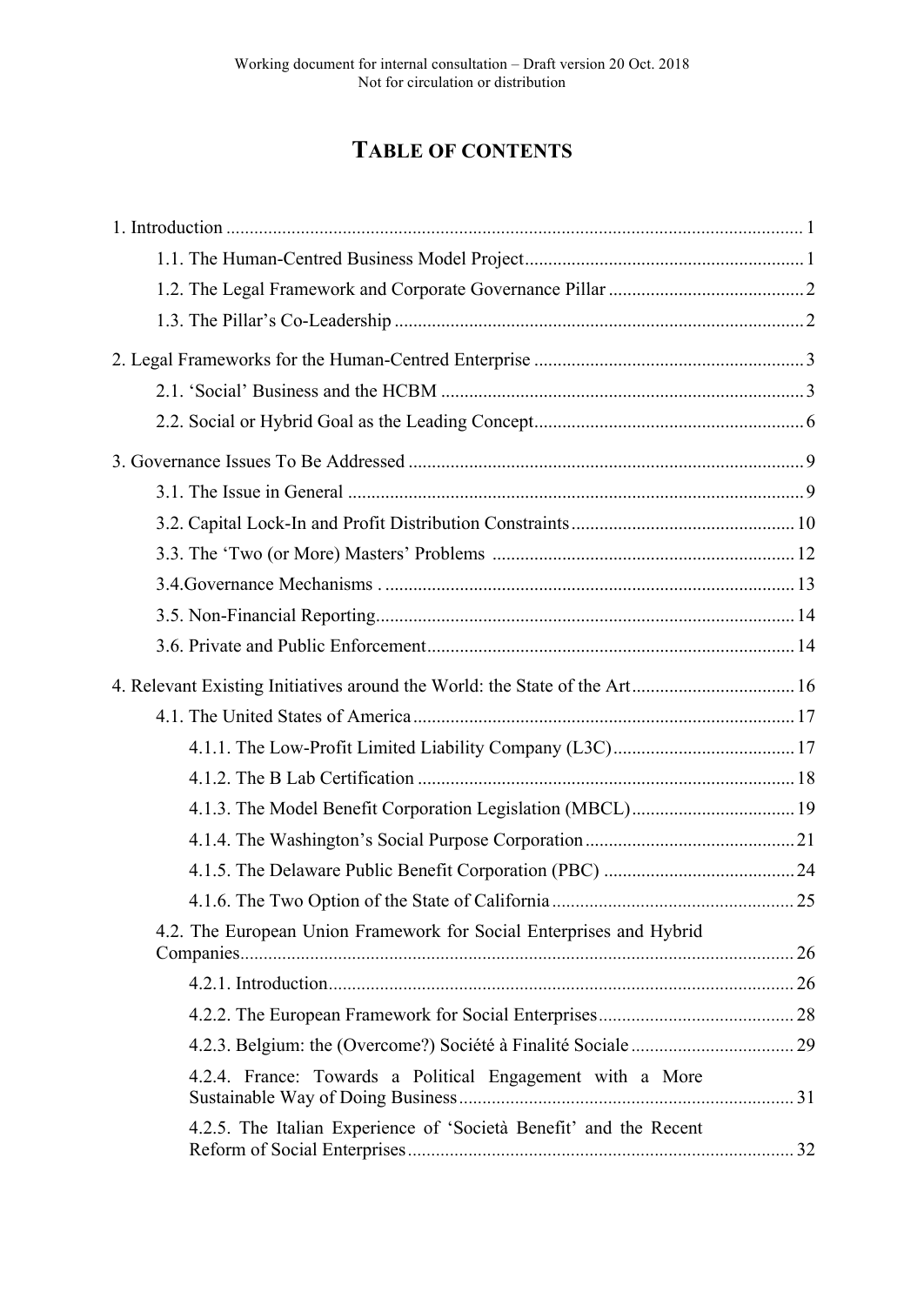| 4.3. The United Kingdom: The Community Interest Company and           |  |
|-----------------------------------------------------------------------|--|
|                                                                       |  |
|                                                                       |  |
|                                                                       |  |
|                                                                       |  |
|                                                                       |  |
| 4.5.3. China: the Farmers' Specialised Co-operatives and the Social   |  |
|                                                                       |  |
|                                                                       |  |
|                                                                       |  |
|                                                                       |  |
|                                                                       |  |
|                                                                       |  |
|                                                                       |  |
|                                                                       |  |
| 5.1. Need for the Development of the Human-Centred Business Model  48 |  |
|                                                                       |  |
|                                                                       |  |
|                                                                       |  |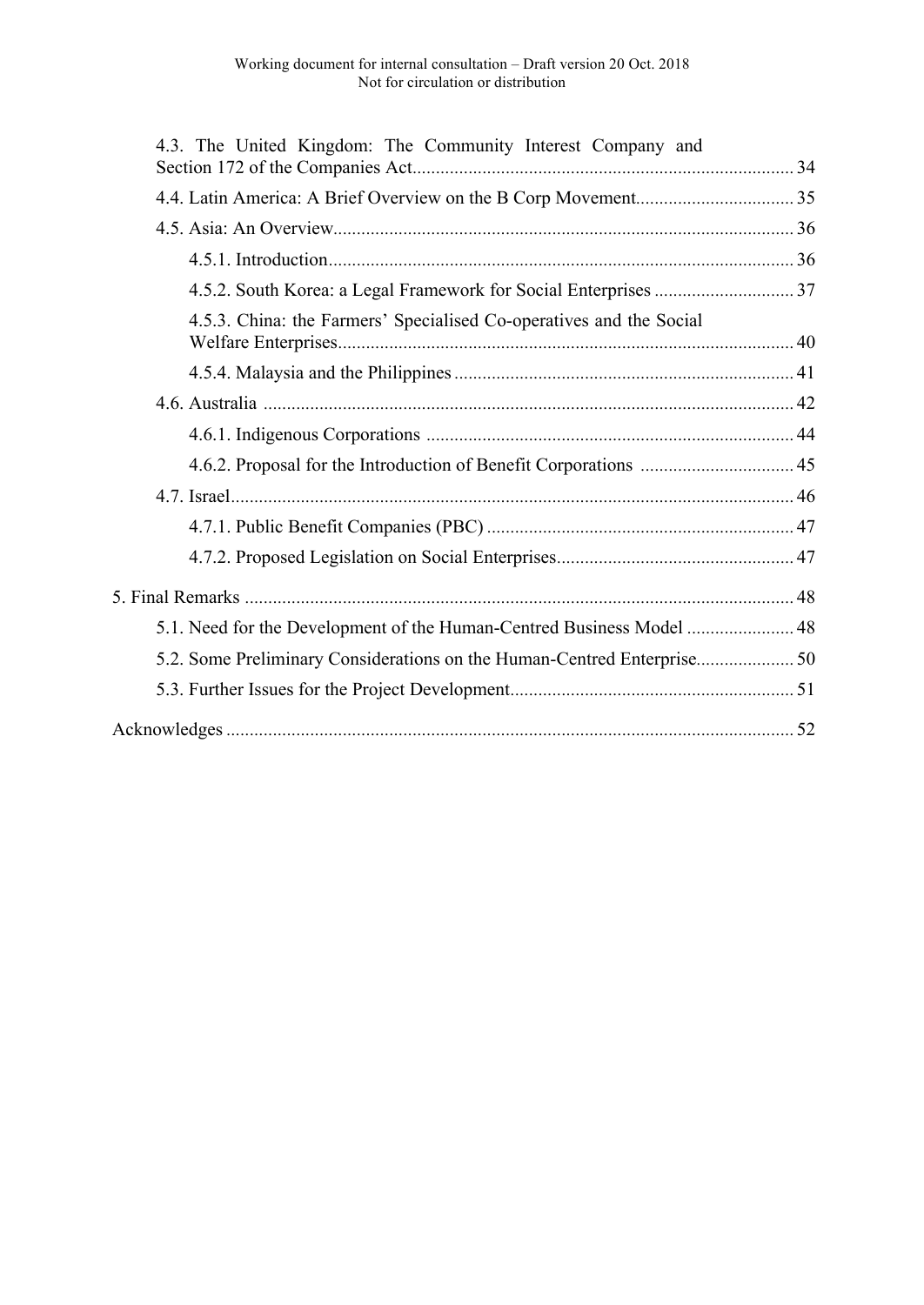# **1. Introduction**

#### **1.1. The Human-Centred Business Model Project**

The Human-Centered Business Model (HCBM) is a project developed within the Global Forum on Law, Justice and Development. The project aims at developing an alternative approach to doing business that potentially combines, on an equal level of importance the economic sustainability, the social sustainability and the environmental sustainability.

The Human-Centred Business Model is structured along the lines of **six pillars** that are intellectually guided by one or more co-leaders. The pillars will develop:

- (1) a set of guiding principles common to all the Human-Centred Enterprises;
- (2) legal and corporate governance options coherent with the guiding principles;
- (3) suitable forms of financial instruments;
- (4) elements of enabling fiscal regime;
- (5) procurement policies (both corporate and public procurement);
- (6) specific forms of stakeholder relationship.

The main output is to develop a theoretical model that will foster the pursuit of environmentally and socially desirable goals by non-profit entities as well as by profitoriented ones. As regards companies, the model will look at enabling their use not only, as traditionally is, for profit maximization, but also to pursue the environmental and socials goals at par with profit. The idea is to build a model that has in itself all the necessary devices to ensure compliance and enforcement with the goals stated by the entity, protecting also who has invested in the company by reason of its 'human-centred nature'. This goal will be reinforced thanks to *ad hoc* financial instruments, fiscal techniques, public and corporate procurement mechanisms and mechanisms of stakeholder involvement.

The model is a holistic model that aims to reflect on the entire ecosystem in which businesses operate. It will be available to private enterprises for voluntary adoption as well as a blueprint for Governments wishing to develop innovative legislative provisions or to finetune their existing laws.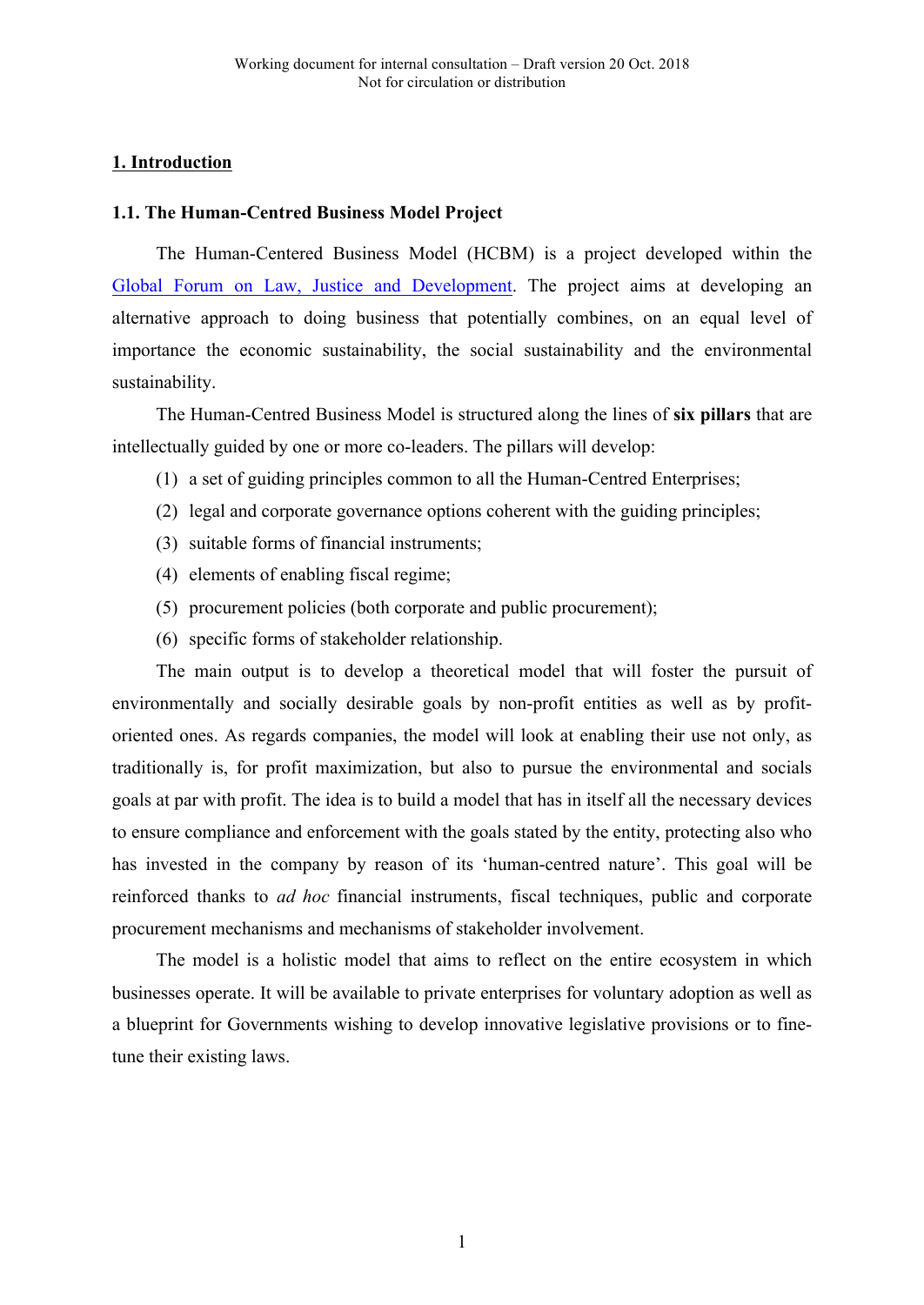#### **1.2. The Legal Framework and Corporate Governance Pillar**

The second Pillar of the HCBM, *Legal Framework and Corporate Governance*, aims at developing corporate governance mechanisms to enable businesses to use companies not only for profit maximisation (as is traditionally the case), but also for the pursuing of environmental and social goals, in an enforceable way that will grant protection to those who have invested in the business taking into consideration its social and environmental goals. In a 'Human-Centred Enterprise' (HCE), social and environmental interests are no longer the 'external' interests that directors *may* consider when managing the organisation while pursuing profit, but are the proper corporate goals, *on a par with* profit, and directors and managers *must* consequently strive for these goals too, in compliance with their duties.

The final objective of the second Pillar is to develop a legal framework and alternative corporate governance structures – to be suitable for different business sizes, sectors, and socio-economic and legal environments – with common characteristics which are supported by compliance and monitoring strategies in order to control the fulfilment of the legal model within the corporate governance framework. In greater detail:

- the legal framework and governance standards should assure sustainability and workability in various legal systems and environments;

- corporate governance solutions will focus on developing innovative techniques to ensure a more effective internalisation of interests *other than* profit maximization, including the interests of stakeholders.

In this context, an analysis of the existing legal framework is necessary.

#### **1.3. The Pillar's Co-Leadership**

The second Pillar of the Human-Centered Business Model, *Legal Framework and Corporate Governance*, is co-lead by the International Institute for the Unification of Private Law (Unidroit) and the University of Florence, Italy, which have signed a cooperation protocol in this regard.

Unidroit is an independent intergovernmental organisation. Its purpose is to study needs and methods for modernising, harmonising and co-ordinating private and in particular commercial law as between States and groups of States and to formulate uniform law instruments, principles and rules to achieve those objectives. Unidroit has been engaged in the branch of social enterprise since 2010, when it published a preliminary report on social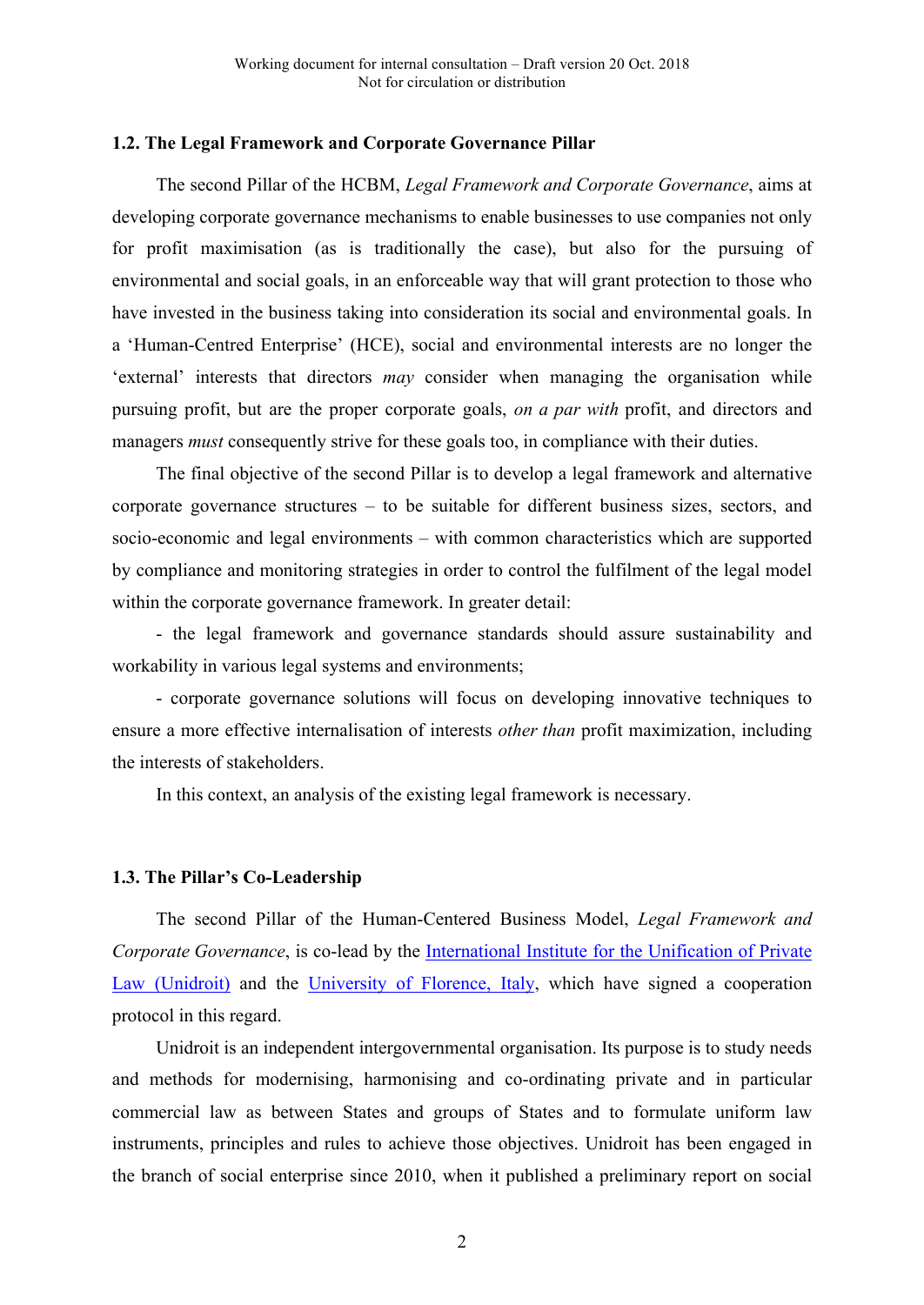enterprises. Unidroit has been supporting the HCBM project by hosting events and directing its interns to study aspects of law relevant to the project, in particular with the guidance of senior officer Frédérique Mestre.

The University of Florence participates in the project through the Department of Economics and Management, where Andrea Zorzi teaches Business law. Diletta Lenzi is now a post-doc researcher at the University of Trento and has been a consultant to the World Bank.

Any opinion expressed in this draft paper is the sole responsibility of the authors and does not reflect the views of Unidroit.

# **2. Legal Framework for the Human-Centred Enterprise**

#### **2.1. 'Social' Businesses and the HCBM**

1. Less than a decade ago, Mohammed Yunus could write that the law offered no specific instrument to entrepreneurs that wanted to do business with a goal to make society better off. Writing at a very general and international level, he noticed that one had to adapt business forms to the 'social' aspect of business, noticing that the law could hinder some important features of social businesses, such as the non-distribution constraint (this is Yunus's conception, which is not widely shared as regards the definition of 'social' business), and some forms of participatory governance (Yunus 2010).

This is certainly not the case any longer. In the past years there has been an impressive burgeoning of initiatives intended to give a legal form to social business (the most renown being the US L3Cs and benefit corporations, but many European states have also provided advanced forms for doing social business – see Par. 4.1 and 4.2). A preliminary study carried out by Unidroit in 2010 was able to list various old and new forms that could be apt to engage in social business (Unidroit 2010), but if that study were carried out now, the list would be significantly longer.

While there is a common understanding that 'social' business is a business done for a goal that transcends the financial interests of shareholders or members, the term has very different implications depending on jurisdictions. For example, until recently 'social businesses' had a full non-distribution constraint in Italy, whereas now they can distribute a part of the profits, with limitations, as do community interest companies in the UK (see Par.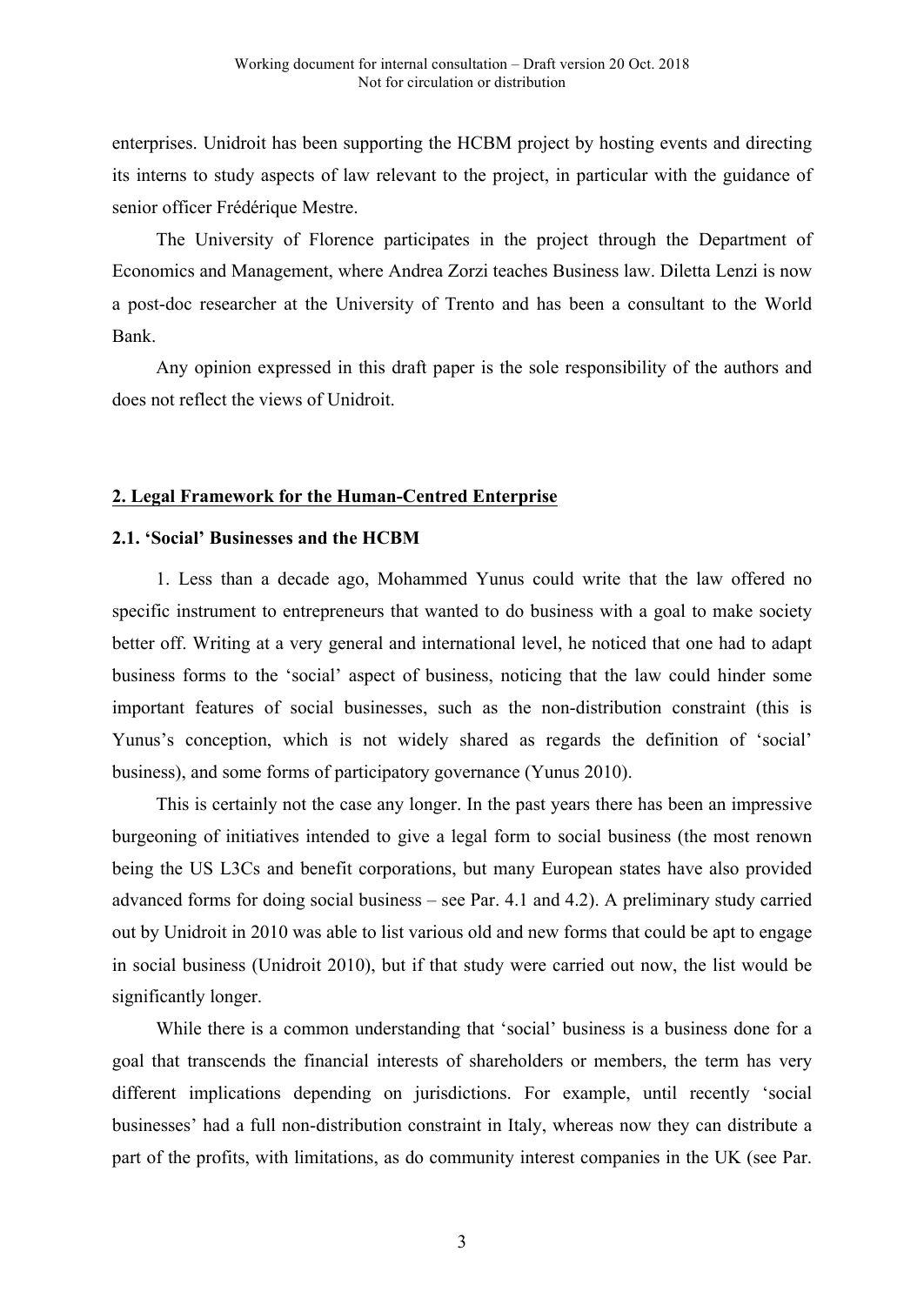4.2.5 and 4.3). In the US, benefit corporations and the like are commonly considered one possible form to carry out business, although they incur no limitation in distribution of profits. The EU operative definition requires reinvestment of most of the profits, which would exclude benefit corporations from 'social businesses'.

The first requirement to discuss about a Human-Centred Business Model, that is a business model carried out pursuing profit (possibly) but also a social goal following the guiding principles, is therefore to define the possible universe, 'business' being one first fundamental aspect.

2. Activities that seek to generate a positive impact on the civil society (e.g., a positive social or environmental impact) can be carried out by different kinds of organisations, some of which carry out business, some of which do not. In a very simplified manner, organisations having some sort of 'social' goal can fall within one of the following categories:

(1) not-for-profit organisations (such as associations, foundations, or charities) that do *not* carry out any business, and mainly rely on donations or grants to pursue their goals and may carry out business, in an accessory fashion, as a means to provide financing to the pursuit of the social goal;

(2) not-for-profit organisations (in any form) that pursue social goals but carry out business as a chore means to pursue their goal (e.g., some types of social enterprises);

(3) for-profit businesses that pursue social goals and also profit (in a varying degree, the main common ground being that they do not pursue only profit maximisation), which can be divided into:

(3.1). businesses that *can* pursue goals other than profit maximisation;

(3.2). businesses that *must* also pursue social goals.

The defining features of the HCBM are therefore *(a)* 'social' goals (as defined in the guiding principles) and *(b)* business. The Human-Centred Enterprise will be designed to fit organisations that carry out *business* by balancing the profit aim with goals of social and environmental sustainability, as defined in the bylaws, in respect with the guiding principles (on which see Pillar 1).

Consequently, the Pillar 2 research should focus only on categories (2) and (3), while not-for-profit organisations, when they do not carry out any business or when the business is a mere accessory of their activity (category (1)), should not be included. This preliminary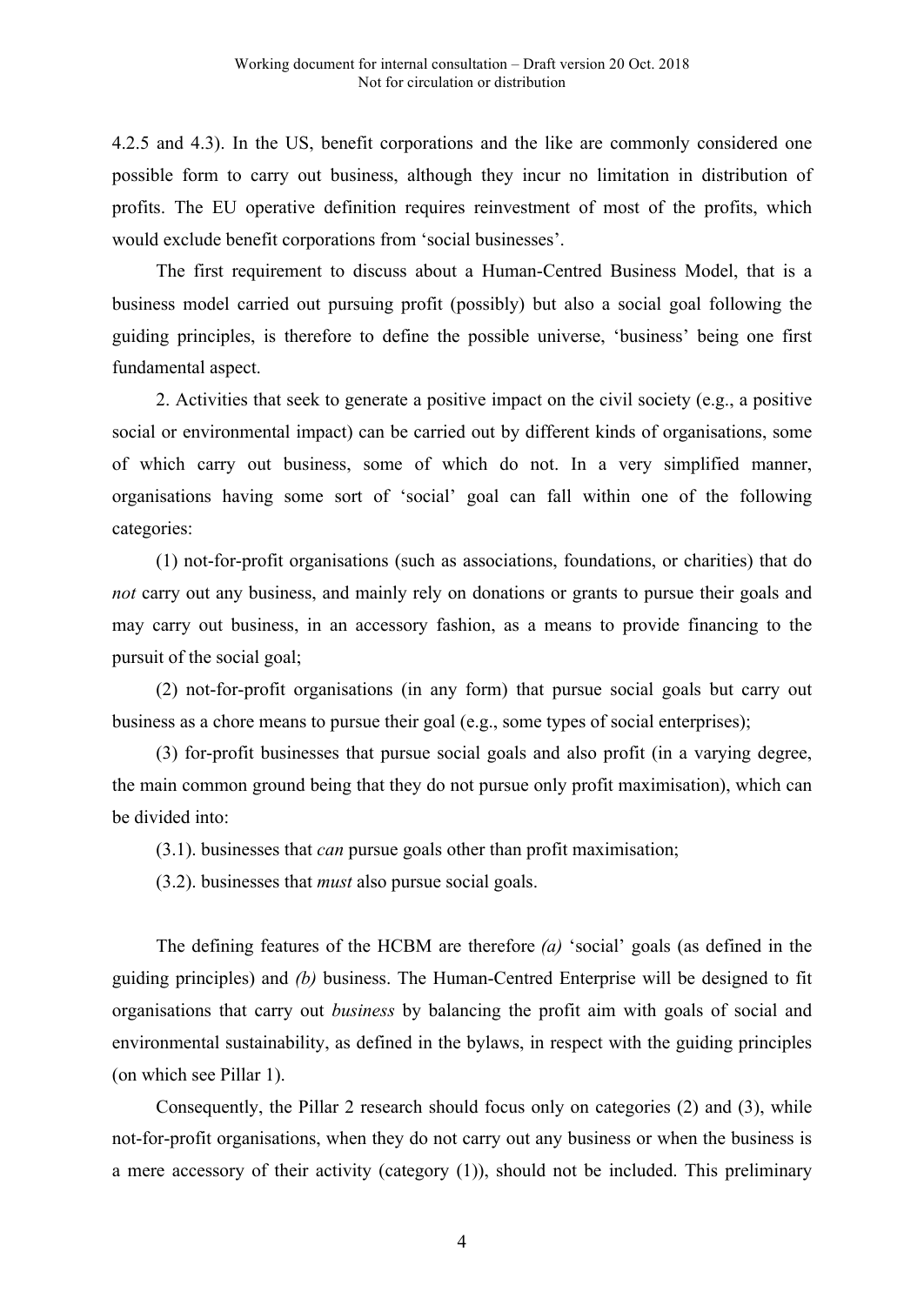paper is based on this conception, but the project may well change perspective, to include also non-profits that carry out business as a secondary activity if a compelling case were made.

Returning to the categories sketched above, a few more words on not-for-profit organisations that engage in business activities as a chore means to pursue their goal (category (2)). While not-for-profit organisations can carry out business *in order to* finance their main not-for-profit activity, in which case the business is a secondary aspect, not-forprofit goals can also be pursued by means of carrying out business. Imagine, for example, a business created to employ former prison inmates or disabled persons; a business that manages a childcare facility or a nursing home; a business that provides cheap and environmentally friendly energy or water or means of communication to remote, underserved and poor communities. When the organisation is 'not for profit', this means that profits are re-invested within the organisation to further its goals (there may be variations depending on the structure of the business: e.g., the law could allow distribution of profits to the sole shareholder who is a not-for-profit organisation).

A different and more diverse category includes for-profit businesses organisations, which *can* or *must* pursue social goals (category (3)). These are for-profit entities in which the goal is to make profit *and* distribute it to shareholders, while *also* pursue not-for-profit goals.

Sub-category (3.1) refers to for-profit entities whose governing laws enable shareholders to pursue not-for-profit goals. This is somewhat of a murky definition, because it may be overly vast. A *total* profit-maximisation rule is probably inexistent, even in jurisdictions where corporate law tends to be mandatory and profit maximisation is the norm. However, the degree at which profit maximisation can be derogated is another issue; e.g., while for companies under some US laws, which are traditionally of an enabling nature, shareholders could set out special rules in the certificate of incorporation referring to the social or environmental sustainability of the business at the expense of profit maximisation, it may not be the same in other jurisdictions, where some legal categories (normally companies) are only legally allowed to pursue profit only. This was the case of Italy until 2016, where companies could provide for some limited deviation from profit maximisation but could not, e.g., bar profit distribution (however see Stella Richter 2017). This is also one of the reasons why, in order to do business that aims to balance profit with social/environmental goals, a new specific legal provision introducing the Italian benefit

5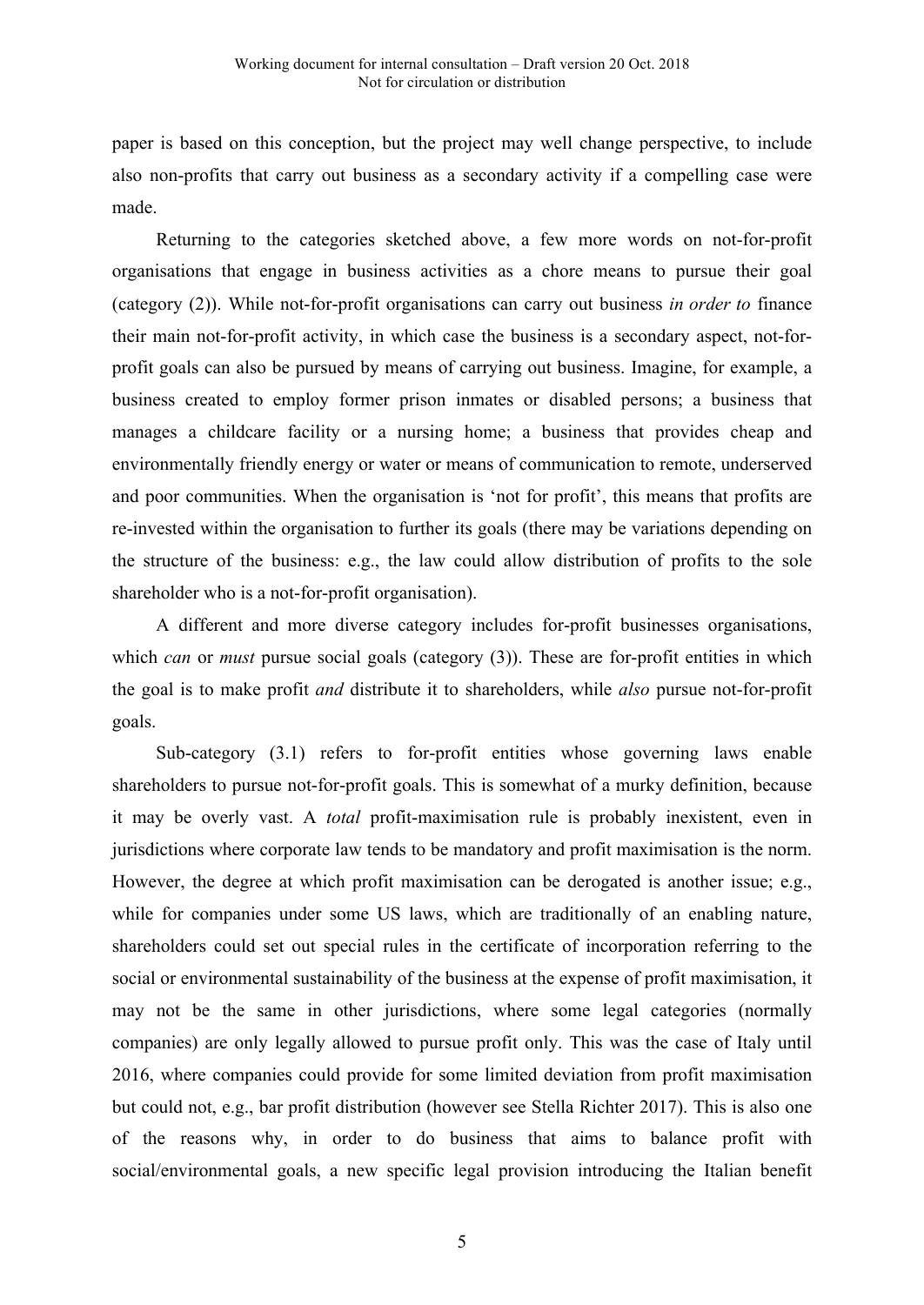corporation was made necessary (see par. 4.2.5). The issue of whether or not the law allows for the pursuit of not-for-profit goals alongside profit by using a traditionally profit-oriented organisational form may seem trivial to those accustomed to enabling laws (leaving aside 'branding' issues) but should not be undervalued, since in many laws this is not possible, absent a specific provision in the law.

Sub-category (3.2), in contrast, refers to legal categories, specifically regulated by law, which the parties are free to choose to use or not, as the case may be, but, if they do, they *must* also pursue not-for-profit goals (as defined by the law). This includes, on the more 'profit' side of the spectrum, hybrid forms such as 'benefit corporations' or 'public benefit corporations', which can freely distribute profit, and – on the other side of the spectrum – forms such as L3Cs, public interest companies (in the UK), some types of co-operatives (e.g. in Italy or France), which can distribute profits, albeit with various limitations, and some kinds of 'social enterprises' as so defined by some laws (e.g. Italy again).

#### **2.2. Social or Hybrid Goal as the Leading Concept**

We have mentioned a 'social' goal as a distinctive concept. This is important because the HCBM is not contented by the mere furtherance of some sort of social or environmental positive effect of a profit-oriented enterprise, alongside profit, but requires that social goals come into the direct scope of the business. Positive social or environmental effects should not be mere by-products of the business, nor be at the service of the business's profit maximisation as is with the corporate social responsibility framework, typically in the longterm according to most accounts of the positive effects *on shareholders* of CSR.

Any discussion on social goals, of course, cannot avoid confronting what is the 'standard' goal of corporations (and business in general). A discussion into whether or not, *in general*, the shareholder-value maximisation paradigm is, or should be, overcome (e.g. Stout, Blair, Mayer, Sjåfell) would be overambitious and not directly expedient to the project, which refers to business entities which expressly hold themselves out as pursuing not-forprofit goals while doing business and seek to attract talent, investment, consumers *because of* its choice of not maximising profit at the expense of the pursuit of the goals, which should follow the 'guiding principles' set out in the company's charter. Nor it is necessary to dissent on the shareholder value approach in general to grant legitimacy to the HCBM: shareholder value serves as a fundamental means to monitor performance and, in some countries, its rise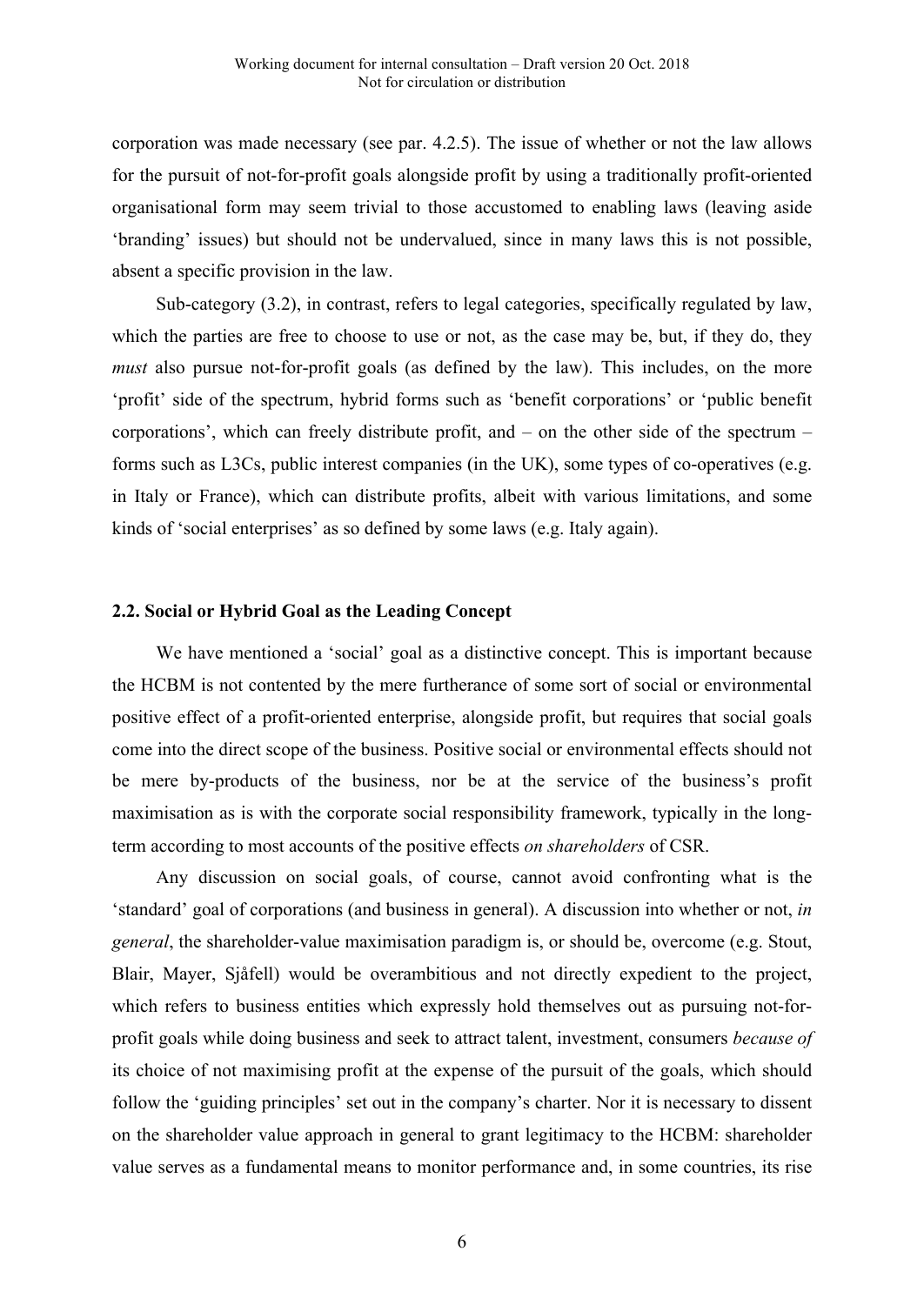has contributed to curb relational practices that, under the cloak of stakeholder interests, rather sought to favour the controlling shareholder or other parties.

HCBM should require proper compliance, go beyond it, and seek to maximise social utility *at least* at the same level as profit (how this can be done, and how the balance between social goals and profit should be stricken, is a tricky issue and the chore of the research: see Par. 3).

Also, with regard to social goals, it should be noticed that, although there may be some overlap among concepts:

- having a 'social' goal certainly does not exclude making a profit *for the entity*; a profit for the entity does not make it a for-profit entity, if there is no distribution to members;

- having a 'social' goal *can* also go hand in hand with making a profit for its members: either with limitations (some profits must be retained, as in some cooperatives, in community interest companies, etc.) or without (benefit corporations);

- a not-for-profit goal can be pursued also by carrying out an enterprise which is not a 'social' enterprise, but whose revenues are used for the pursuit of the not-for-profit goal (as mentioned, a for-profit entity that is controlled by a not-for-profit entity does not change its nature and purpose).

Discussing 'social' goals begs the question on which goals other than profitmaximisation *can* or *must* be pursued. Should it be any goal, as long as it implies a positive social impact (in the broader meaning), or any goal within a set of goals that are predetermined by law, or one or more goals predetermined by law? The law may, indeed, provide only for specific goals; or for any goal chosen by the members of the company as long as it fits within a broader definition, etc. There are examples of all three possibilities across jurisdictions and, within jurisdictions, among different models. For example, benefit corporations allow for very broad goals, almost indeterminate; at an intermediate level are CICs, which must serve a 'community' as quite narrowly defined by the law; yet another style are social enterprises in Italy, which have (a) either a very narrowly defined series of goals *or* (b) any goal, as long as *the way* in which business is carried out is 'social' (narrowly defined).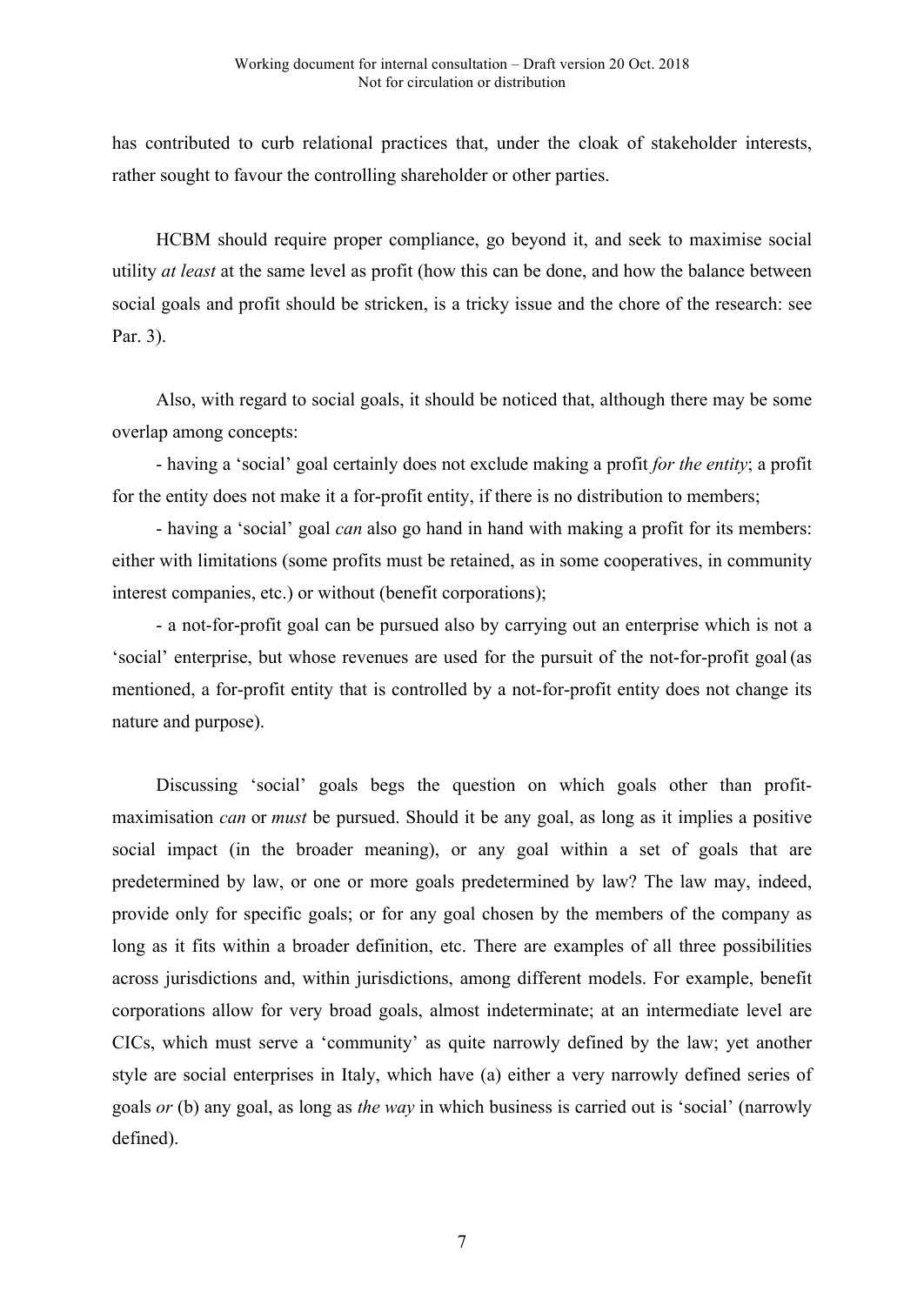The heterogeneity of the concept of 'social' business reflects itself also on the need to define clearly what should be a HCBM-compliant business. HCBM should require credible commitment from investors and directors alike in exchange for the branding features. However, its adaptation to different institutional context may require that, depending on the jurisdiction, requirements to fulfil a 'HCMB status', so to say, vary.

Exactly as in corporate governance in general, in states where judicial infrastructure is efficient, capital markets developed, investors sophisticated, information readily available, etc., the law should be flexible, open to private ordering, and businesses should be able to offer any kind of agreement to shareholders and other investors. Where there are not the same features, it may be advisable to simplify the law, reducing options and adopting bright-line rules (an example could be the non-distribution constraint). This adaptive approach, however, raises a delicate issue with regard to possible cross-jurisdictional law shopping: the case is less easily dismissed with 'social' businesses as it is with 'ordinary' corporate forms because the content of what is 'social' is far more heterogenous from state to state, often carries with tax and other advantages, and could therefore mislead the public and give an unfair advantage to some operators.

Par. 3 contains a very preliminary and tentative assessment of various forms of possible candidates for the a HCBM-compliant business. As mentioned, the HCBM should pivot around a functional, rather than structural, definition: any kind of organisation, as long as it is in line with the HCBM's principles, should be able to sport the branding. There are some more likely candidates, however, from a structural point of view: some are traditional forms of doing business, such as cooperative, other, as mentioned, are new, such as benefit corporations and the like.

(1) **Cooperatives** are not per se 'selfless' or altruistic, in the sense that their finality is to enable members to buy at a lower price than market price, or sell at a higher price, or work for better wages, achieve affordable housing, access to credit on more favourable terms than commercial banking would allow. However, traditionally coops have been used to further the position of working classes, hence there is usually a 'social' impact inasmuch the members come from disadvantaged classes; coops offer a typically participatory model of governance (members are also those who use the services or goods provided by the cooperative) and also a democratic model (the default usually being one head, one vote). Of course, their being adequate for HCBM depends on which are its constituencies, whether or not the cooperative

8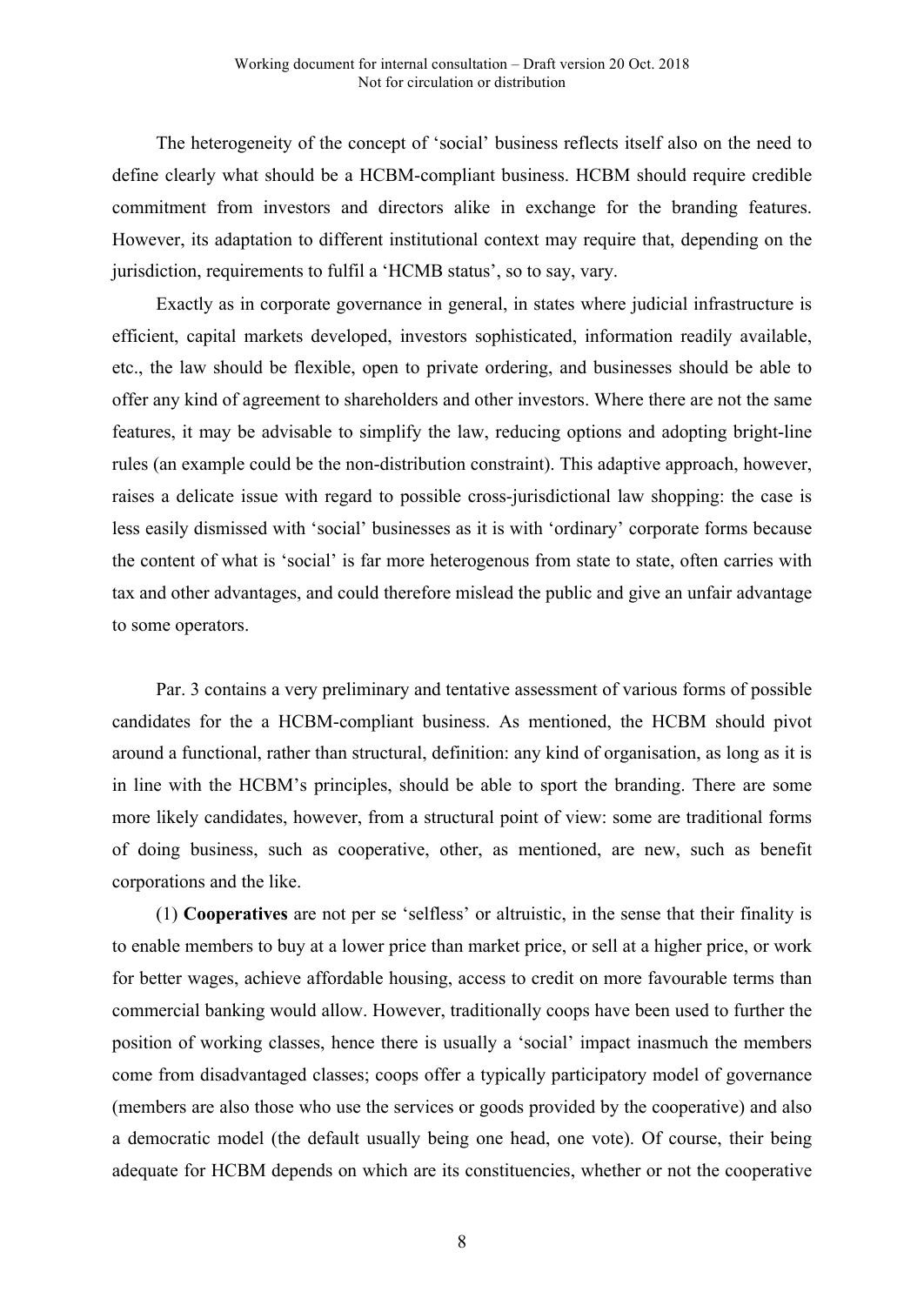also distributes profits, made through business with non-members, whether there are limitations to profit distribution, etc.

(2) We have mentioned above **social enterprises** or social businesses and the fact that the definition is far from univocal. In order to 'qualify' for HCMB it will be necessary to set out governance features that should be deemed necessary – which may or may not overlap with the legal definition of a social enterprise in one given jurisdiction.

(3) **Benefit corporations** are now widely available in many States and could be the ideal candidate for a HCBM entity, and much of the discussion in Par. 3 on legal issues intertwines with debate on such legal forms and similar ones. Benefit corporations, however, are slanted towards profit and may require further optimisation to work for the HCBM.

(4) **For-profit forms** adopting, on a voluntary basis, charter provisions allowing them to pursue hybrid goals (if so allowed by the law of incorporation) could also qualify as HCBM. In this case, however, the assessment of the credibility of commitment made by charter provision should be even more careful as compared to businesses adopting a specific form, because 'mission drift' becomes an ever more serious risk. In general, adopting standard entities with adaptations may be expose to legal risks and may not be effective (e.g. Murray & Hwang 2011; White Paper 2013; Brakman Reiser 2013).

(5) Mere compliance with **CSR policies** should not, to the contrary, be considered enough to define a HCBM enterprise, as mentioned above, given that, in its common conception, CSR relates to profit maximising in the long term.

#### **3. Governance Issues to Be Addressed**

#### **3.1. The Issue in General**

Once the goals are set, comes compliance and enforcement. Many issues are very similar to those faced by the design of social businesses, in the organisational form of companies or cooperatives. A vast literature is flourishing, revolving mainly around social enterprises and benefit corporations and the like, but many discussions apply perfectly also to a possible HCBM enterprise.

Business organisations that were conceived to make profits (such as companies) or anyway to serve selfish goals (cooperatives) have in place corporate governance mechanisms that are based on the assumption that directors should serve the interests of shareholders in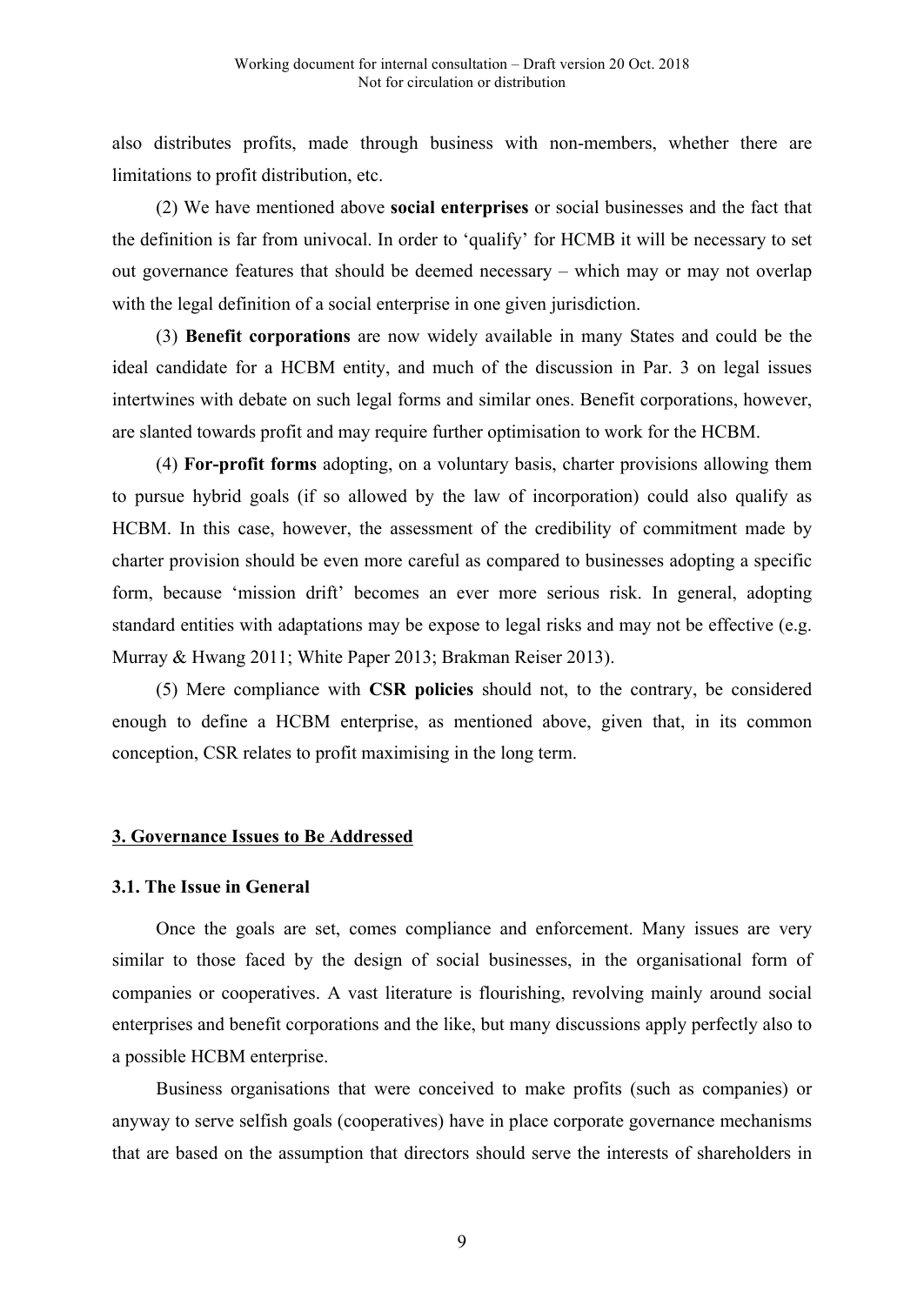the first place; profit is a relatively straightforward way to measure performance.

Pursuing mixed (hybrid) goals complicates the picture, because the beneficiaries of the organisation are no longer one constituency (shareholders), but at least two and often more. On the other hand, the rules on non-profits – in particular those that seek to avoid that funds collected by the organisation are not diverted from its charitable goals – do not apply to hybrid organisations, thus requiring substitute rules (in general e.g. Plerhoples 2015).

Various issues come to the forefront. How can you ensure that capital, both equity and debt, raised in the light of the 'human-centred' nature of the business is not diverted from its intended goals and perhaps even distributed to shareholders? How can you properly measure performance in non-financial terms? How can you make sure that managers and directors pursue the goals they were meant to or, at a higher level, how can you avoid that shareholders change their mind and pursue only profit? Further: how can you make sure that managers and directors appeal to the not-for-profit goals of the organisation to justify suboptimal and perhaps self-interested decisions? These and many other are the questions that arise in the context of corporate governance of hybrid organisations and should be addressed in any project of a HCBM. The risks of inadequate monitoring, underperformance in non-profit goals, mission drift (if not 'bait and switch' marketing to investors), are significant and could have serious, perhaps irreparable negative reputational effects on the whole of the sector if not credibly curbed.

#### **3.2. Capital Lock-In and Profit Distribution Constraints**

A pivotal element on any business which is not solely profit-maximising is how to ensure that capital, both equity and debt, raised in the light of the 'human-centred' nature of the business is used to pursue the intended goals. Many laws already provide for such mechanisms, at least in part: there are rules that impose reinvestment in the business and mandate that, upon liquidation, all raised capital, exceeding capital paid-in by members, does not exit the 'social stream' and is given to other organisations. Capital that members can recoup is usually increased to the extent necessary to preserve present value or to offer some minimal form of remuneration (this is usually the rule in cooperatives).

Distribution constraints regard both capital (hence are another face of asset lock) and profits. Profit distribution constraints can be designed so as to limit the amount of profits that can be distributed relative to the total profits (e.g. no more than 50% of annual profits can be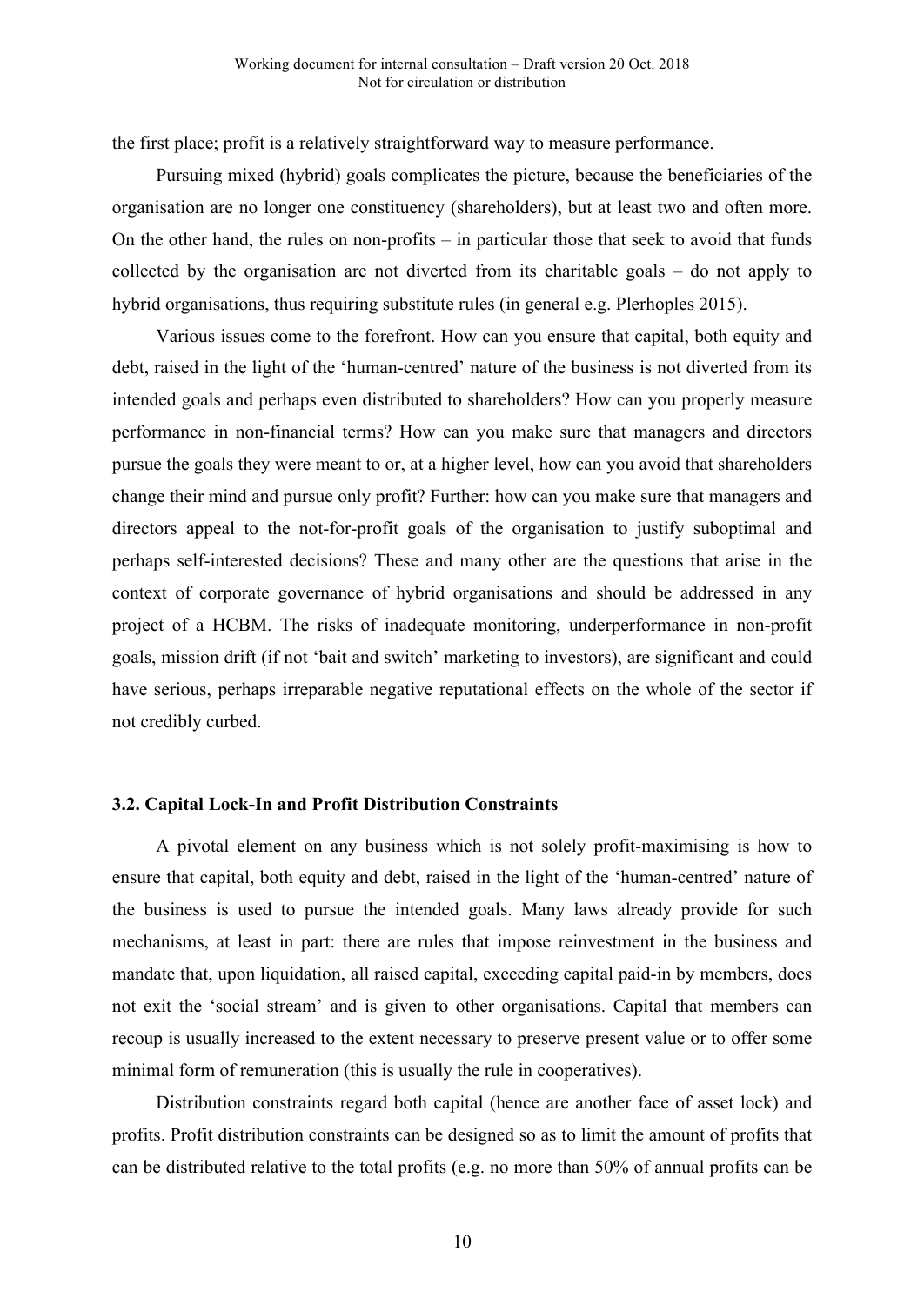distributed, after accounting for previous losses and legal or voluntary capital reserves, etc.) or can be capped relative to a certain maximum return relative to the capital invested (e.g. a certain percentage above a relevant benchmark, that could be that of a central bank's base lending rate or that of treasury bonds, etc.).

Asset lock and distribution constraint have three main finalities:

*(i)* firstly, of course, they avoid the organisation's funds being distracted from the intended goal and, as a correlated effect, also support self-financing of the organisation, which is particularly important given the de facto constraints to financing that usually 'social' enterprises face;

*(ii)* secondly, they also screen investors, who already know ex ante that they can only expect a certain return;

*(iii)* thirdly, especially if defined in terms relative to capital invested (rather than a percentage of total profits) they mitigate the risk of 'mission drift'  $-$  i.e. the risk of a business starting as a hybrid and tending only to profit – under the pressure of investors or of managers' selfishness.

Interestingly enough, while non-distribution constraint is a staple of non-profit organisational law in any country, this is not so for businesses that go under a 'social' tag. In Europe, for example, 'social businesses' are expected to have some form of non-distribution constraint (see e.g. CIC, European Commission, Fici 2016) whereas, in the recent discussion about hybrid forms such as L3Cs, benefit corporations, public benefit corporations or special purpose corporations distribution constraints are not considered material (the discussion surfaces as regards L3Cs, which are designed to fit into idiosyncratic US tax regulations) and, to the contrary, are consistently looked upon as negative because they hinder access to funding (see e.g. Cummings 2012; the same has determined recent evolution in Italian law on social enterprises, that can now distribute profits, although in a limited manner – see Mosco 2017; Costi 2018).

The issue of whether or not a human-centred enterprises capital should be locked in and whether there should be distribution limits is an open question and, as mentioned above, the answer could well depend on the specific features of the relevant jurisdiction, globally considered.

Connected to the asset lock is that of change of purpose: whether it is possible, who decides it, what remedies are given to dissenting shareholders, to affected stakeholders, and to the public (e.g. when there were tax advantages connected with the organisation's prior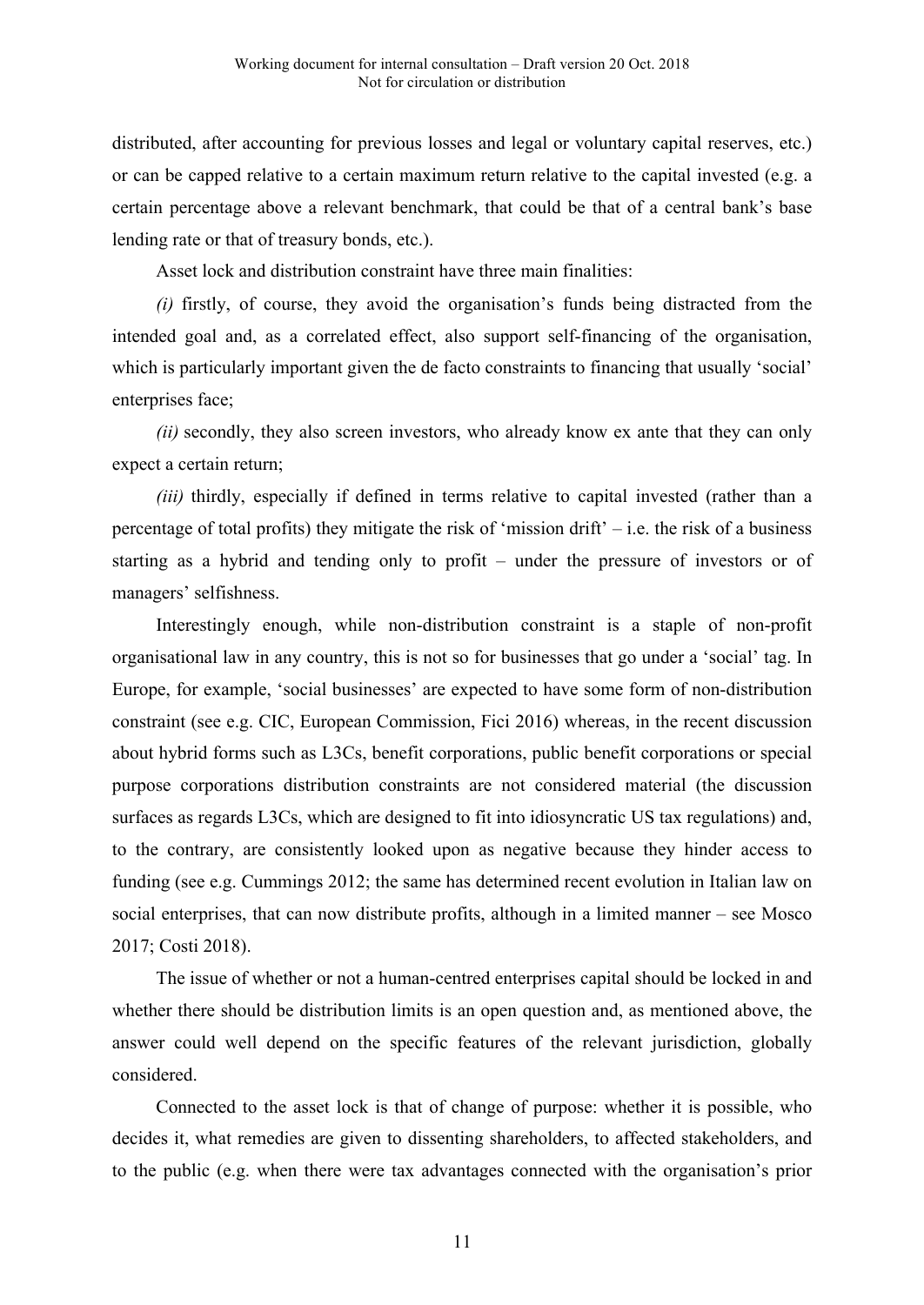status).

### **3.3. The 'Two (or More) Masters' Problems**

Among the issues that hybrid forms raise is that of fiduciary duties of directors and to whom they are owed. In for-profit companies, the system is based on (a) a comprehensible and shared metric of success (share price, profit) and (b) shareholder interest. Hybrid forms raise both problems.

The 'two masters' problem refers to the fact that, in hybrid companies, managers and directors owe fiduciary duties not only to one principal (shareholders), but to more than one, i.e. the different stakeholders involved. This issue is the object of a significant debate with reference to benefit and special purpose corporations, mainly in the US, and authors tend to concur on the idea that directors may gain even more discretion in their decisions if they are given the power (and duty) to balance shareholders' interests with those of interested stakeholders (McDonnel 2014). Given that enforcement primarily lies with shareholders (see Par. 3.5) the most likely effect of enhanced discretion is that decisions will be slanted towards shareholders, rather than the social purpose. Therefore, one of the possible solutions is to clearly prioritise social goals (apart from structural measures such as dividend caps mentioned above) (Par. 3.1), which in turn raised concern that so doing would stiffen excessively the matter of fiduciary duties and agent discretion in hybrid companies (Gold & Miller 2018).

Further issues may arise when shareholders are happy to pursue idealistic goals even when losing on some of their profit, but directors must mediate among different interests of apparently equally deserving stakeholders. A classic example can be employees vs. the environment: historically, in some countries trade unions have been fierce opposers of environmentalists because of the fear that cracking down on factories for environmental reasons would result in loss of jobs. In this case, besides director discretion, a key feature becomes the setting of the *special* benefit and stakeholder prioritisation made by the company (in its charter or bylaws). This could be explicit (as in proper 'public benefit plans' – Winston 2018) or could result implicitly from the allocation of power among stakeholders different from shareholders (see Par. 3.4)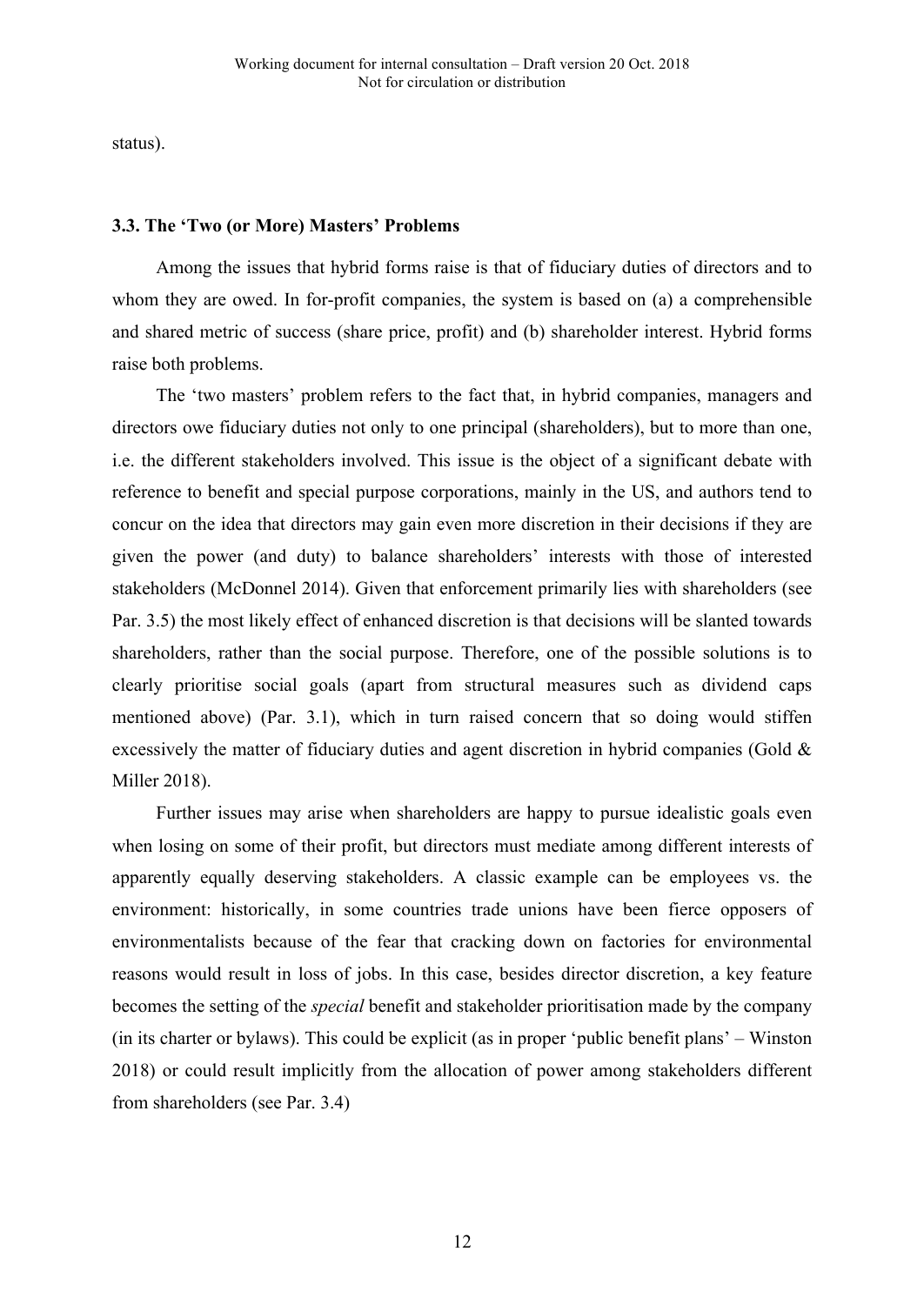#### **3.4. Governance Mechanisms**

In order to make sure that proper goals are pursued, organisations can rely on the panoply of governance devices. Benefit corporations in most states are required to have a 'benefit director', that is a director entrusted with making sure that the company complies with the state goal. The director would be elected, as the rest of the board, by shareholders.

This is a possibility, as is having an adequate number of independent directors, even when this is not required by the law or by market rules. However, the problem with benefit directors or independent directors in general is that – similarly to what happens with control of related-party transactions – while they can be an excellent bulwark against managers' pursuit of profits against the will of shareholders, the device does not work when the departure from social goals is supported by shareholders to the detriment of stakeholders that should benefit from the company's business.

There is ample space, therefore, for stakeholder representation, participation and in general empowerment, to different degrees and with different systems: advisory boards, committees having consulting or veto power, the election of one or more directors, or direct stakeholder voice over some issues (or even all issues otherwise demanded to shareholders), depending on which stakeholder groups should be involved (McDonnell 2018; Brakman Reiser 2013; Murray 2017).

Stakeholder representation is easier when stakeholders are homogeneous and concentrated: employees are, therefore, the ideal candidates for stakeholder representation, which has well known precedents, even mandatory, in many countries. It becomes increasingly difficult, on the other hand, to offer proper representation to somewhat abstract (sets of) stakeholders such as the 'environment'.

When designing a HCBM, it should be decided whether stakeholder participation, beyond mere advice, should be essential. Indeed, such a mechanism could show deep commitment, but could, of course, cause undesired consequence in terms of loss (or weakening) of control to people that have paid nothing to be empowered and could lend itself to opportunistic behaviours.

It should be noted that allowing stakeholders to elect directors may not be always possible for some entities in some jurisdictions and may require complex charter provisions or workarounds that may not always be effective (e.g. in Italy directors of public companies must be elected by shareholders, with limited exceptions for public shareholders and investors holding some kinds of financial instruments).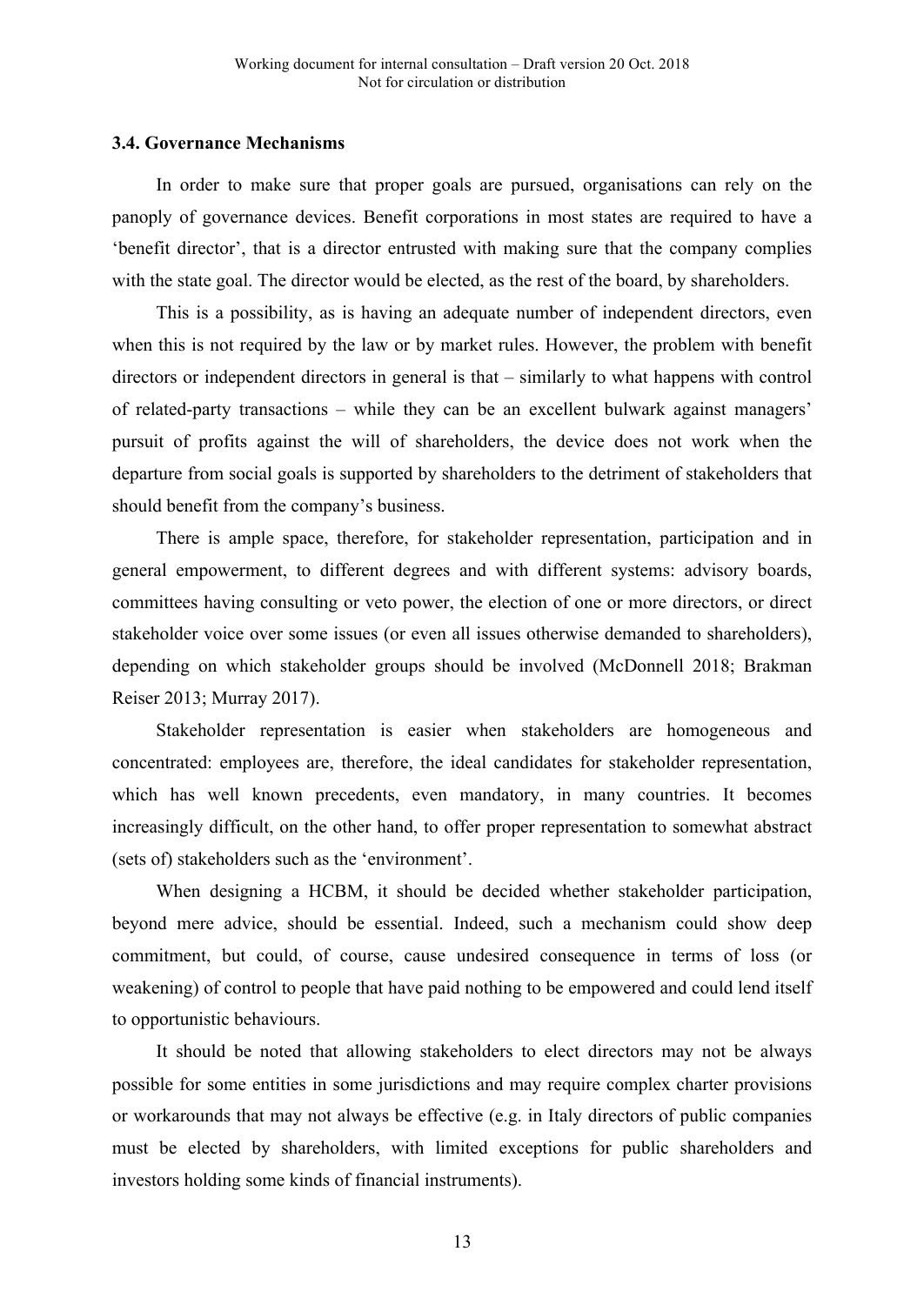#### **3.5. Non-Financial Reporting**

Key to any governance device are disclosure and reporting. Almost all laws provide for some sort of non-financial reporting for social businesses and benefit corporations, and recent developments at the European Union level (Directive 2013/34/EU; Para. 4.2.1) are indeed relevant in setting standards, as well as very well know private initiatives such as GRI.

Reporting obligations are relevant in at least two respects: firstly, they force the company to consider and record all aspects that have to be reported. It therefore helps focusing on the environmental and social impact of the company. Secondly, it is a premise to any kind of enforcement. Absent information, it is impossible to require compliance and, in the worst case, to sue (this is a common problem in derivative and securities litigation in Europe – in general see Gelter 2012).

Disclosure of non-financial information should be assured at least in two directions: from the directors/managers to the members of the organisations (e.g. its shareholders); and from the organisation to the public (the market and the stakeholders in general). A disclosure to the public can reassure investors and consumers or clients on the 'human-centred' behaviour of the business, so precious in terms of economic sustainability of the business.

Much must be done, however, in finding shared metrics for annual reports (to be suitable also for smaller entities) and in developing mechanisms of evaluation and control of the disclosed information.

However, the impact on the environment and society, among other public benefits, tends to be measurable in the long-term, rather than the short-term, which potentially conflicts with the idea of having quantifiable measures in an annual report (Loewenstein 2013).

#### **3.6. Private and Public Enforcement**

Governance rights and disclosure must be supported by a serious threat of enforcement, both private and public.

The latter can come in many forms. In the context of social enterprises tilted towards non-profits, as well as with cooperatives, it is common to have administrative controls upon formation and then during the life of the company, with reporting requirements to public authorities, periodical routine audits by such authority, etc. Similar devices have been suggested, in a completely different context, also for benefit corporations (Hacker 2016);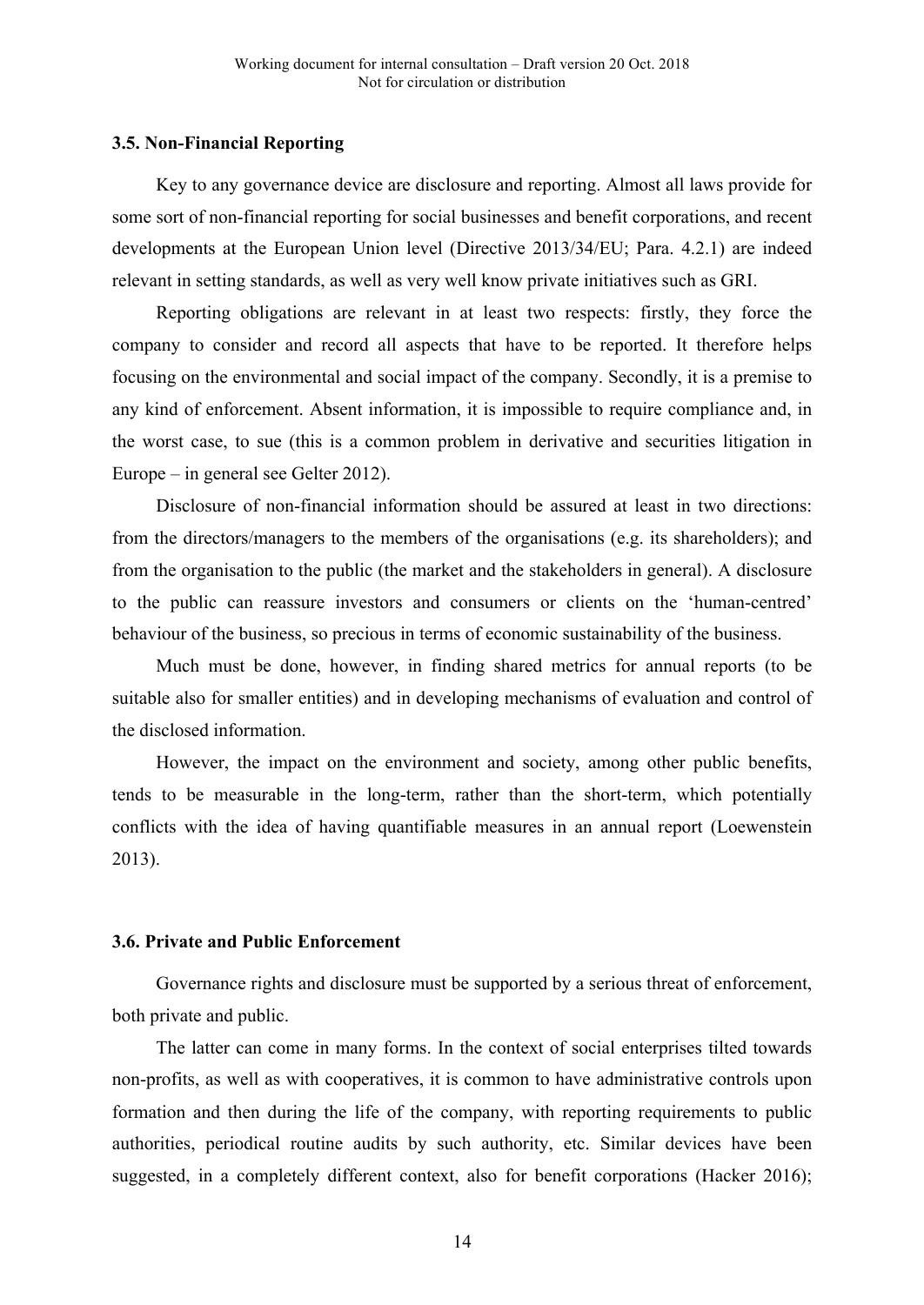however, the problem with any kind of public enforcement is, in the best case, lack of resources on the part of the public authority, and often inefficiency and formalism – the 'tick the box' attitude – which could lead directors to obey only the letter of the law or of the corporate charter.

Private enforcement is also problematic (Brakman Reiser 2013, Loewenstein 2013). Benefit statutes provide for possible derivative actions (benefit enforcement proceedings), but standing is given only to shareholders. This would make the action potentially effective if shareholders were those committed to the purpose and the drift came from directors, which is possible, but improbable – rather, managers, more than non-executive directors, could share a more profit-oriented vision, and the board should be enough to curb such perspective. It is improbable that, of all actors in a benefit corporation, directors, absent shareholder pressure, would seek profit at the expense of the stated social goal. Of course, the board could be subject to pressure by controlling shareholders, in which case a derivative action may make sense. Any derivative action – especially outside the very peculiar US legal environment – would face the usual collective action problem due to the absence of incentives, in this case even worse than in usual cases in profit-oriented companies because damages would be very difficult to assert and prove (besides the fact that, according to the model law, directors would not be 'liable for monetary damages for failing to pursue or create a general public benefit or a specific public benefit' as set forth by the charter) (McDonnell 2014), although there has been who has identified damages in the value of the purpose that was overlooked for profit.

The same reasoning would apply also to investors other than shareholders, who were deceived in extending credit or buying securities by the prospect of investing in a business with a positive impact (with action such as securities fraud, if the company were publicly traded, or other direct actions against directors).

The fact is that stakeholders, even intended beneficiaries, do not have standing to sue, unless – as provided for in the model law – the charter so provides; and it is not sure that in all jurisdictions a charter provision granting standing to third parties would be valid and sufficient, and it may be necessary to find some not simple workaround solutions. Most of all, one can doubt that any company may really want to tie its hands so tight by granting direct enforcement rights to stakeholders, especially since such very strong option would not be signalled in the legal form for branding purposes.

Granting standing to sue and providing for some form of liquidated damages could be,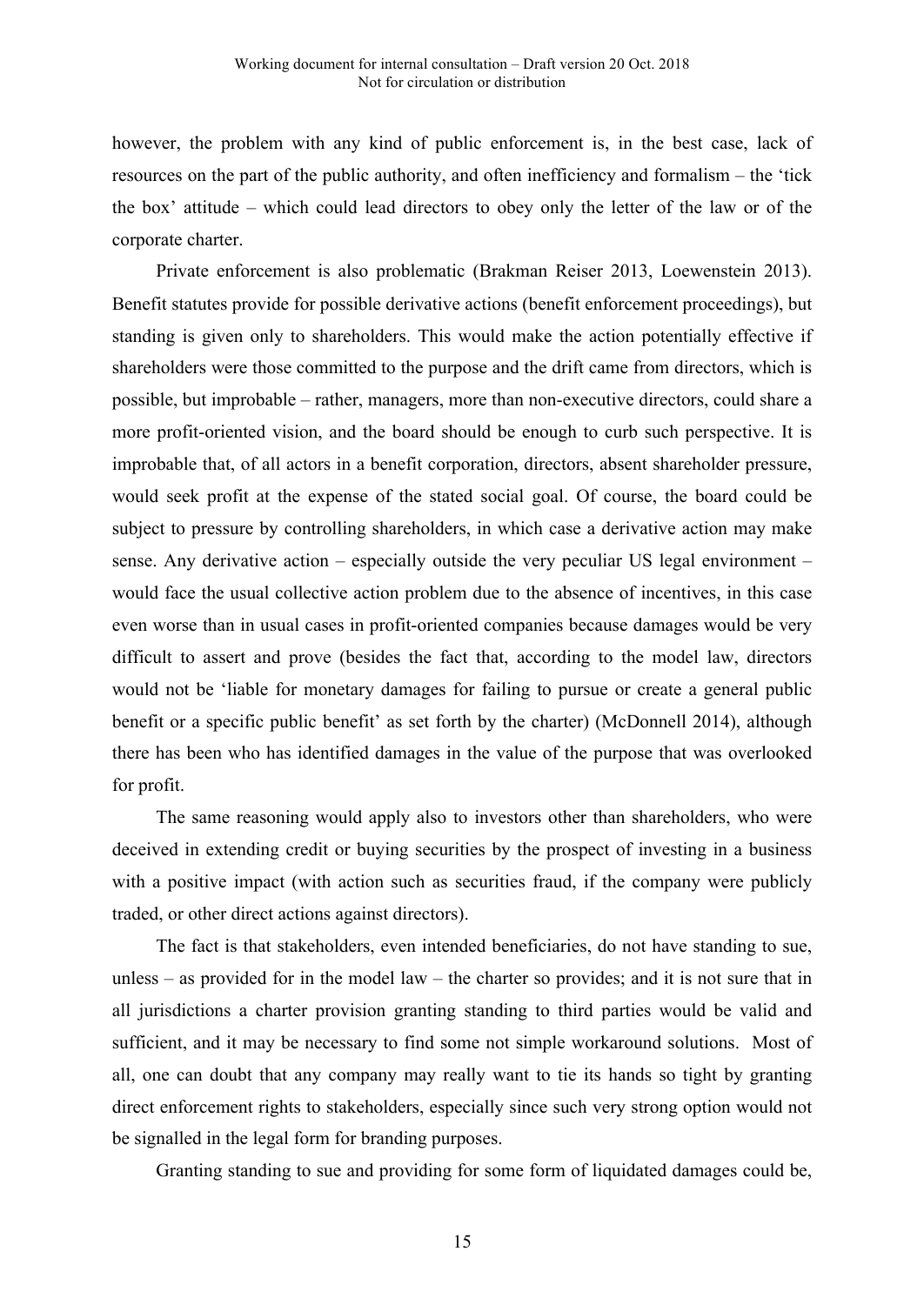on the other hand, a very strong commitment device, that should be explored for the HCBM.

#### **4. Relevant Existing Initiatives around the World: the State of the Art**

Since the last century, a global cultural shift has occured about the role of businesses and corporations in the society, as well as about their 'responsibility' in terms of social and environmental impact. Today, the market is clearly no longer a place for the sole for-profit business model and hybrid forms of business are arising in every economy. It is possible to observe a common trend towards a more sustainable way of doing business: States are strongly incentivising the consideration of environmental and social interests in the running of the business and also for-profit entrepreneurs are voluntarily moving beyond the 'mere' compliance with human rights provisions and environmental regulations, making real business out of sustainability. We are going towards an economy 'in which economic growth and environmental responsibility work together in a mutually reinforcing fashion while supporting progress on social development' (ICC). A similar trend goes together with a growing cultural awareness of consumers and investors on the sustainability of both production processes and products (Kassoy et al 2016).

This paragraph aims to provide an overview of relevant existing 'hybrid' organizations, meant as organizations running a *business* activity with a positive impact on the civil society, the environment, and other stakeholders.

Within the examined jurisdictions, the analysis focuses only on relevant 'legal categories' – meant as types of organisations as provided by law –, through which it is possible to set up 'sustainable' (in the broadest meaning) *businesses*. The research has then embraced only the following organizations:

- not-for-profit organisations, whose goal is not-for-profit but carry out business (e.g. social enterprises);

- for-profit businesses that can pursue goals other than profit maximization;

- for-profit businesses that have to pursue also social/environmental goals (e.g. benefit corporations).

The findings are organised by countries. For each legal category, various governance characteristics have been analysed in order to assist the designing of corporate governance frameworks for the HCBM. The collection of information, as well as the selection of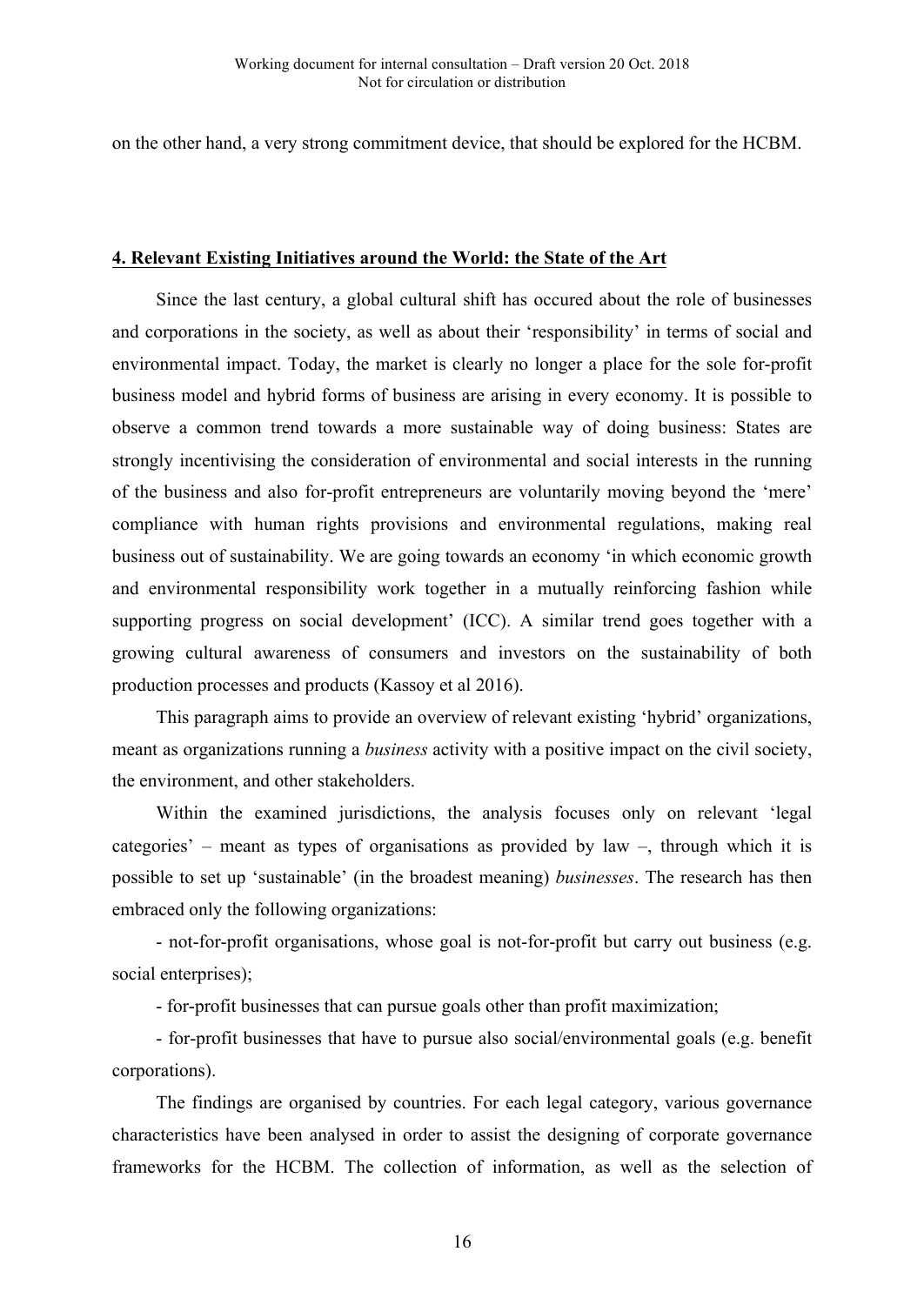corporate governance issues to be analysed, have been realised in a functional way, in order to underline only those examples that can be used in the quest for HCBM corporate governance frameworks.

#### **4.1. The United States of America**

Company laws of US States are traditionally of an enabling nature: shareholders can set out, in the certificate of incorporation, special rules which refer to social and/or environmental pursuits. However, there are two main models that specifically reflect the cultural shift that has begun to occur in the debate about the role of business in society:

- *(i)* the Low-Profit Limited Liability Company (or L3C); and
- *(ii)* the Benefit Corporation and similar forms.

These models have taken a different approach to balancing the trade-offs involved when businesses pursue both profits and social goals. Slight differences are also reflected in national legislations within the same Benefit Corporation model (corporate law in the US is a matter of national law), where benefit corporations are often named differently.

# *4.1.1. The Low-Profit Limited Liability Company (L3C)*

The first Low-Profit Limited Liability Company (so-called L3C) legislation has been enacted in 2008 by the US State of Vermont (Vt. Stat. Ann. Tit. 11, §3001(27)); since then, other ten US States have followed.<sup>1</sup>

The L3C is a legal form of 'hybrid' business entity, the first of its kind to be provided in the US to bridge the gap between no-profit and for-profit business. It is mainly a social venture (business prioritizing the social impact along with the business success), which aims at combining the structure of a limited liability company with a social purpose; it is a 'forprofit with a non-profit soul'.

The management of an L3C is required to give higher priority to the achieving of the social mission than on making profits. This is made clear, for instance, in the Vermont, the Illinois and the Wyoming regulations: '[n]o significant purpose of the company is the production of income or the appreciation of property' (Vt. Stat. Ann. Tit. 11 §3001(27)(B)

 $1$  Ilinois, Kansas, Louisiana, Maine, Michigan, North Carolina (authorizing legislation repealed in 2013), North Dakota, Rhode Island, Utah and Wyoming, but also Puerto Rico, the federal jurisdictions of the Crow Indian Nation of Montana and the Oglala Sioux Tribe.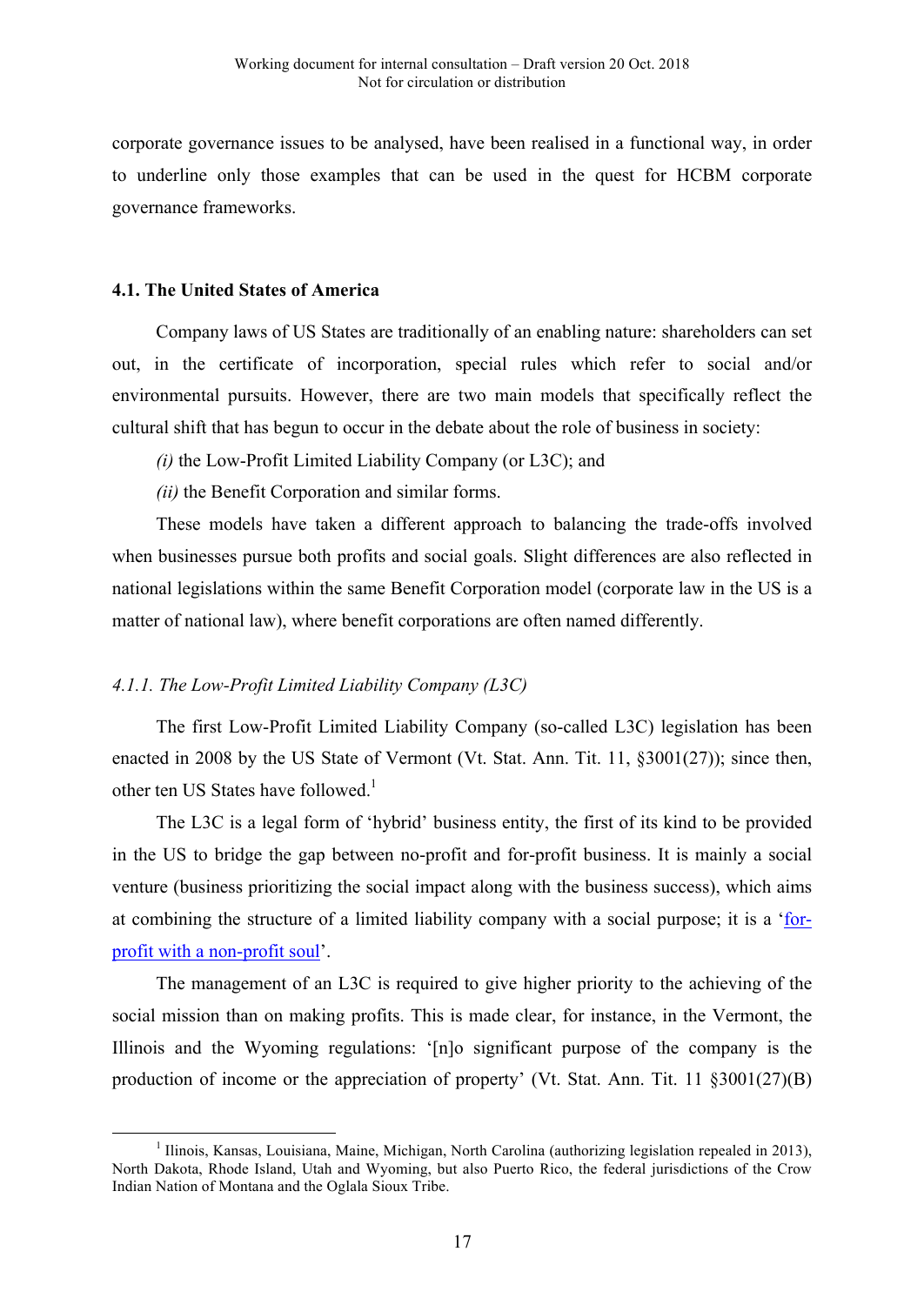(2011); 805 Ill. Comp. Stat. 180/1-5 (2011); Wyo. Stat. Ann. §17-15-102(a)(ix)(B)). However, all these regulations enable a small return to the investors (it should be noticed, however, that there is no express non-distribution constraint).

The L3C regulation recognises the difficulties to balancing the profit and social goals, and to limit the management discretion, it is required the L3C to be a 'mission-driven' company.

The original idea behind this model was the design of a limited liability company capable to attract sustainable investors, and especially the Program-Related Investments (PRIs) of private foundations, which in accordance to the Tax Reform Act (1969) have to periodically allocate the 5% of their incomes to no-profit activities. However, the Internal Revenue Code has not officially recognised the L3Cs as a PRI, creating uncertainty in terms of applicability of the related tax benefits (Callison-Vestal 2010).

The L3C Model has been overcome in terms of popularity by the Benefit Corporation model.

# *4.1.2. The BLab Certification*

Hybrid businesses incorporated in any State, and under any of the models discussed above, can participate in the B Lab certification process and receive B Lab's Benefit Corporation certification.

B Lab is a non-profit organisation, founded in 2006, aiming to build a global community of certified Benefit Corporations ('B Corps'), with the mission to 'redefine success in business'; 'a global movement of people using business as a force for good'.

B Lab employs two methods for achieving its mission. First, it has drafted Model legislation for the formation of benefit corporations, which has been highly influential on all legislation adopted in the US – and which has especially inspired the Washington State Social Purpose Corporation (see Par. 4.1.4).

Second, it certifies corporations as 'Certified B Corporations'. To do so, B Lab has developed the 'B Impact Assessment', a standard for measuring the business social and environmental impact, its public transparency, and its legal accountability. To become a B Corp, businesses need to obtain 80 points or above out of a score of 200.

Across the World, businesses can voluntarily apply for compliance with standards set by the B Lab. Mainly, B Lab's model legislation requires companies to create 'a general public benefit' (Model Benefit Corp. Legis. § 201) and encourages (but does not require) that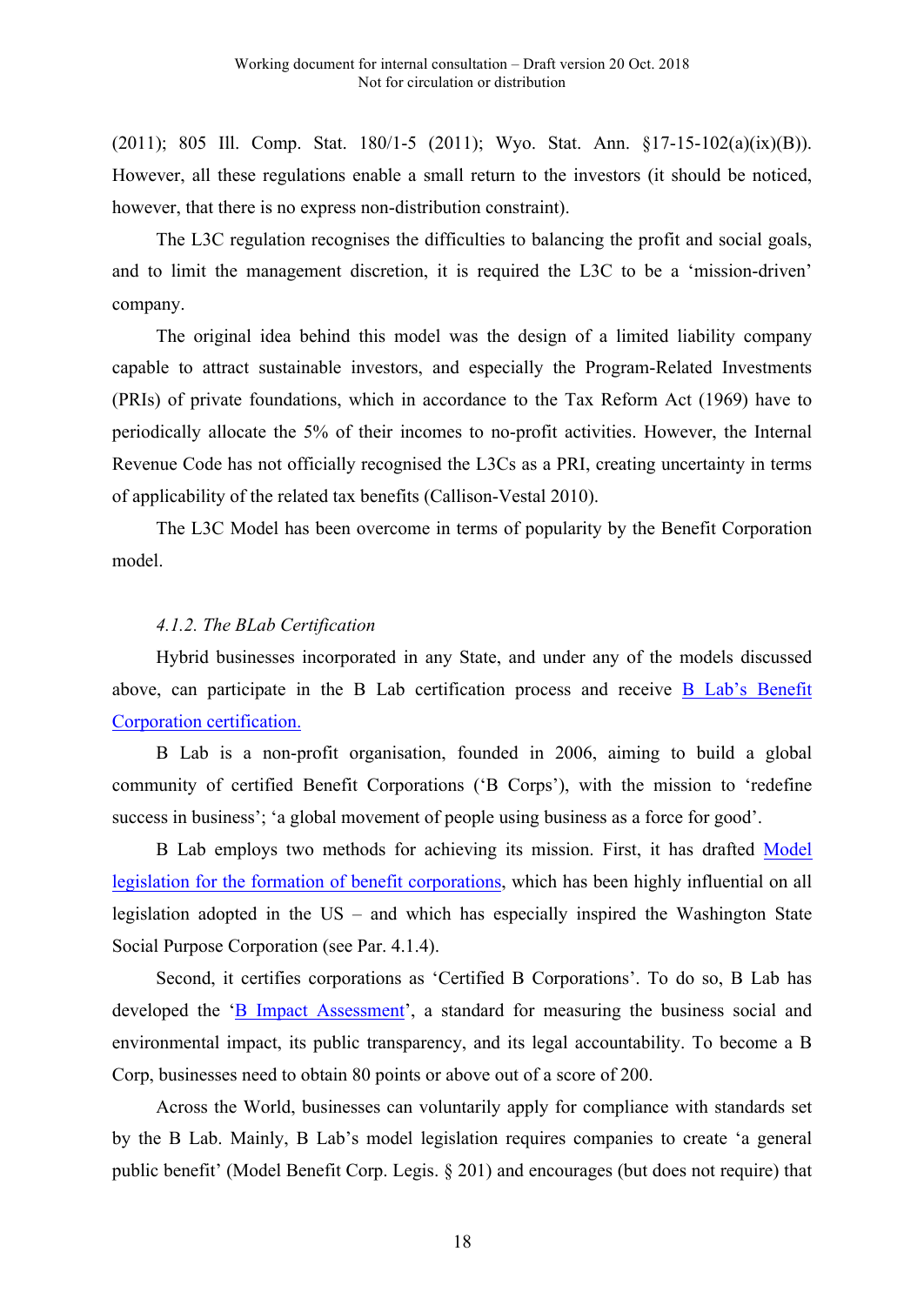companies create one or more additional 'specific public benefits' including, but not limited to: (1) providing low-income individuals or communities with beneficial goods or services; (2) economic opportunity for individuals or communities beyond the creation of jobs in the normal course of business; (3) preserving the environment; (4) improving human health, and (5) promoting the arts, sciences, or the advancement of knowledge, and increasing the flow of capital to entities with a public benefit purpose (Model Benefit Corp. Legis. § 201(b)).

# *4.1.3. The Model Benefit Corporation Legislation (MBCL)*

In 2008, B Lab has developed the 'Model Benefit Corporation Legislation' (MBCL) based on which Maryland has adopted its benefit corporation legislation in 2010, the first of the US States.

Benefit corporations are the hybrid companies *par excellence*: they are *for-profit* businesses managed to pursue a 'general public benefit' and (eventually) also one or more 'specific public benefits' (Section 201 MBCL). However, many State regulations (e.g. Delaware; see Par. 4.1.5) require benefit corporation's bylaws to include at least one specific public benefit.

A general public benefit is defined as:

'A material positive impact on society and the environment, taken as a whole, from the business and operations of a benefit corporation assessed taking into account the impacts of the benefit corporation as reported against a third-party standard.'

While specific public benefits include:

'(1) providing low-income or underserved individuals or communities with beneficial products or services; (2) the creation of promoting economic opportunity for individuals or communities beyond jobs in the normal course of business; (3) protecting or restoring the environment; (4) improving human health; (5) promoting the arts, sciences, or advancement of knowledge; (6) increasing the flow of capital to entities with a purpose to benefit society or the environment; and (7) conferring any other particular benefit on society or the environment'.

The MBCL requires benefit corporations to consider the business impact on the society and the environment 'as a whole'. In considering the best interests of the benefit corporation, the board of directors (or the individual director) shall consider the impact of its actions not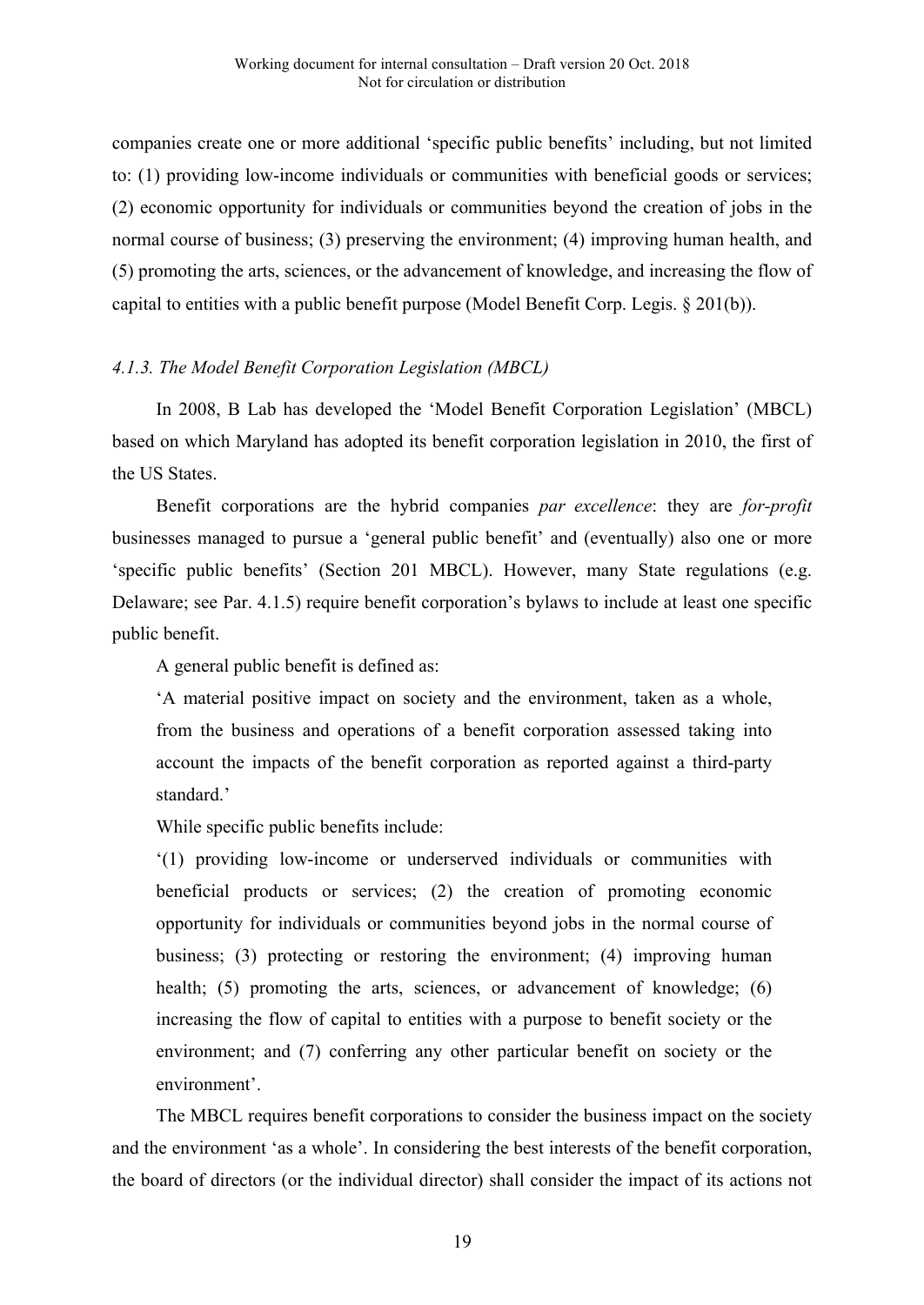only on the shareholders of the benefit corporation, but also on a long-list of stakeholders (Section 301(a) MBCL), which includes:

'(…) (ii) the employees and work force of the benefit corporation, its subsidiaries, and its suppliers;

(iii) the interests of customers as beneficiaries of the general public benefit or a specific public benefit purpose of the benefit corporation;

(iv) community and societal factors, including those of each community in which offices or facilities of the benefit corporation, its subsidiaries, or its suppliers are located;

(v) the local and global environment;

(vi) the short-term and long-term interests of the benefit corporation, including benefits that may accrue to the benefit corporation from its long-term plans and the possibility that these interests may be best served by the continued independence of the benefit corporation (…)'.

All these interests are supposed to be balanced without giving priority to a particular interest over any others, 'unless the benefit corporation has stated in its articles of incorporation its intention to give priority to certain interests or factors related to the accomplishment of its general public benefit purpose or of a specific public benefit purpose identified in its articles' (Section 301 (a) (3) MBCL).

A similar provision enables (and requires) directors to mitigate the traditional 'shareholders value approach', as it is confirmed by Section 301 (e):

'A director who makes a business judgment in good faith fulfils the duty under this section if the director: (1) is not interested in the subject of the business judgment; (2) is informed with respect to the subject of the business judgment to the extent the director reasonably believes to be appropriate under the circumstances; and (3) rationally believes that the business judgment is in the best interests of the benefit corporation'.

At the same time, Section 301 (c) explicitly negates any enforceable duty of directors to non-shareholder constituents, unless the company bylaws provide that an identified stakeholder category can bring an enforcement proceeding for the breach of duty to pursue or create general or specific public benefit.

On the contrary, shareholders, the director, or a 5% owner of an entity of which the benefit corporation is a subsidiary can bring action against the company, or its directors or

20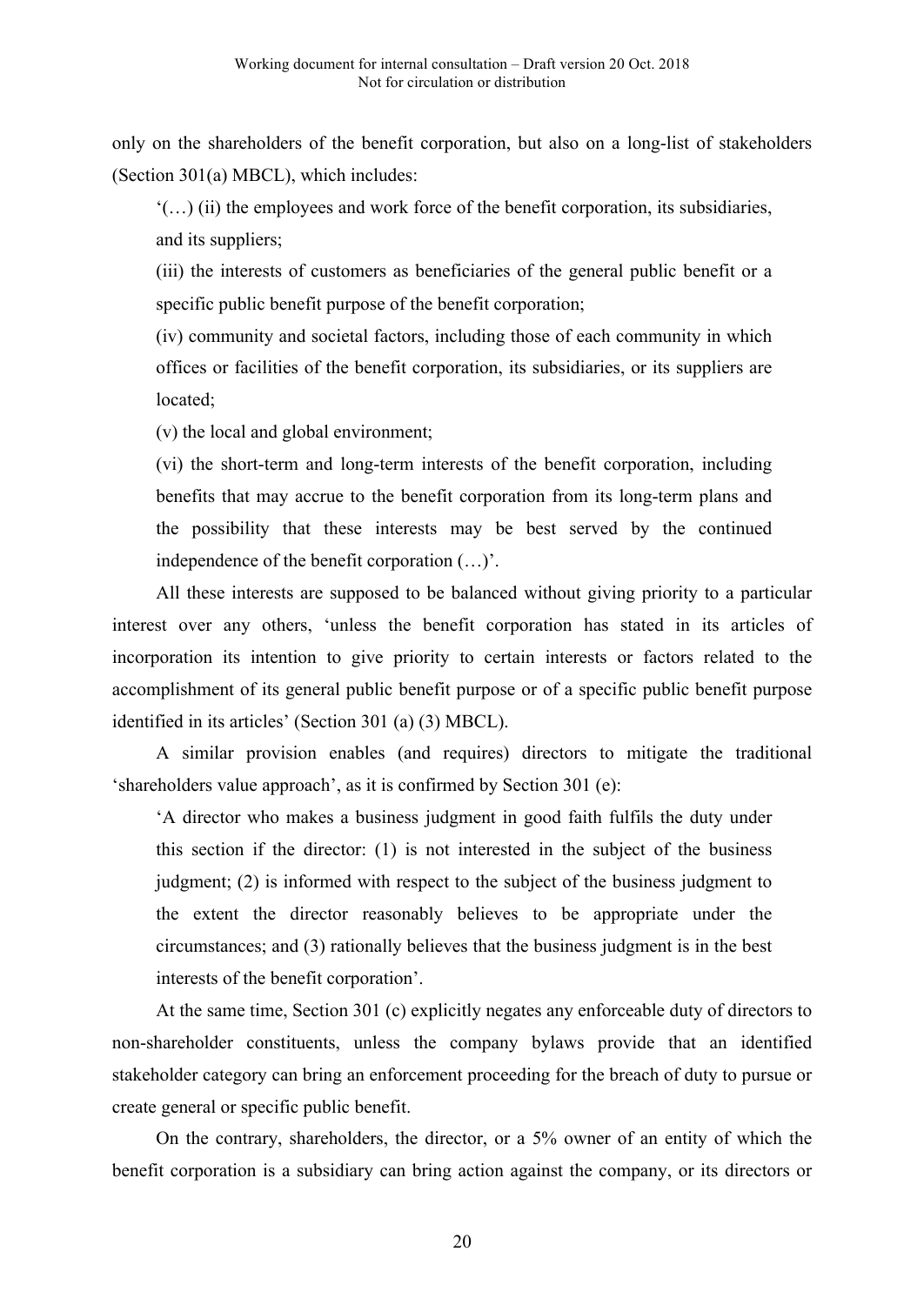officers for: (1) failure to provide the promised general or specific public benefit; or (2) violation of a duty or standard of conduct under the model legislation. However, the defendants will not be liable for monetary damages (see MBCL Sections 305(a)(2), 303(c)(2) and 302(e)).

Any existing corporation can be converted into a benefit corporation. Nothing is said about the dissenting shareholders' rights, but since the conversion into a benefit corporation can be considered as a fundamental change to the company, it is suggested to regulate the shareholders right of withdrawal in the bylaws (Murray 2012); and this is actually what has been done in many states (see e.g. Delaware Public Benefit Corporation, at Par. 3.1.5).

Finally, benefit corporations are required to produce, file with the state, and make publicly available an annual benefit report, describing how they have pursued their stated goals, and measuring levels of success in generating public benefits. The assessment must also refer to a third-party standard that is developed independently from the benefit corporation, which is comprehensive, credible, and transparent (Model Benefit Corp. Legis. § 102(a)). However, the company can perform the assessment without a third-party audit or certification (Model Benefit Corp. Legis. § 401(c)).

As of October 2018, 34 states and the District of Columbia have passed slightly different legislations on benefit corporations (Benefit Corporation, *State by State Status of Legislation*).

The US model(s) of benefit corporations has also influenced the Italian legislation on '*società benefit*' (below at Par. 4.2.5).

# *4.1.4. The Washington's Social Purpose Corporation*

The benefit corporation model takes the name of 'Social Purpose Corporation' in the Washington State, where it was introduced in 2012 (House Bill 2239 introduced Chapter 23B.25, entitled 'Social Purpose Corporations', and amended Chapter 23B.01 of the Revised Code of Washington (RCW)). The in-charged Committee studied the Model Benefit Corporation Legislation but the ultimate approach that came into law is a different version of the benefit corporation governance structure.

The Social Purpose Corporation legislation was crafted to provide more flexibility to businesses comparing to the MBCL: the aim for the Washington State legislator was to *enable* good corporate behaviour, while avoiding *legislating* corporate behaviour (Reed-Wellman Lewis 2012).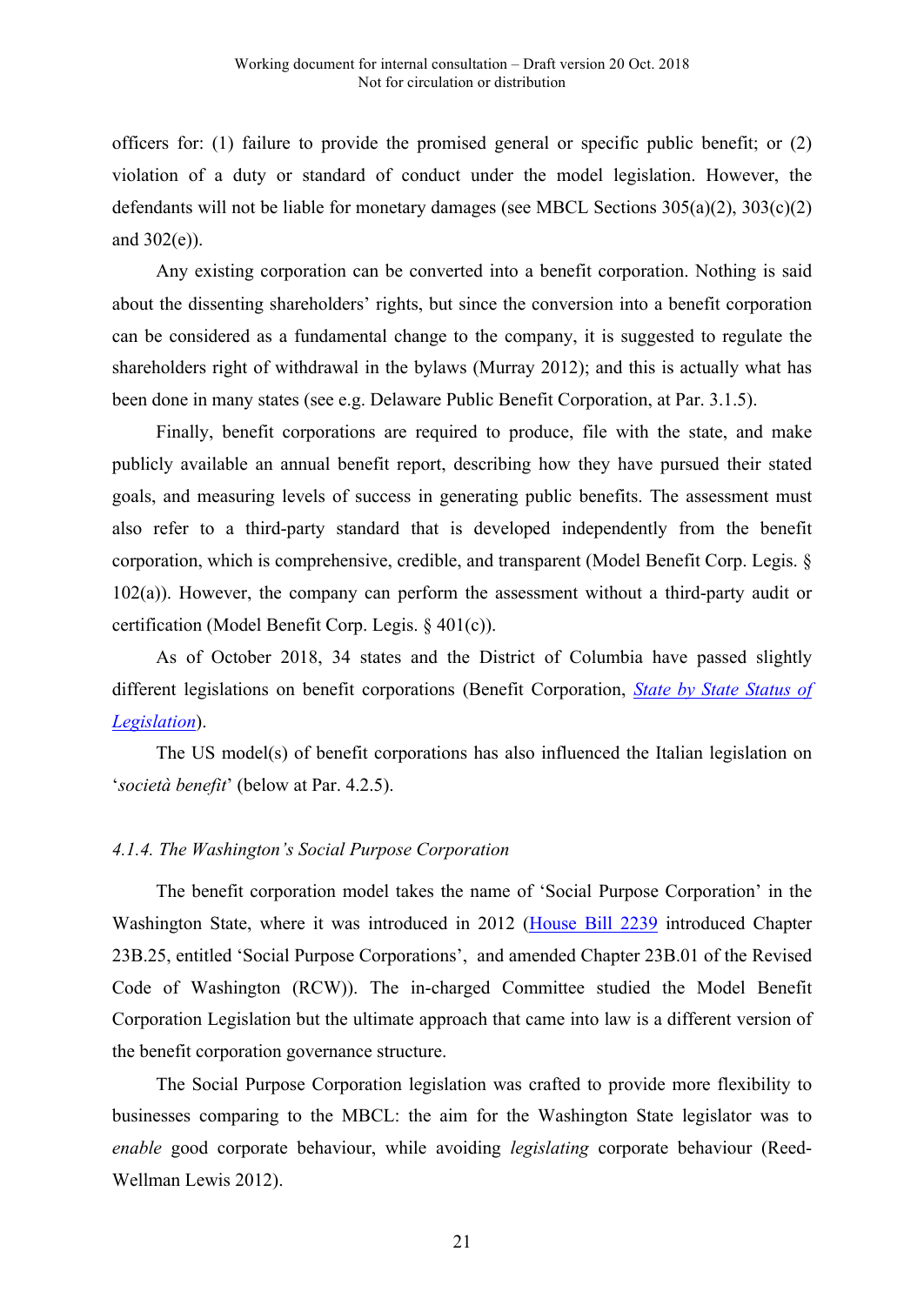Social Purpose Corporations must have a general social purpose and have the option to have one or more specific social purposes. Both the general social purpose and any specific social purposes must be defined in the SPC's articles of incorporation. The general social purpose is defined as follow (Wash. Rev. Code § 23B.25-3):

'Every corporation governed by this chapter must be organized to carry out its business purpose (…) in a manner intended to promote positive short-term or long-term effects of, or minimize adverse short-term or long-term effects of, the corporation's activities upon any or all of (1) the corporation's employees, suppliers, or customers; (2) the local, state, national, or world community; or (3) the environment.'

Note that the general social purpose, while is required in order to make a corporation a SPC, allows flexibility to the SPC itself, in terms of both the focus of its social purpose and how the social purpose is used in the decision-making process.

In addition, the law allows for specific social purposes, which are left to the SPC to define: 'every corporation governed by this chapter may have one or more specific social purposes for which the corporation is organized' (Wash. Rev. Code § 23B.25-4). The 'specific social purpose' is defined in the law (Wash. Rev. Code § 23B.25-17(34)) as: 'the specific social purpose or purposes for which a social purpose corporation is organized as set forth in the articles of incorporation of the corporation'. Thus, SPCs seem to have a great deal of latitude in defining and pursuing social goals.

Further, it is made clear that the SPC is a *new type* of corporate governance structure, and that any corporation may elect to be governed as a SPC (Wash. Rev. Code § 23B.25- 1(1)). Consistently, the social purpose can be defined in three alternative ways:

*(i)* if a SPC is not previously incorporated, the SPC's social purpose or purposes are set out in the bylaws at the time of incorporating (Wash. Rev. Code  $\S 23B.25-1(1)(a)$ );

*(ii)* if an already-incorporated corporation is seeking to become a SPC, it needs the approval by two-thirds of the shareholders to amend the corporation's bylaws to comply with the legal requirements for a SPC (Wash. Rev. Code  $\S 23B.25-1(1)(b)$  and 14);

*(iii)* similarly, a SPC's social purpose or purposes can be amended. The proposed amendment 'must be approved by two-thirds of the voting group comprising all the votes entitled to be cast (…), and by two-thirds of the holders of the outstanding share of each class or series, voting as separate voting groups, and of each other voting group entitled (…) to vote separately on the proposed amendment' (Wash. Rev. Code § 23B.25-10).

22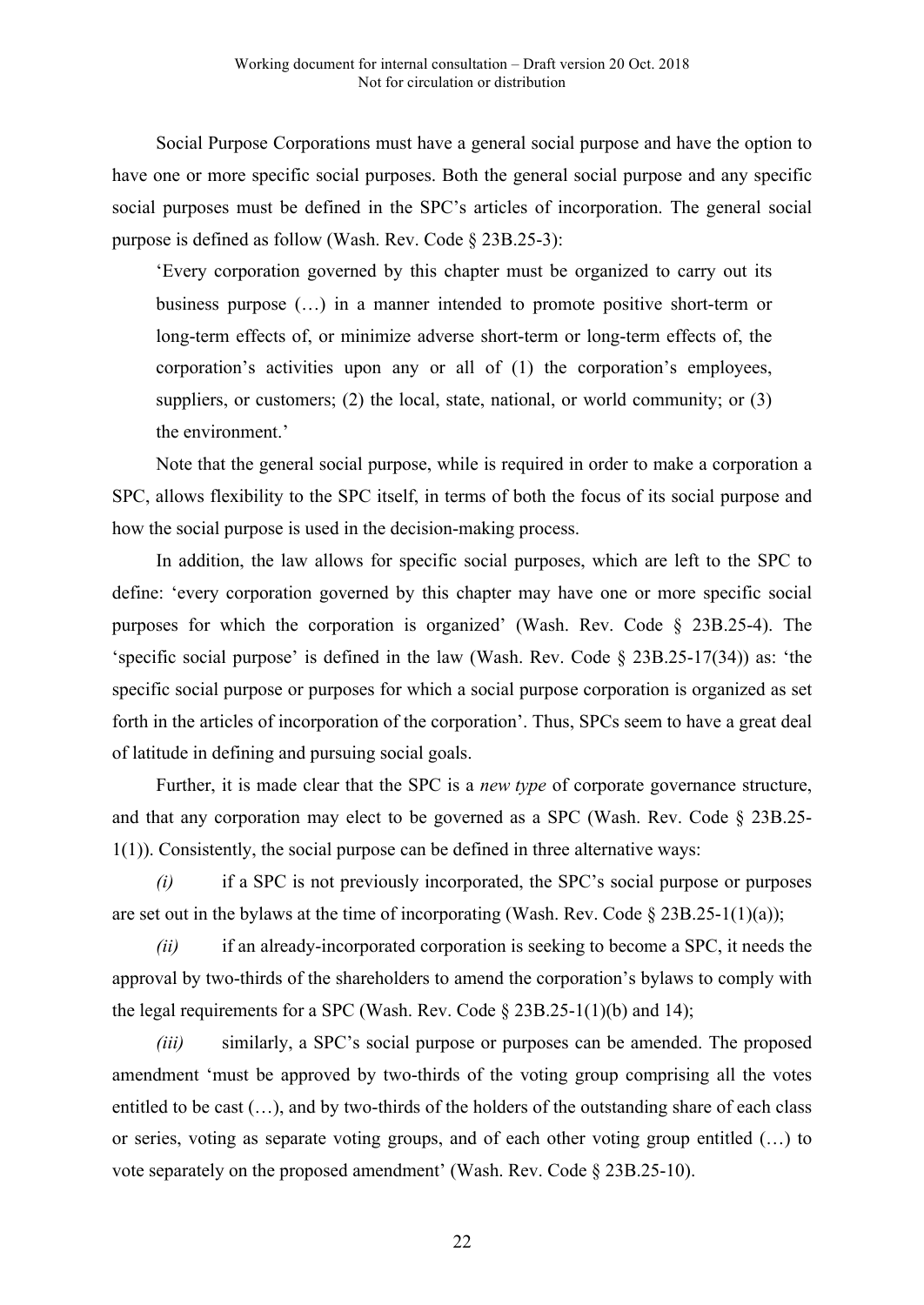In addition to the shareholder rights under Washington's general corporation law, shareholders of SPCs have additional rights. Specifically, a shareholder has a right to dissent from certain corporate actions, and 'to obtain payment of the fair value of the shareholder's shares in the event of' some specific corporate actions. These corporate actions include: *(i)* a corporation electing to become a SPC; *(ii)* a SPC electing to cease to be a SPC; and *(iii)* an amendment to a SPC's articles of incorporation that changes one or more of the SPC's social purposes (Wash. Rev. Code § 23B.25-13).

However, no limits to profit distribution are provided.

With regard to the management and their fiduciary duties, the SPC does not place any restrictions on appointment of directors or officers, or methods of management, nor it have any restrictions or requirements regarding board composition. Directors and officers of a SPC must discharge their duties 'in good faith, with the care an ordinarily prudent person in a like position would exercise under similar circumstances, and in a manner [the director or officer] reasonably believes to be in the best interests of the corporation' (Wash. Rev. Code §  $23B.25-6(1)$  and  $7(1)$ ).

Directors and officers are permitted, *but not required to* 'consider and give weight to one or more of the social purposes of the corporation as the [director or officer] deems relevant' (Wash. Rev. Code  $\S$  23B.25-6(1) and 7(1)). However, an SPC's articles of incorporation may optionally impose to consideration of one or more of a SPC's social purposes. Any actions (or failures to take action) by a director or officer that they reasonably believe is intended to promote one or more of the SPC's social purposes, is presumed 'to be in the best interests of the corporation' (Wash. Rev. Code  $\S$  23B.25-6(3) and 7(3)). As long as a director or officer has complied with these requirements, they cannot be held liable for actions taken in the performance of their duties (Wash. Rev. Code § 23B.25-6(4) and 7(4)).

In contrast, strict requirements exist with regard to reporting duties: the board of directors is indeed required to provide an annual report to shareholders that includes discussion of the SPC's efforts to promote its social purposes. The report may identify and discuss objectives related to the SPC's social purposes, actions taken or planned towards the achievement of its social purposes, and describes 'the financial, operating, or other measures used by the corporation (…) for evaluating its performance in achieving its social purpose or purposes' (Wash. Rev. Code § 23B.25-16(2)).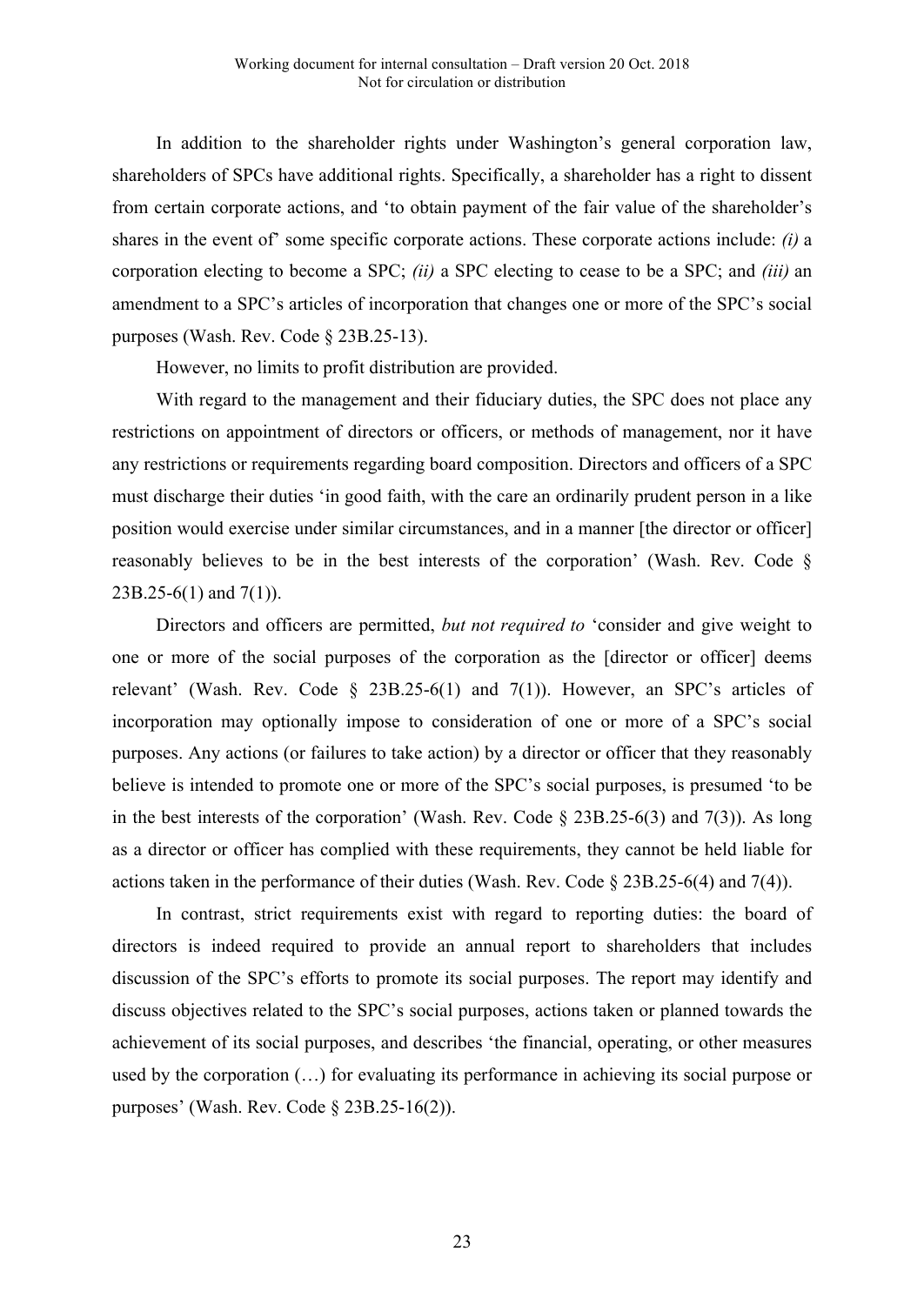However, this information can be included in the corporation's regular annual report, while a separate report is not required. The report must be made available to the public for free on the SPC's website (Wash. Rev. Code § 23B.25-16(1)).

In spite of the absence of any tax benefits, there are currently 186 SPCs in the state of Washington, which operate broadly across industries, including education, health, and food (Find a B Corp: Washington), 37 of which are certified B Corps (see Par. 4.1.2 above).

# *4.1.5. The Delaware Public Benefit Corporation (PBC)*

If we consider the Maryland Benefit Corporation (see Par. 4.1.3) to lie at one side on a spectrum, we can place the Delaware Public Benefit Corporation (PBC) on the opposite; while the Washington SPC is located somewhere in between the two.

Delaware passed benefit corporation legislation in 2013; the  $14<sup>th</sup>$  US state to do so. Delaware PBC voluntarily differs from MBCL to provide a corporation with sustainableoriented options while not exposing it to increased liability.

Similar to Maryland Benefit Corporations, PBCs must adopt a specific public benefit and identify it in their certificate of incorporation (Del. Code Ann. tit. 8 § 362(a)). However, 'public benefit' is defined extremely broadly, such as:

'a positive effect (or reduction of negative effects) on [one] or more categories of persons, entities, communities or interests (other than stockholders in their capacities as stockholders) including, but not limited to, effects of an artistic, charitable, cultural, economic, educational, environmental, literary, medical, religious, scientific or technological nature' (Del. Code Ann. 8 § 362(b)).

A great deal of latitude in balancing different interests is then given to the management. The board of directors is required to manage the PBC:

'in a manner that balances the stockholders' pecuniary interests, the best interests of those materially affected by the corporation's conduct, and the public benefit or public benefits identified in its certificate of incorporation'.

In balancing these interests, directors cannot be held liable and their fiduciary duties to stockholders and the corporation are satisfied as long as the 'director's decision is both informed and disinterested and not such that no person of ordinary, sound judgement would approve' (Del. Code Ann. tit. 8 § 365).

Thus, the corporation's liability is considerably limited comparing to the MBCL, especially when considering the Delaware's deferential common law business-judgment rule.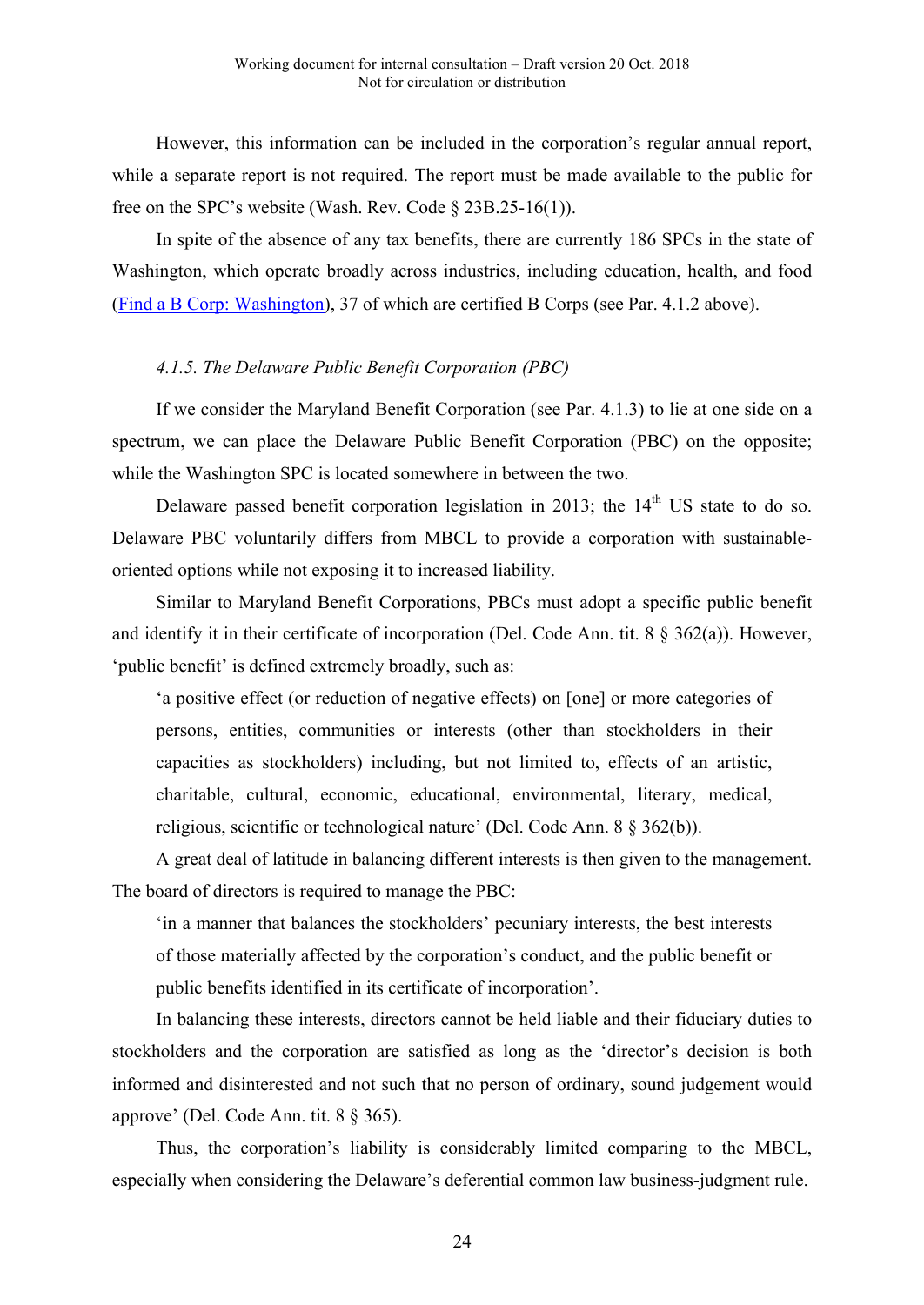As with the Washington SPC, PBCs are not required to assess performance against a third-party standard. Benefit reports – discussing the corporate efforts with regard to its social purposes – are only required to be submitted biennially, and there is no requirement to make the report publicly available (Del. Code Ann. tit. § 366). Also, there is no requirement to use a third-party standard to address the corporation's promotion of the public benefit or the best interests of those affected by the corporation's conduct.

# *4.1.6. The Two Options of the State of California*

California law offers two options for socially oriented corporate governance structures *(i)* Benefit Corporations, on one side; and *(ii)* Social Purpose Corporations (formerly called Flexible Purpose Corporations), on the other.

The California's Benefit Corporation closely follows the Model Benefit Corporation Legislation and which will not be further analysed in this paragraph (but see Par. 4.1.3 below).

The California's Social Purpose Corporation (CSPC) was created in 2014, through the amendment of the California Corporate Code, and indeed the CSPC uses the California corporate form at its foundation, albeit in a much more flexible structure (Cal. Corp. Code §  $2602(b)(2)$ ).

The CSPC's articles of incorporation are to specify at least one 'special purpose', although the types of 'social good' purposes that the CSPC will pursue in these broad limits are entirely in the hands of the founders.

Also, this 'specific purpose' may be limited in duration (Cal. Corp. Code  $\S 2603(a)(4)$ ).

A CSPC may also freely pursue charitable purposes like traditional non-profit organisations, along with pursuing the interests of non-shareholder stakeholder interests to the broadest degree. Stakeholders include employers, customers, suppliers, creditors, the community, and the environment.

Shareholders have protection against the loss of economic value in CSPC conversions by way of converting a CSPC into a non-profit organisation by unanimity. Also, shareholders can convert a CSPC into an ordinary for-profit organisation (and *vice versa*) with the approval of at least two-thirds of each class of shares (Cal. Corp. Code § 3302(b)), and dissenters may opt to have their shares purchased by the corporation for the fair market value of the day before the first announcement of the terms of the proposed transaction (Cal. Corp. Code § 3305).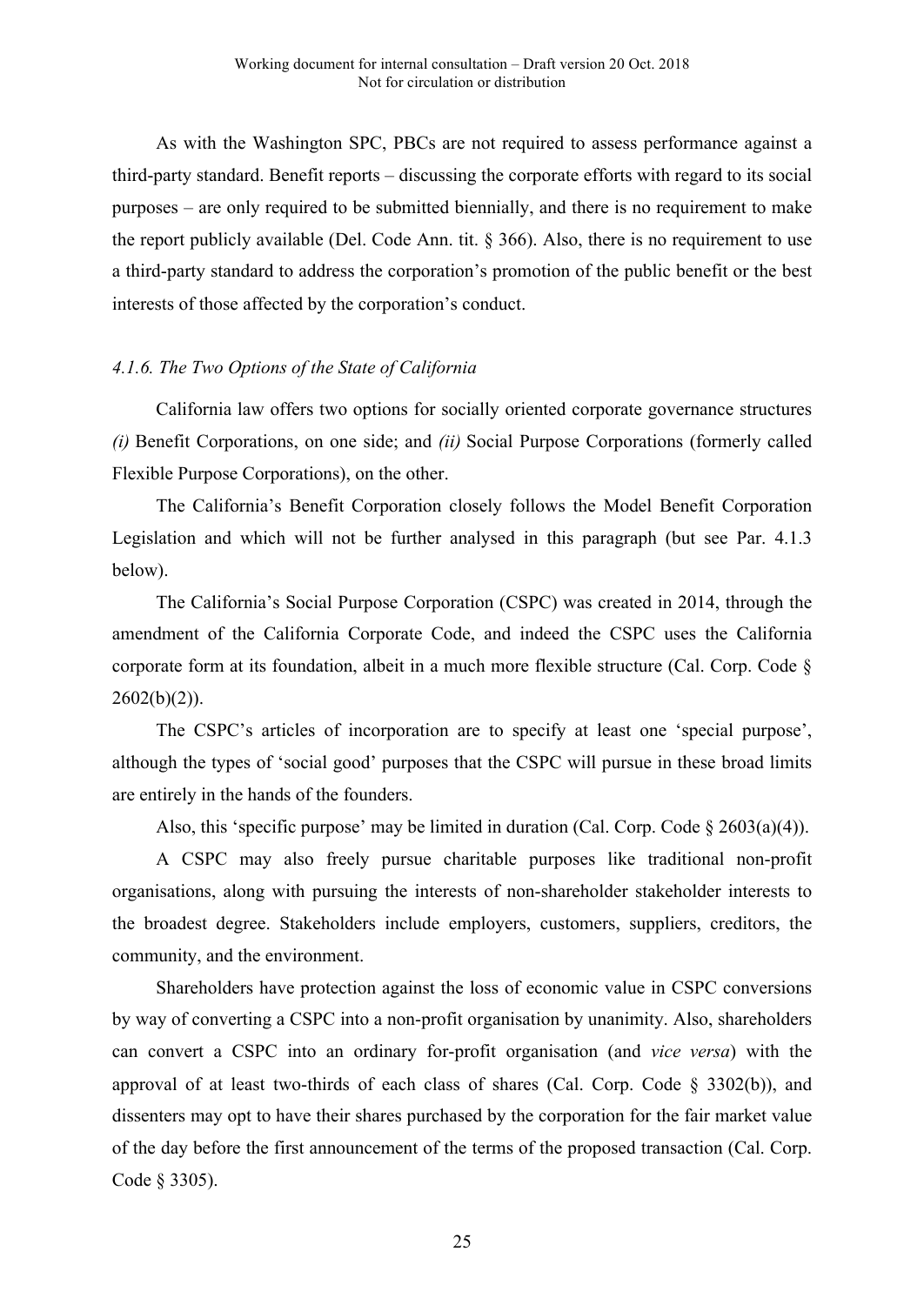Prior to the 2014 amendments, directors of FPCs (the former version of the actual CSPC) *were permitted* to consider stakeholder interests (Brakman Reiser 2012), while CSPC directors can now pursue purposes beyond (and even in conflict with) the shareholder value maximisation (See Cal. Corp. Code § 3501(c)).

The CSPC statute requires an annual report to be shared with both shareholders and the public (*via* the Internet) (Cal. Corp. Code § 3500(a)). Similar to the Washington SPCs, there is no specific guideline as to what is to be included in the report, which allows corporations to omit the goals that have not been achieved (Mirzanian). Furthermore, there is no requirement of a third-party standard in the preparation of the annual report.

#### **4.2. The European Union Framework for Social Enterprises and Hybrid Companies**

#### *4.2.1. Introduction*

The European Union legal framework is the global forefront in terms of social economy and sustainable ways of doing business.

Within the many initiatives at the European Union level, the cornerstone is the European Union strategy concerning Corporate Social Responsibility (CSR): the Green Paper 'Promoting a European Framework for Corporate Social Responsibility' presented by the Commission in July 2001, firstly aimed at launching a debate about the concept of corporate social responsibility and identifying how to build a partnership for the development of a European framework for the promotion of CSR. Ten years later, the Communication of the European Commission concerning Corporate Social Responsibility (CSR), in 2011, provided a 'renewed EU strategy 2011-14 for Corporate Social Responsibility'. The Communication, besides offering an interesting overview of CSR approaches across the European Union, addresses the European institutions, Member States, and Social Partners as well as business and consumer associations, individual enterprises and other concerned parties, encouraging the development and the implementation of a common strategy to promote CSR among Europe.

Of the same year is the Communication on the Social Business Initiative (SBI) [COM(2011) 682 final], which has laid the foundations for the EU policy on social enterprises (see Par. 4.2.2).

Between the many EU actions in this sector, two documents seems to be of particular relevance: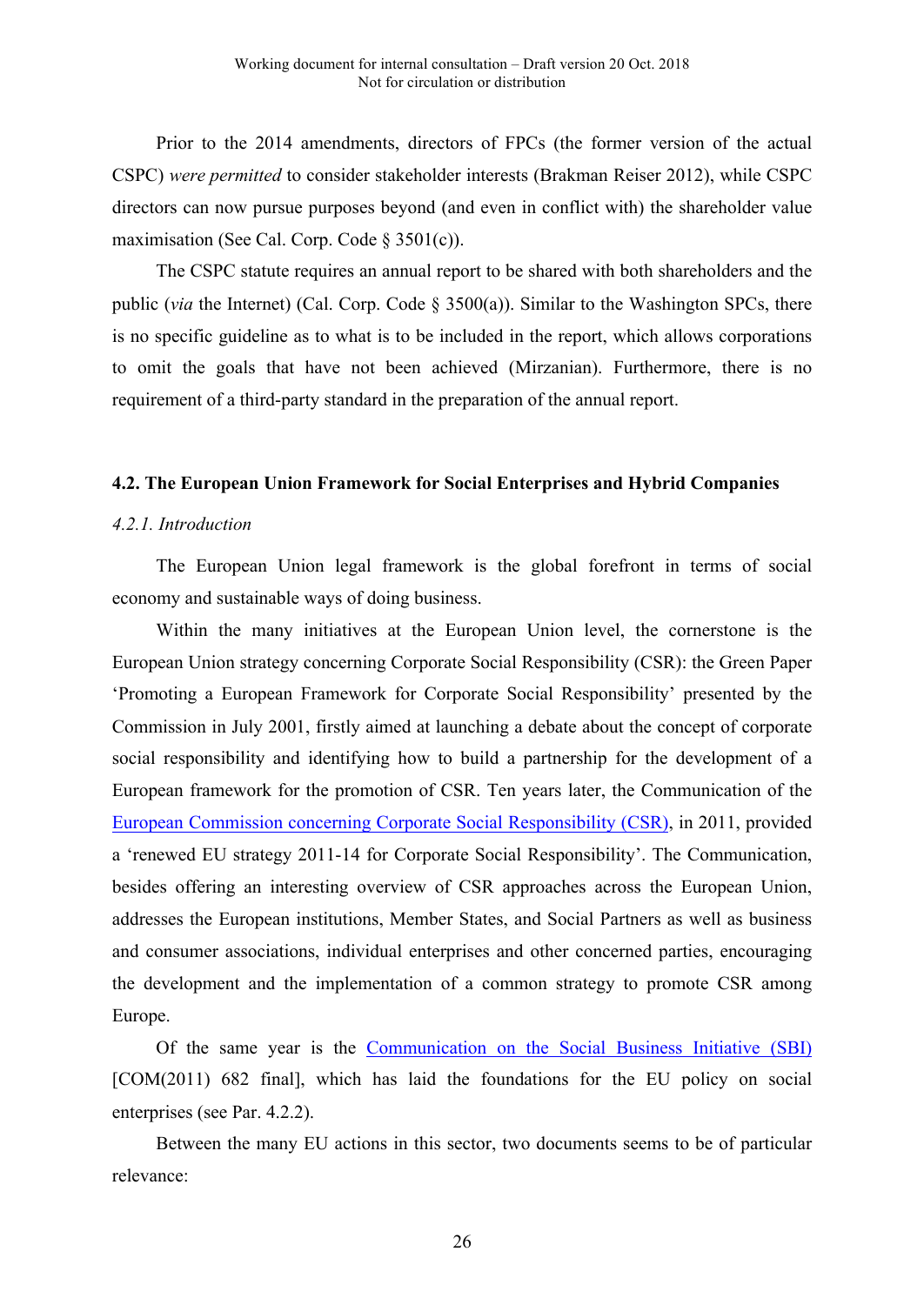*(i)* Directive 2014/95/EU of the European Parliament and of the Council of 22 October 2014 amending Directive 2013/34/EU as regards disclosure of non-financial and diversity information by certain large undertakings and groups, which imposes the disclosure of nonfinancial information to both public-interest entities, and to those public-interest entities which are the parent undertakings of large groups, in each case having an average number of employees over and above 500, in the case of a group on a consolidated basis. The disclosed non-financial information will 'provide investors and other stakeholders with a more complete picture of their development, performance and position and of the impact of their activity'.

Under the Directive, certain large companies are now required to consider the impact of their business activities on civil society and to give a review of policies, principal risks and outcomes, including those on environmental matters.

Even if a similar duty of disclosure applies to companies and other subjects above certain dimensions, the Directive does not seem to prevent Member States from extending a similar provision through domestic law as well as, or, in its absence, simply through a corporate bylaws provision.

*(ii)* The recent Communication from the Commission 'Action Plan: Financing Sustainable Growth (Brussels, 8.3.2018 COM(2018) 97 final)'. This Action Plan on sustainable finance is part of broader efforts to connect finance with the specific needs of the European and global economy for the benefit of the planet and society. Specifically, this Action Plan aims to reorient capital flows towards sustainable investment in order to 'achieve sustainable and inclusive growth, manage financial risks stemming from climate change, resource depletion, environmental degradation and social issues, and foster transparency and long-termism in financial and economic activity'.

Both these actions seem to be in line with the HCBM holistic approach, which aims at developing and enhancing an entire *business ecosystem*, which should include financial instruments, as well as disclosure and other mechanisms of stakeholders' involvement.

Finally, along these lines, the report of the European Political Strategy Centre entitled 'Sustainability Now! A European Vision for Sustainability', issued in July 2016, focuses on the EU's internal dimension, in order to analyse the EU Global Strategy on sustainability, which aims to integrate the UN Sustainable Development Goals into a coherent EU Foreign and Security Policy.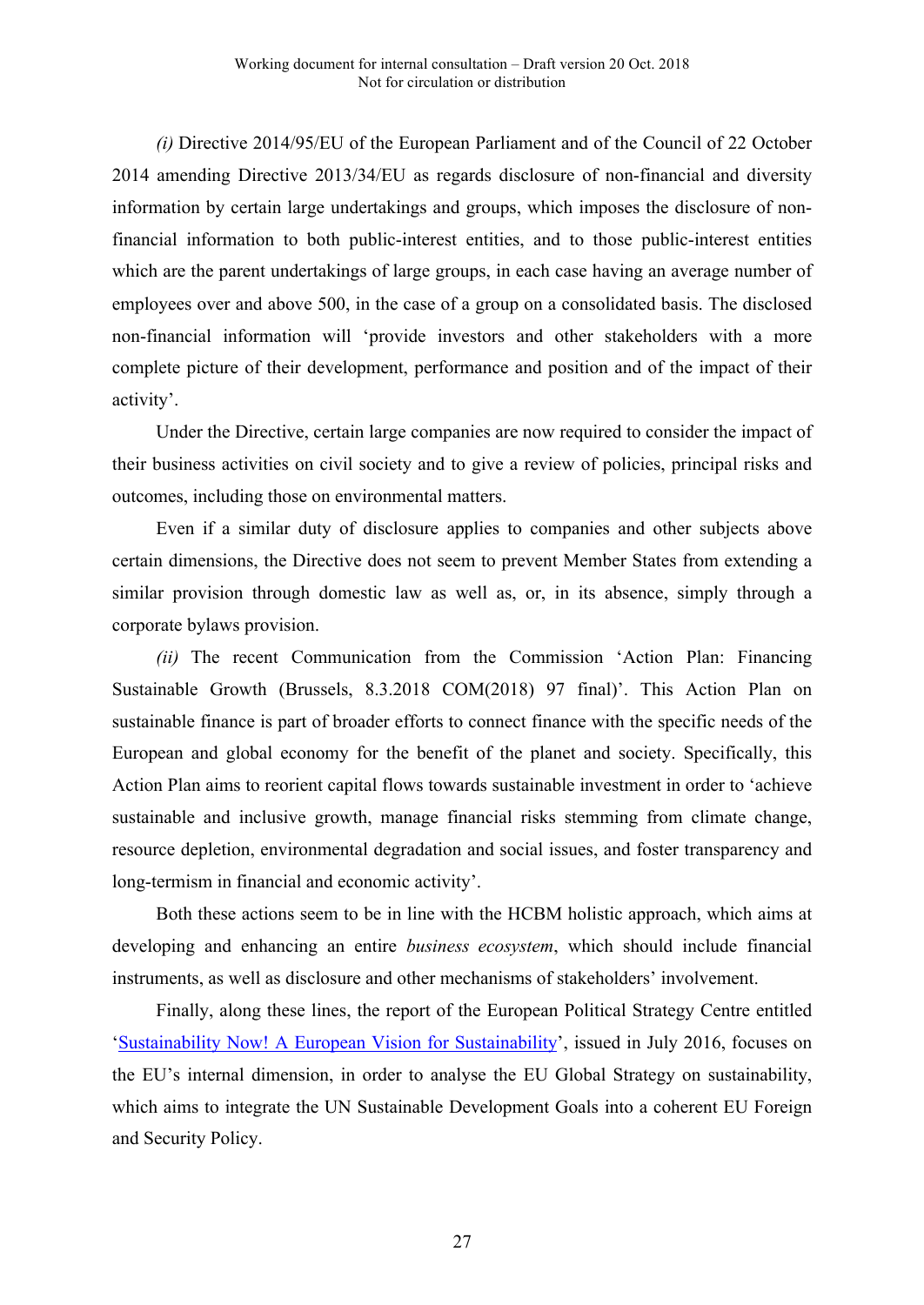#### *4.2.2. The European Framework for Social Enterprises*

With the 2011 Communication, the European Commission has launched the EU policy on social entrepreneurship.

A social enterprise is defined by the Communication as (p. 2):

'an operator in the social economy whose main objective is to have a social impact rather than make a profit for their owners or shareholders. It operates by providing goods and services for the market in an entrepreneurial and innovative fashion and uses its profits primarily to achieve social objectives. It is managed in an open and responsible manner and, in particular, involves employees, consumers and stakeholders affected by its commercial activities'.

To be considered a social enterprise under the EU legal framework is then necessary:

*(i)* that the social or societal objective of the common good is the reason for the commercial activity, often in the form of a high level of social innovation;

*(ii)* that the profits are mainly re-invested with a view to achieving this social objective; and

*(ii)* that the method of organisation or ownership system reflects their mission, using democratic or participatory principles or focusing on social justice.

The Communication recognised social enterprises as an instrument to foster (social) innovation and set the stage for the development of 'horizontal policies in the context of the social economy and targeted programmes to support social enterprises and social innovation'. In particular, the Commission proposed an action plan in general support of social innovation and to enable social enterprises to use their full potential, containing measures such as improving access to funding, increasing the visibility of social entrepreneurship, and improving the legal environment for social enterprises.

In April 2013, as a follow-up to the 2011 Communication on the Social Business Initiative, the European Commission has launched a study on the state, size, and scope of social enterprises in Europe. The study ended up with an interesting document that can give an idea of the scale of the phenomenon, which consists of a map of social enterprises and their eco-systems in 29 European countries.<sup>2</sup> Specifically, the study analyses the scale and characteristics of social enterprise activity in each country; the national policy and legal

<sup>&</sup>lt;sup>2</sup> The research is based on a review of national policy documents, academic and grey literature on social enterprise, but also on semi-structured interviews with a range of stakeholders such as social enterprises, policy makers, social enterprise networks, support providers, investors and intermediaries. Within this context, the European Commission has developed several Country Reports.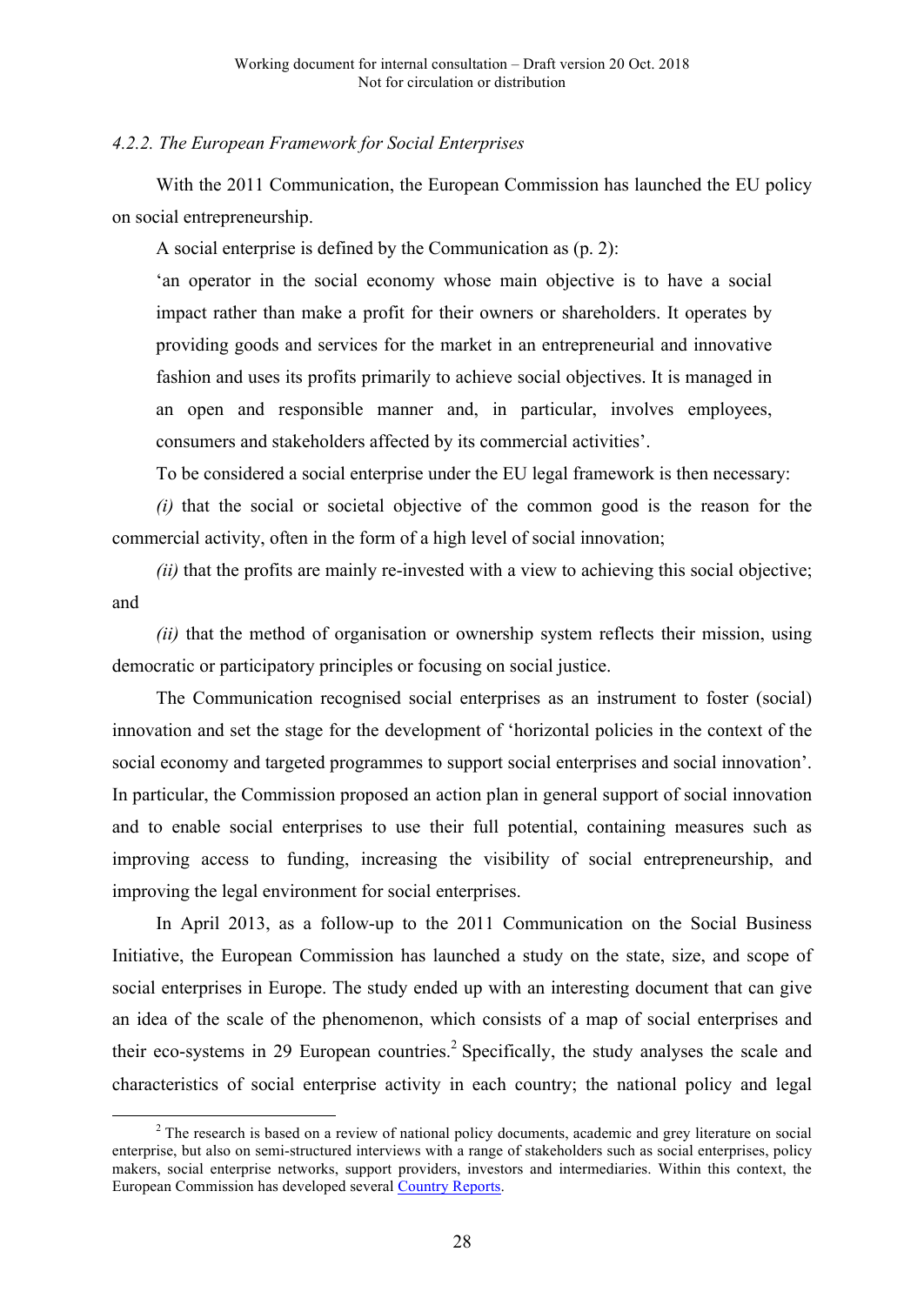framework for social enterprise; the support measures targeting social enterprise; labelling and certification schemes where these exist; and social (impact) investment markets.

From the study emerged that, despite their diversity, social enterprises mainly operate in three areas, namely:

*(i)* work integration: the training and integration of people with disabilities and unemployed people;

*(ii)* personal social services: health, well-being and medical care, professional training, education, health services, childcare services, services for elderly people, or aid for disadvantaged people;

*(iii)* local development of disadvantaged areas: social enterprises in remote rural areas, neighbourhood development/rehabilitation schemes in urban areas, development aid and development cooperation with third countries.

Other fields include recycling, environmental protection, sports, the arts, culture or historical preservation, science, research and innovation, consumer protection, and amateur sports.<sup>3</sup>

This being the framework at the European Union level, the following paragraphs will focus on selected EU Member States, and on specific innovative experiences (e.g. Spanish social enterprises are still at an embryonic state comparing to other EU jurisdictions or even to the USA: Mas-Machuca et al.). As the European Commission study has indicated, 'the national "social enterprise families" are incredibly diverse across Europe, encompassing a range of organisational and legal forms and statuses' (see European Commission, *A map of social enterprises and their eco-systems in Europe. Executive Summary*).

Given its particularities, a separate mention is made of the UK experience (par. 4.3).

# *4.2.3. Belgium: the (Overcome?) Société à Finalité Sociale*

Belgium has been one of the first EU countries to introduce a legal framework for an organisation ascribable to the EU Commission definition of 'social enterprises': the *Société à Finalité Sociale* (or SFS), a social purpose company introduced in 1995 and regulated by Articles 661-669 of the original version of the Belgium Company Code.

The SFS allows commercial companies to pursue goals other than that of profit; and a not-for-profit association can legally convert itself into an SFS without affecting its legal

<sup>&</sup>lt;sup>3</sup> See the European Commission webpage, specifically dedicated to Social Enterprises.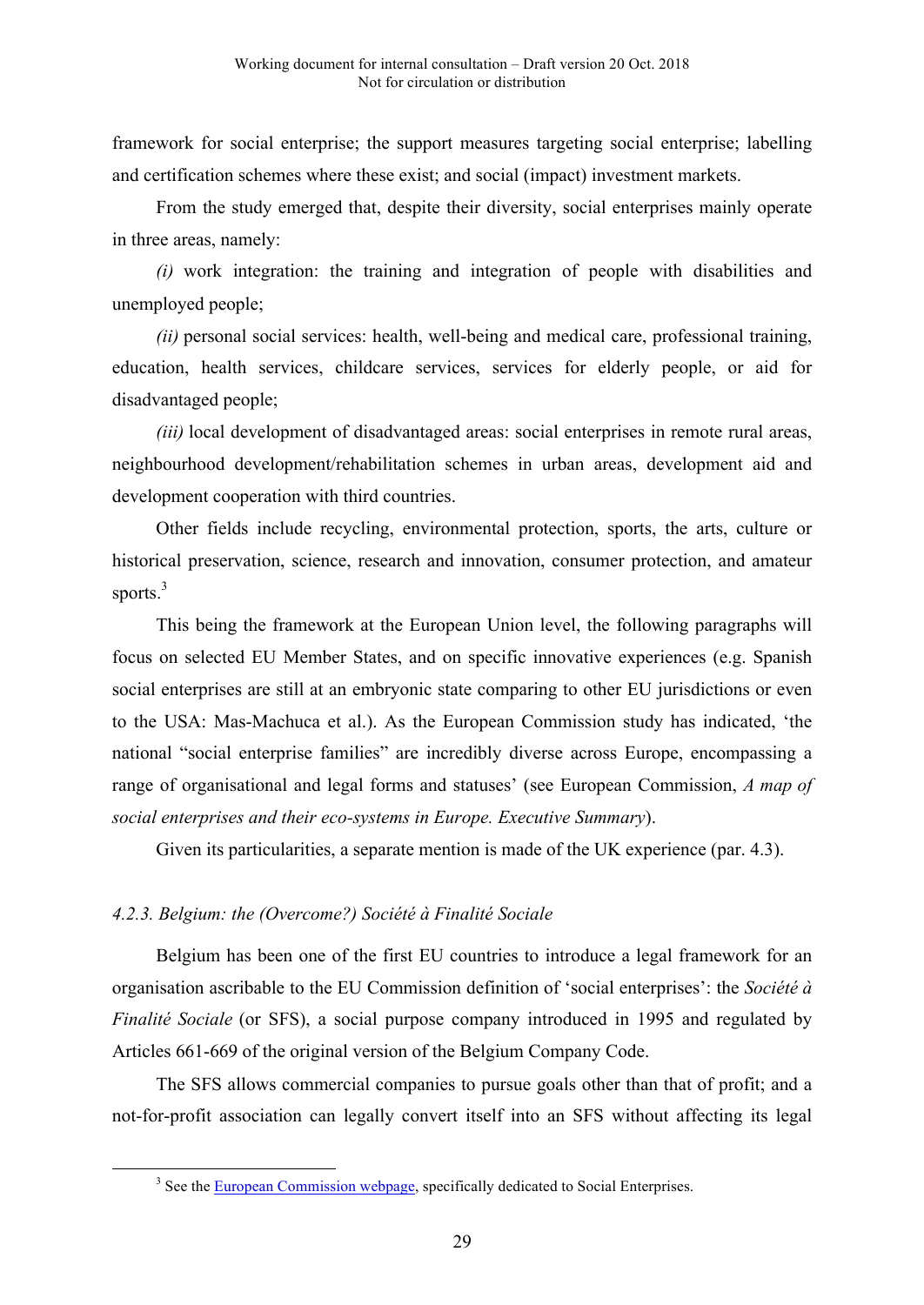personality.

To be defined as an SFS, a company should exclusively pursue a 'social goal', while profit-making goals in favour of its members are not allowed. The members 'may obtain a limited profit from the assets of the company (determined by reference to a specific official rate) or no profit from the assets. Profits and reserves must be allocated in accordance with the social goal of the company, just like net assets in the case of the winding up of the company (with the exception of the refunding to members of the amount contributed by them to the capital)' (Unidroit). Also, employees have the option of becoming members.

Finally, reporting systems are legally required: directors and managers have to draw up an annual report on the manner in which the company has taken steps to realise the social goal.

On July  $20<sup>th</sup>$ , 2017 the Belgian government approved the draft bill for a new Company Code. The approval procedure is still ongoing, but a preliminary draft of the new Belgian Code of Companies and Associations has been submitted to the Belgian Parliament on June  $4<sup>th</sup>$  2018, for the final approval.

The New Code on Companies and Associations will apply, as the name itself suggests, to both companies and associations. However, the distinctive criteria between companies and associations/no-profit organizations will be simplified: the main criterion of distinction will be the intention to distribute profits. On the contrary, the 'civil' or 'commercial' nature will be irrelevant, with the consequence that business activities could be organised through an non-profit organization (NPO) unless no direct or indirect dividends are distributed.

If the draft of the new Code will come into force without any amendments, the SFS model described above will be abolished.

According to Section 8(5) of the draft Code, any business could be certified as having a 'social impact' as long as it does not distribute any profits to the members (a provision that is supposed to be stricter than the one recognized for cooperative companies and which will be then better determined by Royal Decree). The members could only take back their initial and effective contribution from the company, but dividend distribution during the life of the company, or at the moment of its liquidation, would be forbidden and void.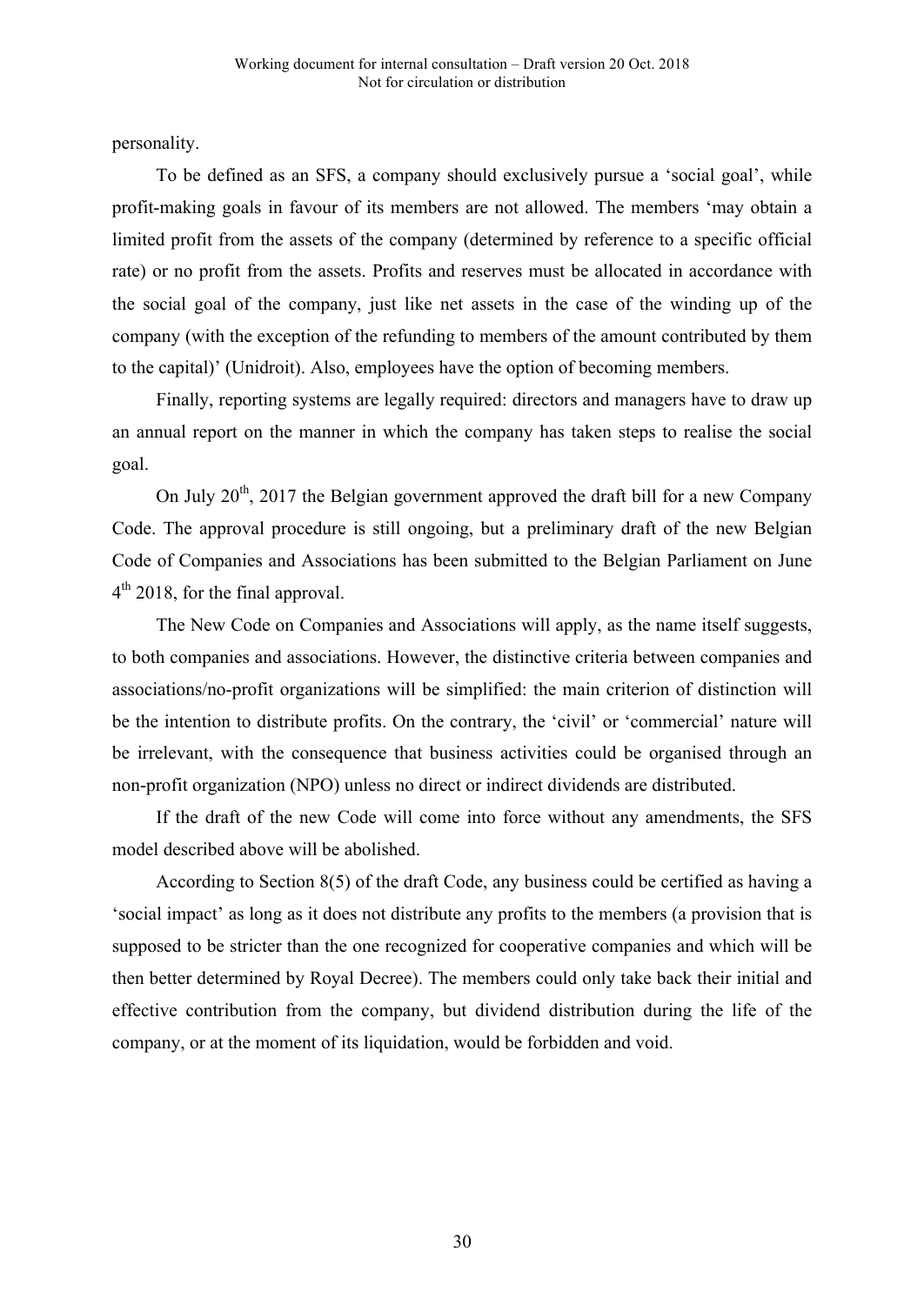*4.2.4. France: Towards a Political Engagement with a More Sustainable Way of Doing Business*

In France, an interministerial task force has recently published a Report entitled *L'entreprise, object d'intéret collectif* (March 9<sup>th</sup>, 2018).

The Report aims at allowing willing companies to assign to their businesses a broader, more varied object or goal; it aims at developing a corporate model that is more mindful of the public interest and of the people's expectations.

The Report develops several policy recommendations; between the many, the following seem of particular interest in the context of the HCBM project.

Recommendation No. 1 suggests modifying the French Civil Code to include, in the definition of a company's essential components (namely, a lawful object and a grounding in a common shareholder interest), a rule that corporations should be managed in their own interest, but *considering the social and environmental aspects of its activities*. A similar expression seems to recall the one of Section 172 of the UK Companies Act (see Par. 4.3 below).

Recommendation No. 2 recommends requiring the board of directors to consider social and environmental aspects of the company's activities, notably by using the company's 'fundamental purpose' as a strategic guide to business.

Recommendation No. 11, in order to give a legal grounding to mission-based undertakings, proposes to enable companies to state a *fundamental purpose* ('*raison d'être*') in their bylaws.

Recommendation No. 12, finally, gives statutory recognition to a mission-based undertaking, which should be available to companies of any legal form, provided that they meet four conditions:

*(i)* a fundamental purpose is stated in their articles of constitution;

*(ii)* an 'impact committee' exists, comprising, where necessary, stakeholders;

*(iii)* there is third-party monitoring and the company reports publicly on its compliance with its stated fundamental purpose;

*(iv)* and, for companies with over 500 employees, publication of a declaration on nonfinancial performance (this provision is in line with the EU Directive on non-financial statements – see Par.  $4.2.1$ )

Even if at a preliminary stage, the recent French engagement to more sustainable way of doing business particularly interesting in the perspective of the HCBM project.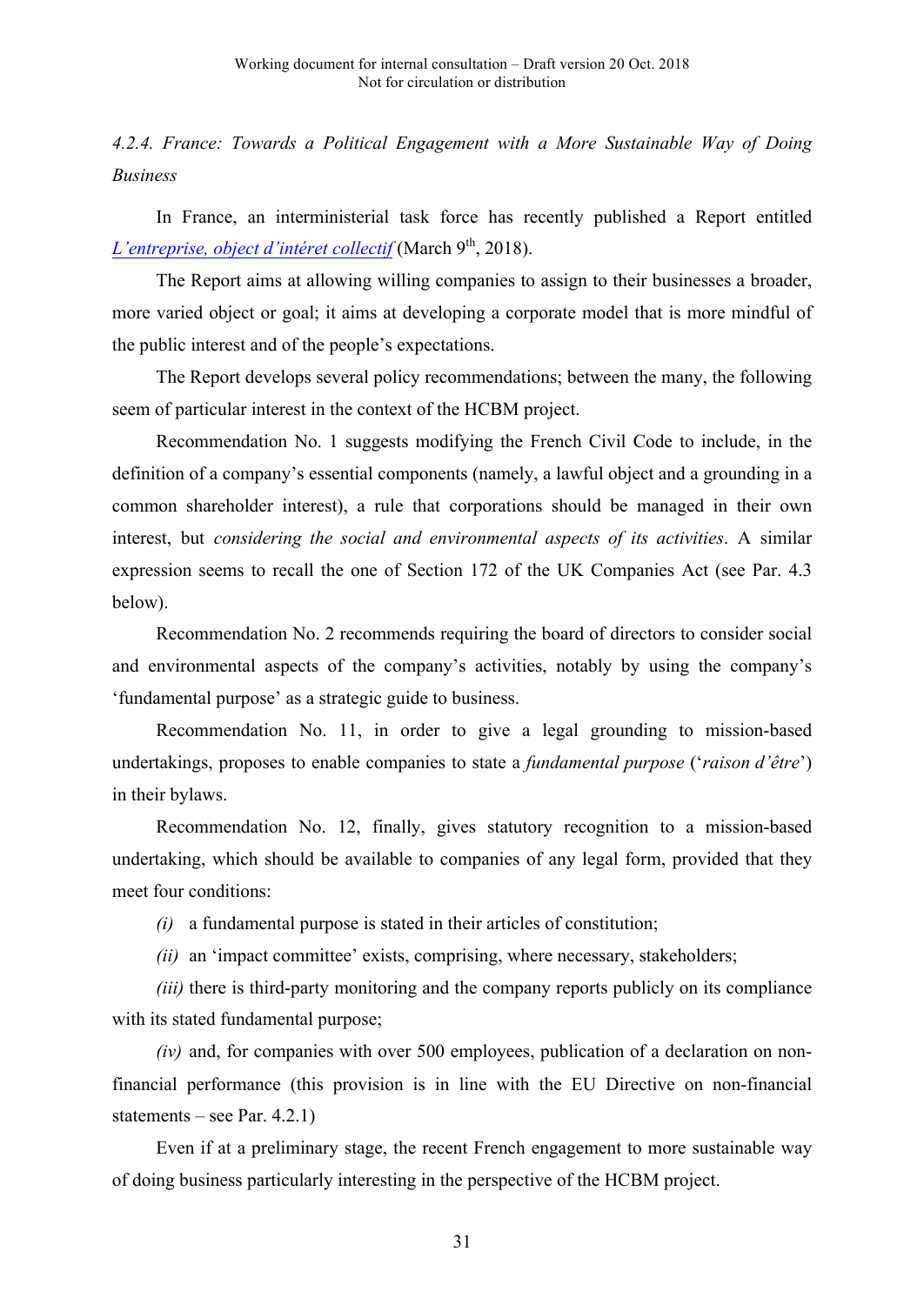# *4.2.5. The Italian Experience of 'Società Benefit' and the Recent Reform of Social Enterprises*

1. Italy is the first European country to have adopted a legal regime for the '*società benefit'*, a hybrid company inspired by the US benefit corporation experience (Par. 4.1), and is thus probably the most advanced legal framework in Europe in this respect.

As in many continental European jurisdictions, until 2016 Italian companies could be only used to pursue for-profit goals (according to Article 2247 of the Italian Civil Code), which is why, in order to do business that aims to balance profit and social/environmental goals, a new specific legal provision introducing the Italian *società benefit* (or SB) was necessary.

The *società benefit* is regulated by the 'Stability Act' of 2016, Act No. 208/2015, Article 1, paragraphs 376-382. It is a for-profit company, which aims at generating a 'general public benefit', intended as a material positive impact on the civil society and the environment, as measured by a third-party standard, through activities that promote a combination of specific public benefits. Differently from the US Model Benefit Corporation Legislation, any business organisation type under the Italian Civil Code can be 'transformed' into a benefit corporation, including cooperatives and partnerships.

The 'public benefit' has to be defined in the certificate of incorporation and directors must consequently *balance* the profit goal with the pursuit of the general public benefit, and can be considered as potentially liable in the case of a errouneous balance. However, the regulation on *società benefit* is complemented with ordinary legal provisions on corporate governance structure and enforcement mechanisms for director's misconduct: such rules have been created in a profit-centric way, and do not consider the specificities of a hybrid organisation. E.g., to consider a director liable for misconduct, damages to the common assets are required, but it is difficult to imagine how a balance that prefers the profit to the social goals will generate a detriment to the corporate assets.

Consistently to the US experience, the Italian benefit corporation does not provide any stakeholders' involvement within the corporate governance.

In spite of the absence of any tax benefits approximately 173 *società benefit* existed were incorporated as of March 2018.

2. The Italian legal framework is particularly interesting also in light of a recent reform of the social enterprises ('*imprese sociali*').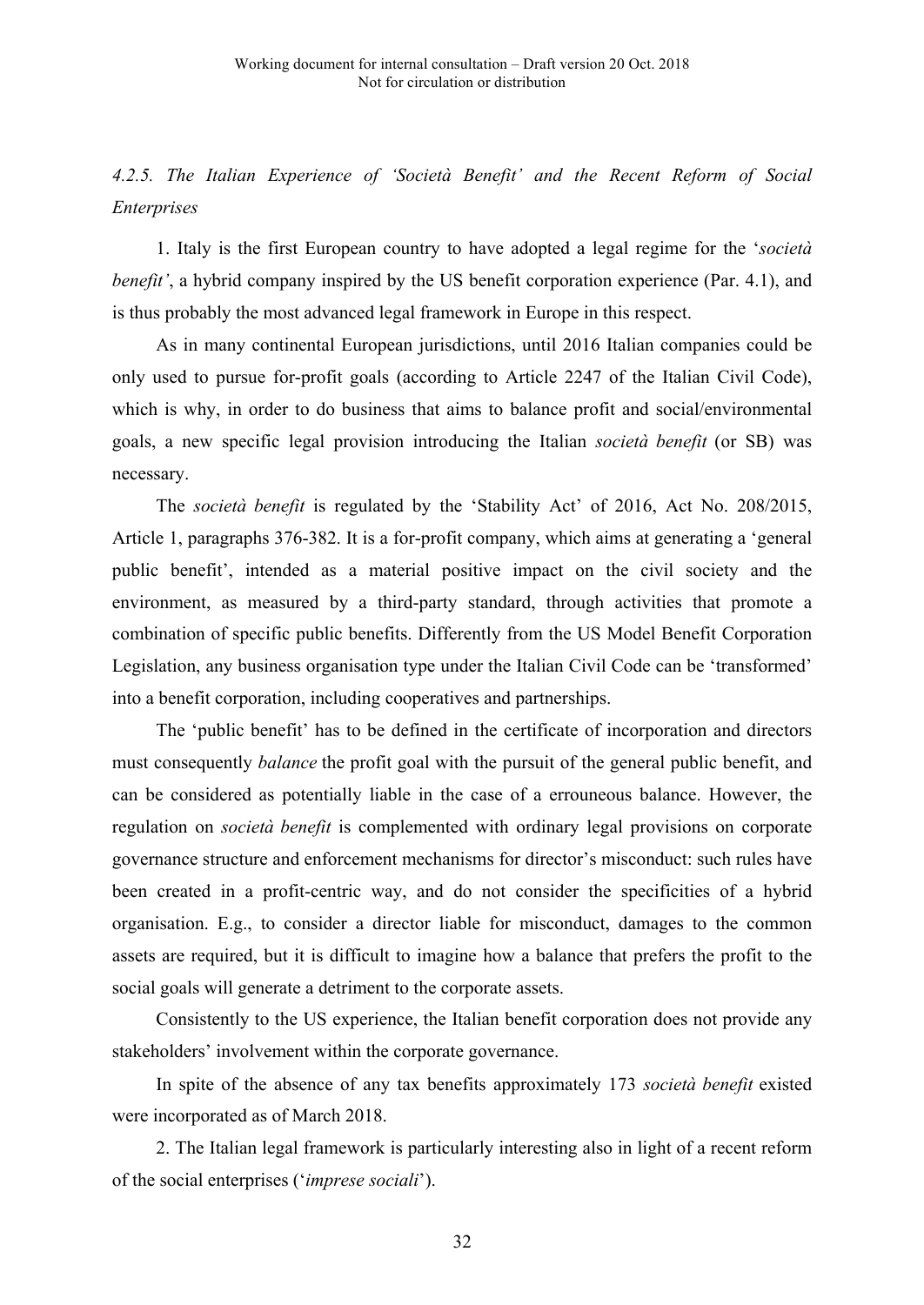A social enterprise model exists in Italy since 2006 (Act No. 155/2006): this is a legal status that could be obtained by any no-profit organisation pursuing social aims. For an overview of the phenomenon of social enterprises in Italy see the Country Report of the European Commission (2014).

Legislative Decree n. 122 of July  $3^{rd}$ , 2017 has repealed the previous legislation on social enterprises and newly regulated the model, as part of the 'third sector' organizations. To be defined as such, a social enterprise, today, has two main options:

 $(i)$  it must carry out – as its primary business – one of the activities of 'public/general interest' as listed and narrowly defined in Article 2 (there are more than 22 activities, mainly in the areas of education, welfare and health). However, under the reformed legal framework, social enterprises can exercise similar 'social' activity even *together with* other commercial activities, as long as 70% or more of the total profits come from the first ('social') business activity:

*(ii) or*, it can exercise *any* business as long as *the way* in which business is carried out has a 'social impact', i.e. hiring of at least 30% of disadvantaged workers (disabled people, former inmates, people with drug addictions, etc.). In this case, the social enterprise can exercise *any* business activity and it is not limited to the ones listed in Article 2, as in the first case.

As under the previous regulation, Legislative Decree No. 122/2017 does not create a new legal entity. Rather, any type of organisation can be organized as a social enterprise: both associations, foundations and non-profit organizations on one side; and corporations or cooperatives, on the other side.

The main characteristics of the new Italian social enterprise can be summarised as follows. Firstly, the social enterprises articles of association or incorporation should provide for procedures for stakeholder consultation (the focus is mainly on employees). Stakeholders should be enabled to exercise a certain influence on the management (Article 10). However, in spite of the fact that stakeholder involvement is required, directors seem to remain subject to the same traditional fiduciary duties, owed to members of the organisation only; and no form of stakeholder enforcement is not provided.

Secondly, under certain conditions SEs can *distribute* profit up to a certain threshold (less than 50% of the profits; Article 3). This can be probably considered as the main innovative aspects of the Italian reform, and as a unique example among EU member states: within the European context, social enterprises were indeed traditionally characterised by the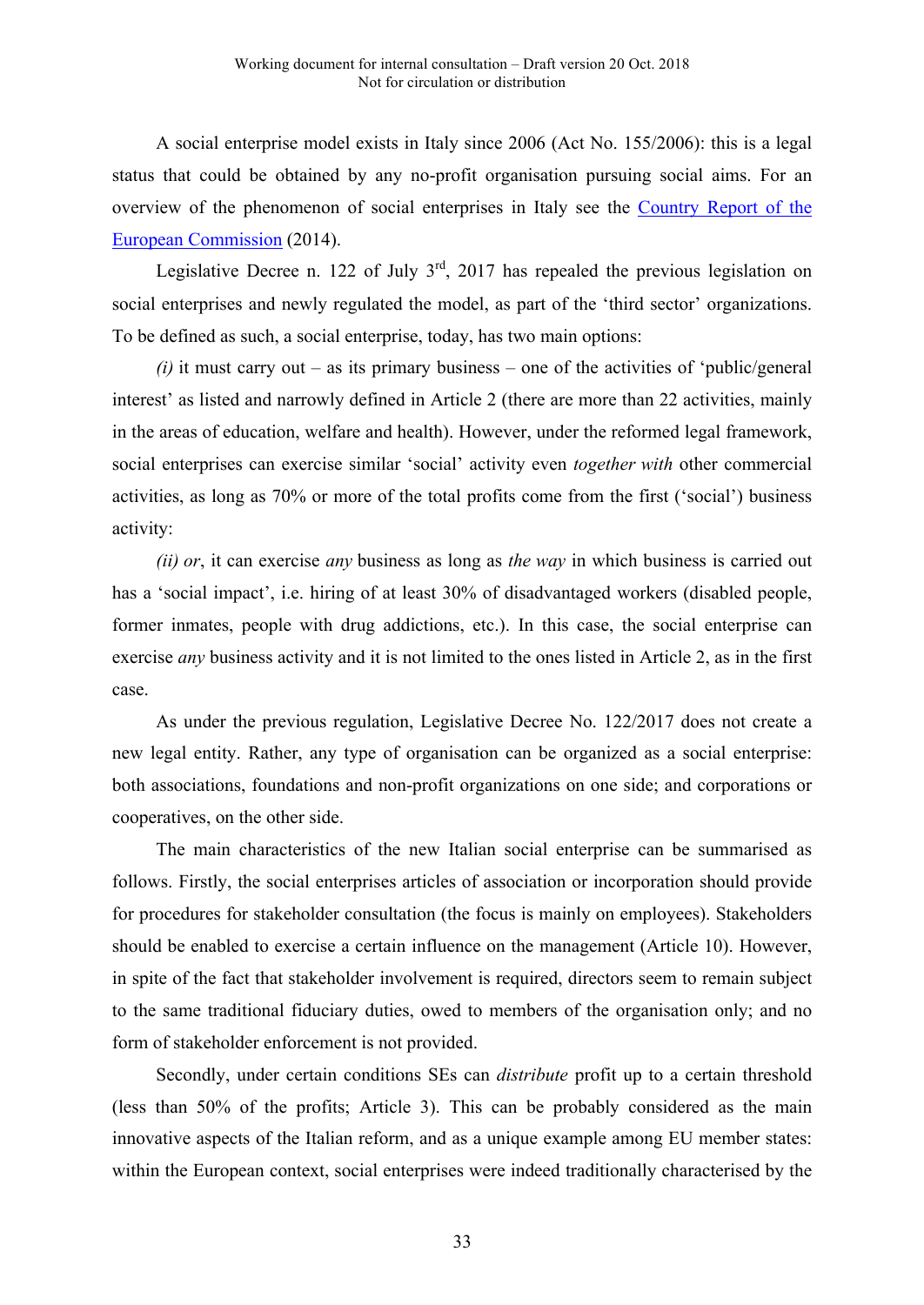impossibility to distribute any profit (Fici 2016). On the contrary, today, social enterprises not only can *generate* profits (this was not prohibited even under the previous legislation), but they can also *distribute* them to its members (directly or indirectly) wih the limit of less than 50% of profits.

Further, tax benefits are provided; social enterprises' profits are tax exempt if they are reinvested into the social enterprise and not distributed to its members.

Finally, within the reform, social enterprises are able to raise financing through crowdfunding portals.

# **4.3. The United Kingdom: The Community Interest Company and Section 172 of the Companies Act**

1. The Companies (Audit, Investigations and Community Enterprise) Act of 2004 introduced the Community Interest Company (CIC), a legal model of 'social enterprise', meant as a business with primarily social objectives. CICs – which are normally organised as limited liability companies – aim to meet the economic needs of producing goods and services with the primary purpose of improving the benefits for civil society and the social community in which they operate and/or of their stakeholders.

The regulation is the result of the work of the Social Enterprise Unit established in 2002 within the then Department of Trade and Industry. The programme was meant to develop a legal environment enabling entrepreneurs to do business in a sustainable way. CICs today are regulated by the Community Interest Company Regulations of 2005, as amended in 2009, but they also have to respect the general rules of company law, as regulated by the UK Companies Act of 2006.

To be defined as such, a Community Interest Company should respect the following requirements:

*(i)* 'passing' the community interest test: a 'reasonable' person should judge the CIC's business as generating a benefit *for the community*;

*(ii)* corporate profits can only be: (a) retained within the company to fund its activities; and (b) used to benefit the community. However, CICs can also carry out collateral normal business activities, but dividends to investors can only be paid up to a certain amount;

*(iii)* be certified as such by an independent Regulator of Community Interest Companies, who is also in charge of supervising the future activity of the CIC (see Regulator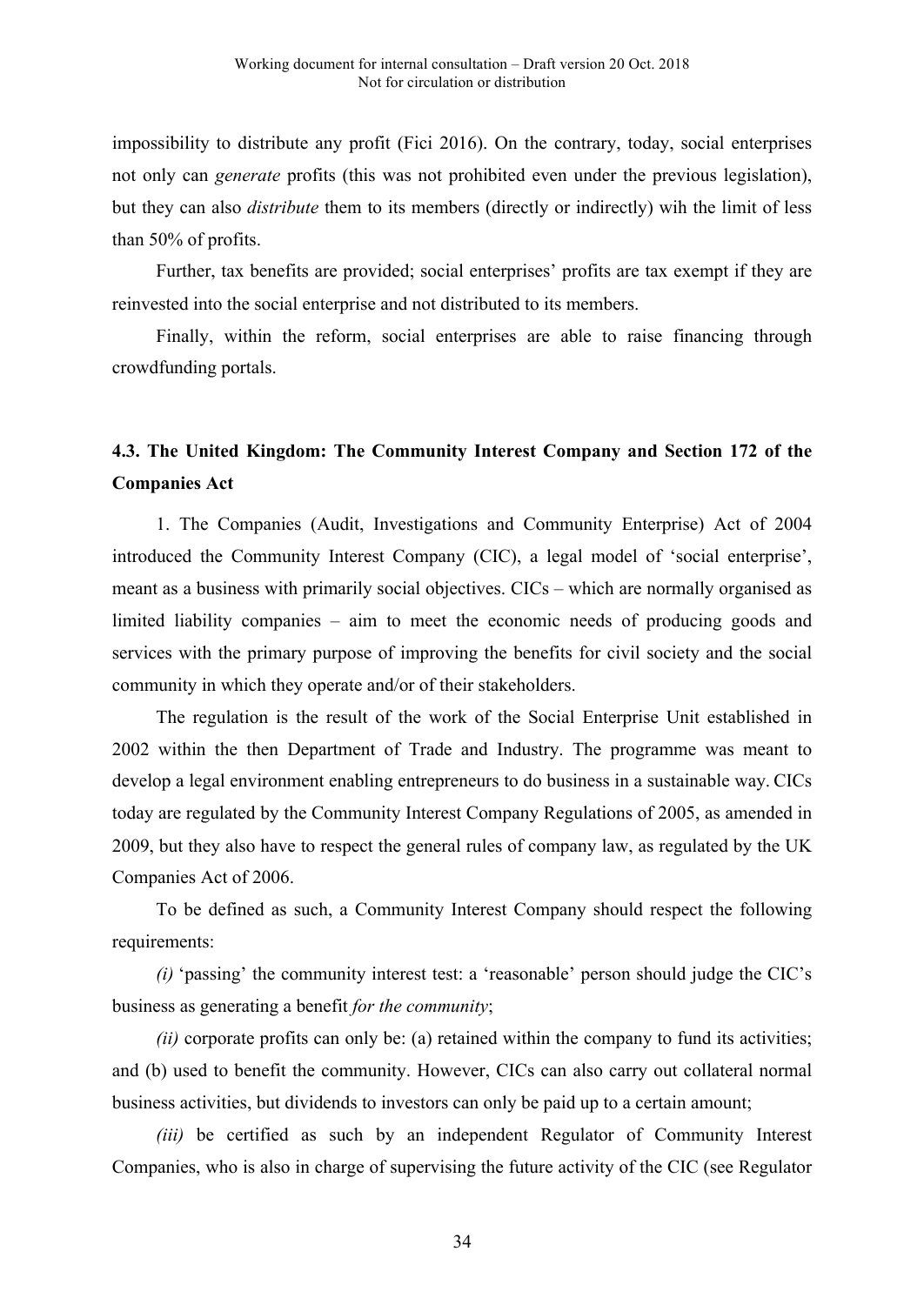of Community Interest Companies, *Annual report 2016-2017*. The report gives an overview of community interest companies in the UK).

2. However, the UK legal framework deserves analysis in this context also with regard to Section 172 of the UK's Companies Act 2006, entitled the 'Duty to promote the success of the company', which requires a director of *any company* to

'act in a way he considers, in good faith, would be most likely to promote the success of the company for the benefit of its members as a whole'.

In doing so, directors should consider a series of factors listed in the Section, which refer to the promotion of social, environmental and governance objectives.

The Section – which, from a first reading, would seem to be particularly innovative – has been heavily criticised as being nothing more than a 'codification of directors' duties'. It must be said that not only no enforcement mechanisms have been provided; but also that putting the interests of different stakeholders (e.g. employees and the environment) at the same level could actually generate *conflicts* of interest (Sagas 2017).

#### **4.4. Latin America: A Brief Overview on the B Corp Movement**

South America is subject to a wave of innovations in terms of social entrepreneurships; the BLab movement is extremely active and is able to operate across jurisdictions in a more co-ordinated way than in other countries. The B Corp movement in Latin America is becoming an effective framework for entrepreneurs, a network that offers solutions to businesses willing to operate in a sustainable way. The movement is also pressing for the adoption of *ad hoc* legal frameworks at the country level, promoting the introduction of 'Sociedades B.I.C', a legal organisation inspired by the USA and Italian experiences (see Paragraphs 4.1.3 and 4.2.5) and the UK Community Interest Company (see Par. 4.3).

In Argentina, for instance, a draft law proposed by the Executive Power in 2016 provides for a business model similar to that of benefit corporations, in which directors have to consider the effects of their business on civil society and on the environment in which they operate. The proposed law is, however, more detailed than, for example, the Italian *società benefit* (Par. 4.2.5), since it specifically regulates important corporate governance aspects such as enforcement mechanisms, members' right of withdrawal, and thresholds for profit distribution. It also requires companies to prepare an annual report describing the actions carried out to comply with the self-imposed social and/or environmental goals, which would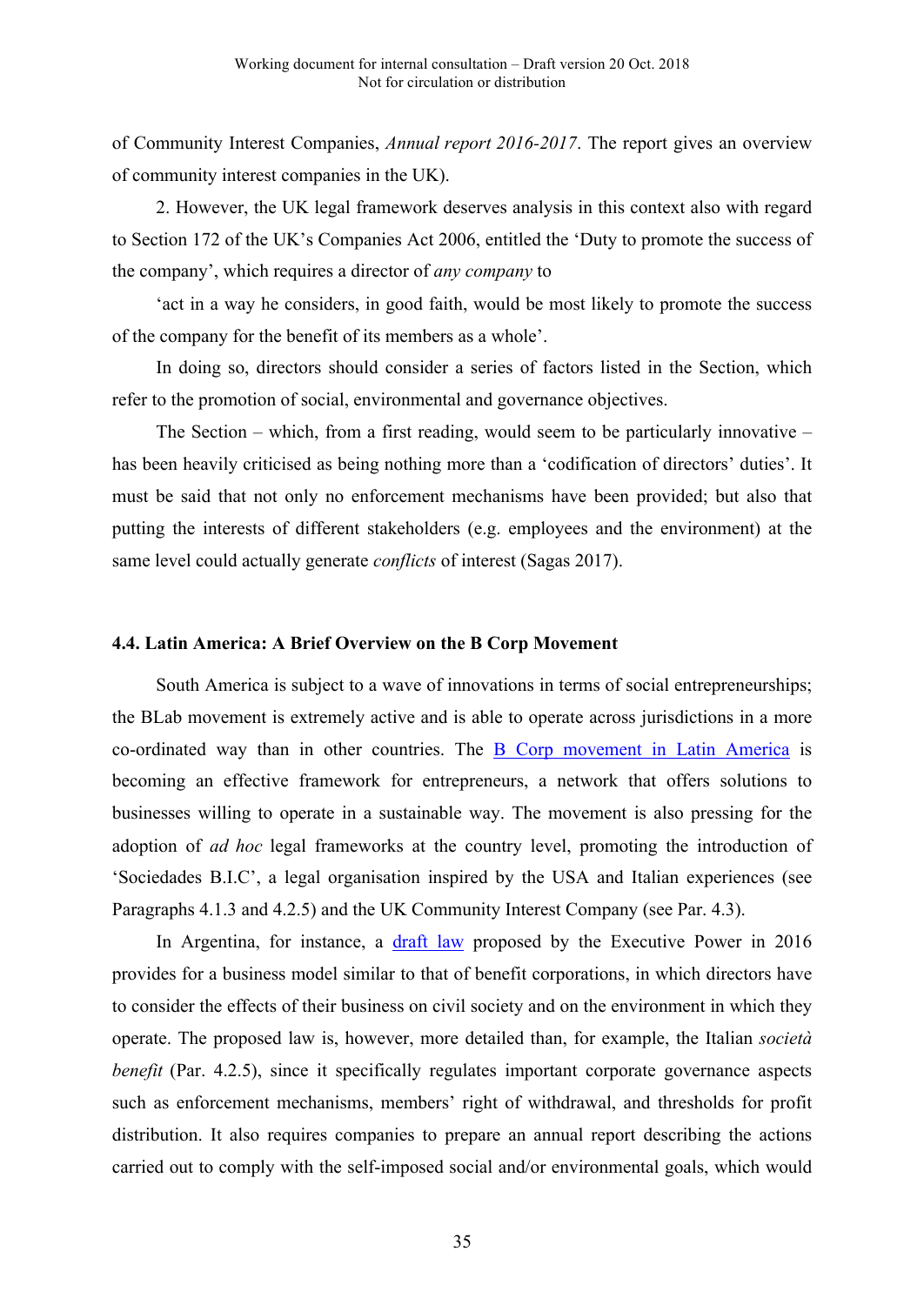be audited by an independent registered professional specialised in the subject. The draft law, at this stage, does not seek to introduce a new corporate type, nor any tax exemption or benefit.

A new regulation, similar to the Argentinian one, has been proposed in Brazil as well. The Brazilian Group of experts in B Corp has already finalised the third version of the draft law. The most suitable draft is the one which considers Benefit Corporations not as a new type of corporation, but as a legal qualification for the existing types of companies, conditional to changes in the corporate bylaws to indicate the purpose of social and environmental impact on the corporate purpose, adapt the governance of the company/corporation to assess decision-making in relation to stakeholders, the community and the environment, through the creation of an impact director and/or a multidisciplinary impact committee, and provide for the publication of an annual impact report (exactly as is required under the Italian law on *società benefit*. See Par. 4.2.5).

In June 2017, two Chilean members of parliament (Maya Fernández and Felipe Kast) presented a draft bill that would regulate the creation and operation of 'beneficial companies' and 'collective interest companies'. This project does not regulate the management of the assets of the company nor the distribution of its profits, but regulates the enforceability of compliance with the purpose adopted in the corporate bylaws and the report that the companies must perform annually.

The draft law proposed in Colombia on September  $6<sup>th</sup>$ , 2016 (Bill No. 135-2016) is of particular interest where it allows the B.I.C. to be organised as a listed company, operating on the stock market.

Finally, a similar movement is active also in Peru and in Uruguay (proposed legislation by members of the house of representatives of Uruguay dates September  $15^{th}$ , 2017).

# **4.5. Asia: An Overview**

# *4.5.1. Introduction*

This paragraph provides an overview of the 'social enterprises' and the social economy in some selected Asian countries, namely: South Korea, China, Malaysia, the Philippines and Thailand.

Even if the Asian historical background is quite heterogeneous in terms of the geopolitical situation, two main groups can be distinguished: North Asia and South Asia.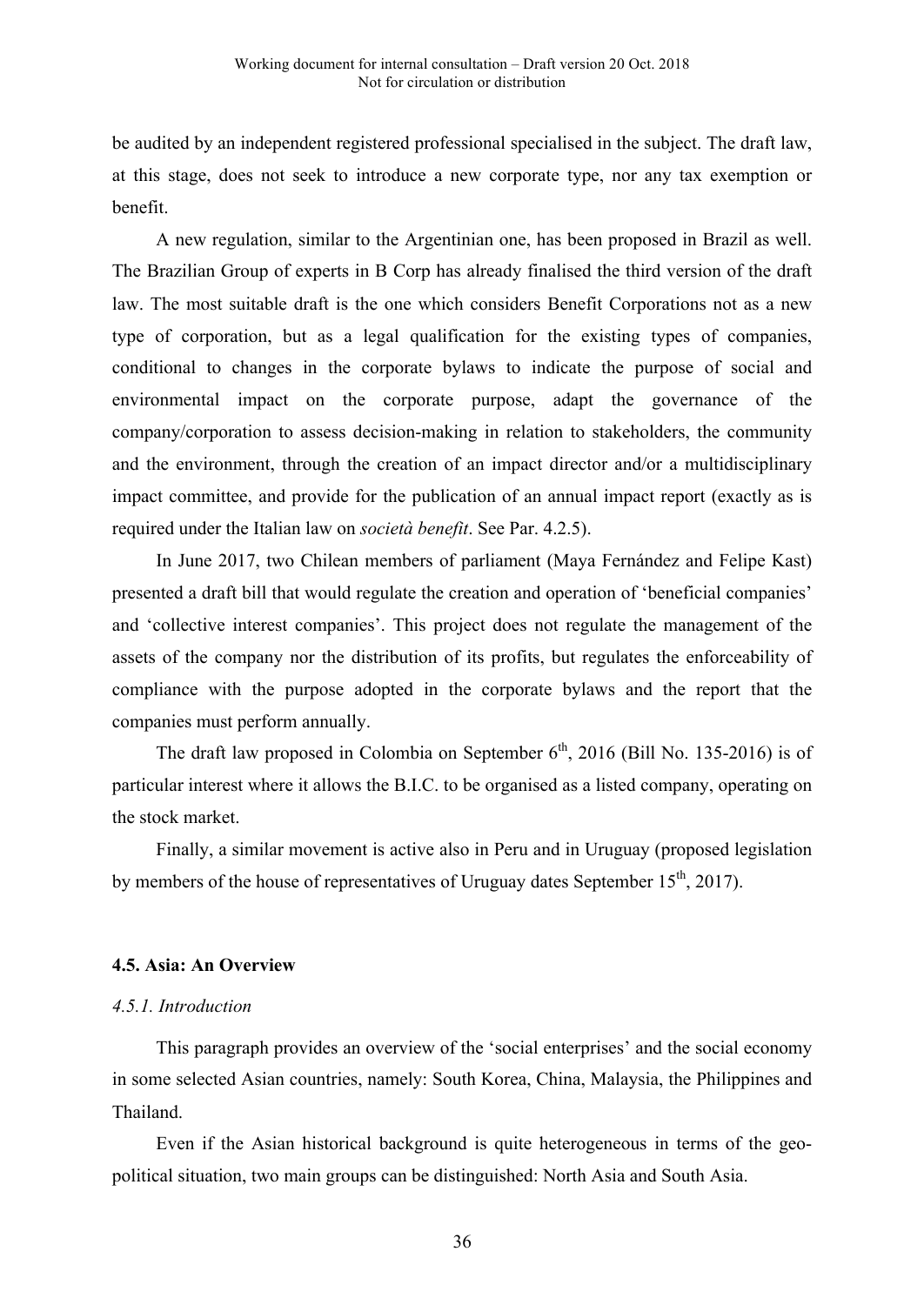*(I)* North Asia, composed of China, Japan and South Korea. The three North Asian countries analysed are marked by a co-operative and associative tradition, which have remained for a long time under the strict control of the administrative and political power (whether it was communist ideology in China or anti-communist in Japan). Only recently this public interventionism has faded in Japan and South Korea, and has diminished in China, with the consequence that autonomous co-operatives and associations have been able to emerge and develop, as progressively recognised by law. South Korea is, for what it is concerned, the only Asian country which provides an *ad hoc* legal framework for social enterprises, which is progressively inspiring other Asian countries.

*(II)* The economy of South Asia – which includes the Philippines, Cambodia and Indonesia – developed later than in other Asian countries, and it is still predominantly rural. Here, local and international NGOs provide an essential contribution, organising activities that seek to provide an answer to poverty and exclusion. Two relevant organisational forms exists in all the selected South Asian jurisdictions:

(a) non-profit co-operatives, meant as collective self-employment responses to unmet needs based upon the co-operative tradition, mainly developed as agricultural cooperatives (but also as social co-operatives, especially in Indonesia); and

(b) Community Development Enterprises, intended as multi-stakeholders partnerships (e.g. non-profit organizations) promoting participatory local development.

Beyond their differences (mainly due to different historical roots), the identified Asian countries seem however to share four economical and sociological features, whose relative impact varies according to the national contexts (Defourny and Kim):

*(i)* the growing role of not-for-profit organisations in providing social services (privatisation);

*(ii)* the consequent trend of not-for-profit organisations to adopt a market-oriented approach and to participate in public procurement tenders and compete for those contracts;

*(iii)* the growth of the corporate social responsibility movement across the continent;

*(iv)* and a growing awareness of the positive effects of a more sustainable way of doing business among both civil society and the academic world.

#### *4.5.2. South Korea: A Legal Framework for Social Enterprises*

With the 2007 Social Enterprise Promotion Act (SEPA), South Korea became the first Asian country to enact a specific legal framework to support social enterprises. As stated in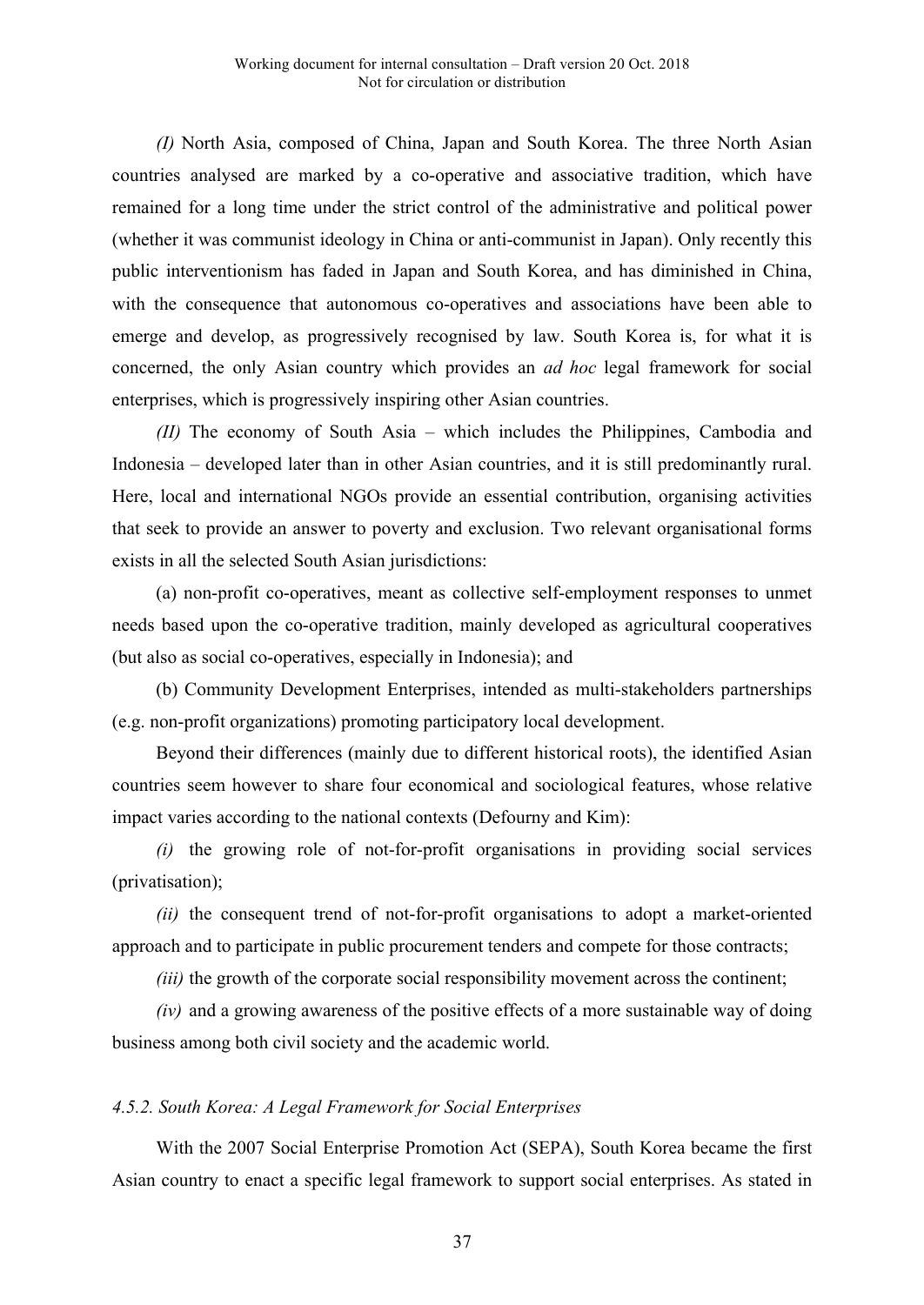Article 1, the purpose of this regulation was to 'contribute to social integration and the improvement of citizens' quality of life by expanding social services, which are not sufficiently supplied in our society, and creating new jobs through support for the establishment and operation of social enterprises and the promotion of social enterprises' (Bertotti et al.).

The Act is part of the Korean Labour Laws and the Minister of Employment and Labour is responsible for implementing a plan for the promotion of social enterprises every five years after the deliberation by the Employment Policy Council. Social enterprises have been indeed introduced with the primary aim of providing new job opportunities, but also 'as an attempt to establish a more formalised civic society' (Defourny and Kim), by employing disadvantages people (at least 50% of the total employees), providing for social services to disadvantaged groups (at least 50% of the total users of the service) and, more generically, by generating a positive impact on the local community.

Legal entities that can be certified as social enterprises are: *(i)* no-profit organisations carrying out business; *(ii)* associations regulated by civil law; and *(iii)* corporations as regulated by the Commercial Act.

In 2014, social enterprises were mainly organised through companies (50.7% of the total), followed by organisations under the Non-Profit Organisations Act (21.7%), Associations under Civil Law (18.8%), Foundations under Social Welfare and Services Act (5.8%), Co-operatives under Farmers and Consumer Co-operative Act (2.2%) (Bertotti et al.).

To be certified – by the Minister of Employment and Labour – as social enterprise, the following requirements should be satisfied (Articles 7 and 8):

Social goals: the main purpose of the enterprise should be to realise a social objective (e.g. improving local residents' quality of life; providing vulnerable groups with social services or jobs; contributing to local communities), as defined by an *ad hoc*  Presidential Decree.

Stakeholders' participation: a social enterprise should have a decision-making structure in which interested parties, such as service beneficiaries and workers, can participate. The law does not, however, specify which mechanisms should be used to ensure such participatory governance and the stakeholders' involvement in general.

Profits: revenues from business activities of social enterprises should not exceed certain limits defined by law. Specifically, Article 3, Sections (3) and (4) state: 'A social enterprise shall make efforts to reinvest the profits generated through its business activities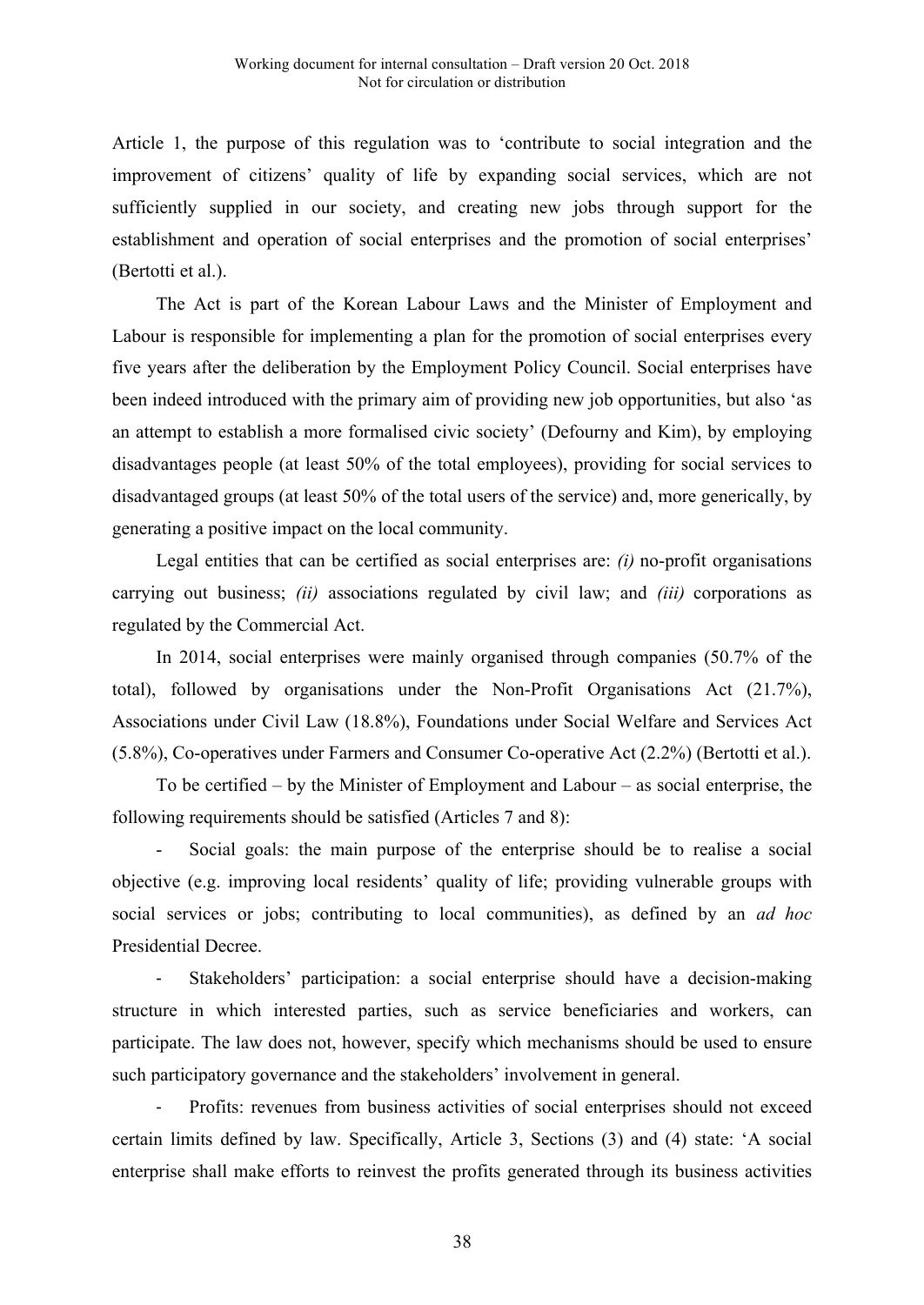into the maintenance and expansion of the social enterprise. No associated enterprise shall gain the profits generated by a social enterprise'.

Dividends: if the social enterprise is organised as a company under Commercial Law, whenever it has distributable profits, it should spend at least the two-thirds of the profits of each fiscal year on social objectives (see Article 8).

An organisation that meets the requirements listed above can then be qualified as a social enterprise under South Korean law. No legal person other than social enterprises can use the name of social enterprise or any other similar names (Article 19).

The benefits offered to companies fulfilling these conditions are varied: they include a favourable tax regime, subsidised jobs, exemptions from social security contributions, the possibility of borrowing at a favourable rate and easier access to public markets. The Minister of Employment and Labour also supports social enterprises with professional consultation on management techniques, taxation, labour affairs, accounting and others. State or local autonomous governments can further support social enterprises, by the lease of state-owned or public land, and by reducing the fiscal pressure or providing tax exemptions.

In 2010, in addition to the amendments of the SEPA, two important events stressed the interest of public policies towards social enterprises.

The first one concerns the involvement of new ministries, namely, the Ministry of the Interior or the Ministry of Agriculture. The social enterprise certification scheme, which since 2007 has been controlled by the Ministry of Employment and Labour, in 2010, was partially extended to other ministries through interministerial contracts awarded under the programme of 'pre-social enterprise job creation'. These contracts follow under the specific competences of each Ministry, e.g., the Ministry of Education encourages initiatives in the field of school support. This has extended the reach of the social enterprises' impact to sectors of the economy other than the labour market (e.g. education).

The second trend is the growing involvement of local communities through different support initiatives for social enterprises. In the context of the 2010 regional elections, many local authorities have also adopted measures that have led to the definition of regional-type social enterprises (e.g., the Seoul social enterprise), inspired by the SEPA model. This involvement of the regional authorities is financially supported by the decentralisation of certain budgets.

Similarly to what was done by South Korea, also Thailand has regulated social enterprises: in 2010, Thailand adopted the Thai Social Enterprise Office (TSEO), which has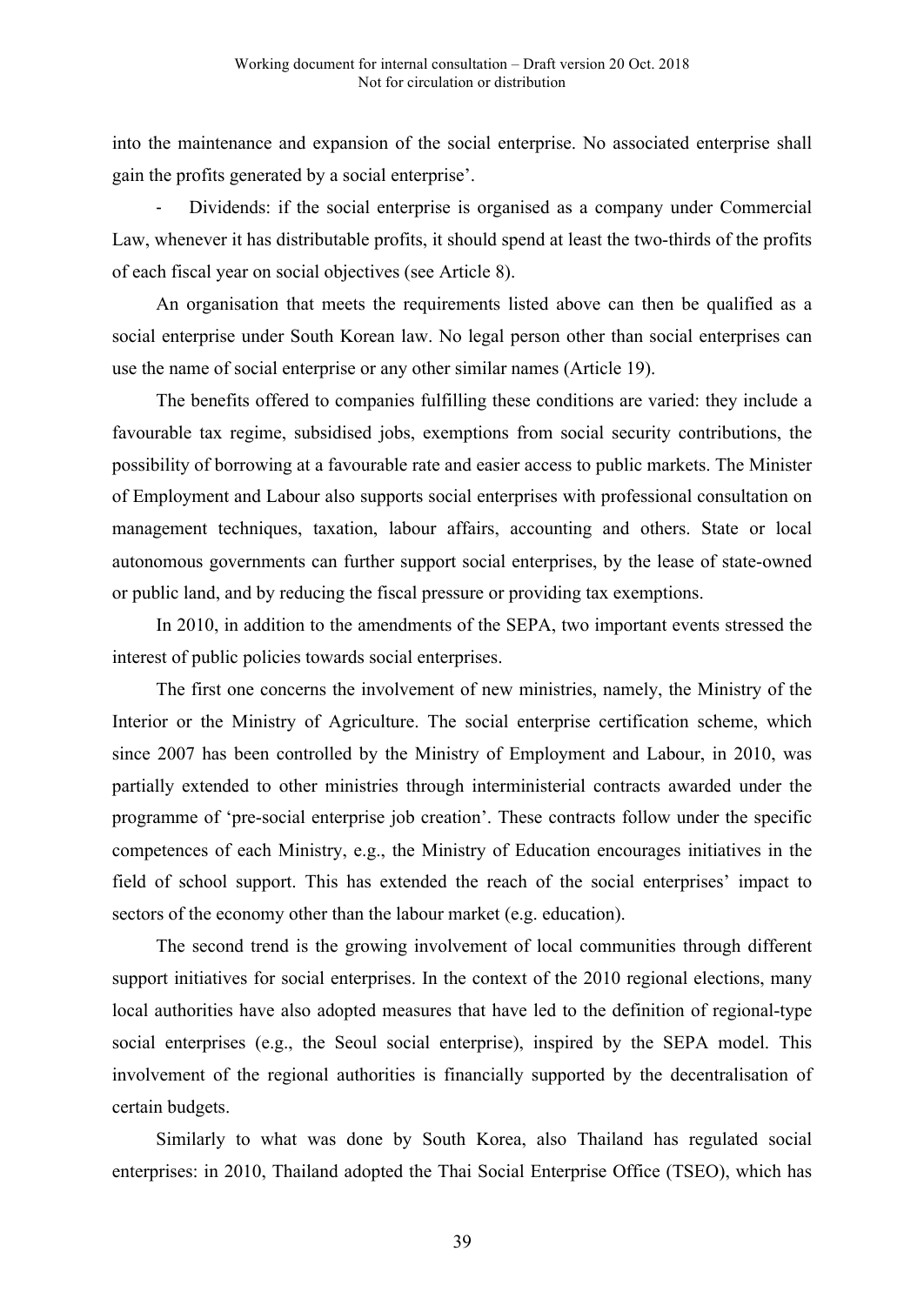been established under the Thai Health Promotion Foundation Act, as the executive authority to deliver the Social Enterprises Master Plan (2010–14). The Office's priority is to stimulate co-operation among social enterprises and develop their networks in Thailand.

With the only exemption of South Korea and Thailand, other Asian countries do not have regulated the phenomenon, nor they have converged to a common definition of 'social enterprise', 'social entrepreneurship' and 'community business', but there still seems to be as many definitions as there are Asian countries. However, in spite of the absence of a common legal framework for social enterprises, the Asian Institute for Social Entrepreneurship (ISEA) was created in 2001 to set up a learning and action network for social enterprises to catalyse knowledge creation, capacity development and movement-building for social entrepreneurship in Asia.

#### *4.5.3. China: The Farmers' Specialised Cooperatives and the Social Welfare Enterprises*

Unlike South Korea, China does not have a structured legal framework for social enterprises. The expression 'social enterprise' itself seems to have been introduced only through the translation of the OECD draft report in 2004, and it has been developed mainly due to the British influence on the Chinese economy. Due to the similarities of the Chinese translation of 'social enterprises' and 'corporate social responsibility', the two concepts have often been considered to be synonymous (Wang and Zhu).

Among the different Chinese organizational models, there are mainly two models that seem to be somewhat characterised by a balance between profitability and social sustainability: *(i)* Farmers' Specialised Cooperatives; and *(ii)* Social Welfare Enterprises.

In general, China has a massive cooperative sector (around 160 million families involved) (Defourny and Kim), especially focused on agriculture, and even private cooperatives operate under the strict control of public authorities, in contrast to the European and USA systems.

Within the existing cooperatives types, the Farmers' Specialised Cooperative (FSC) seems to be the closest Chinese example to the Human-Centred Enterprise.

The FSC is a mutual-aid economic organisation, which is voluntarily adopted for the production and management of agricultural products (the purchase of agricultural production materials, sale, processing, transport and storage of agricultural products, as well as the technologies and information relating to agricultural production and business operations), in favour of its members.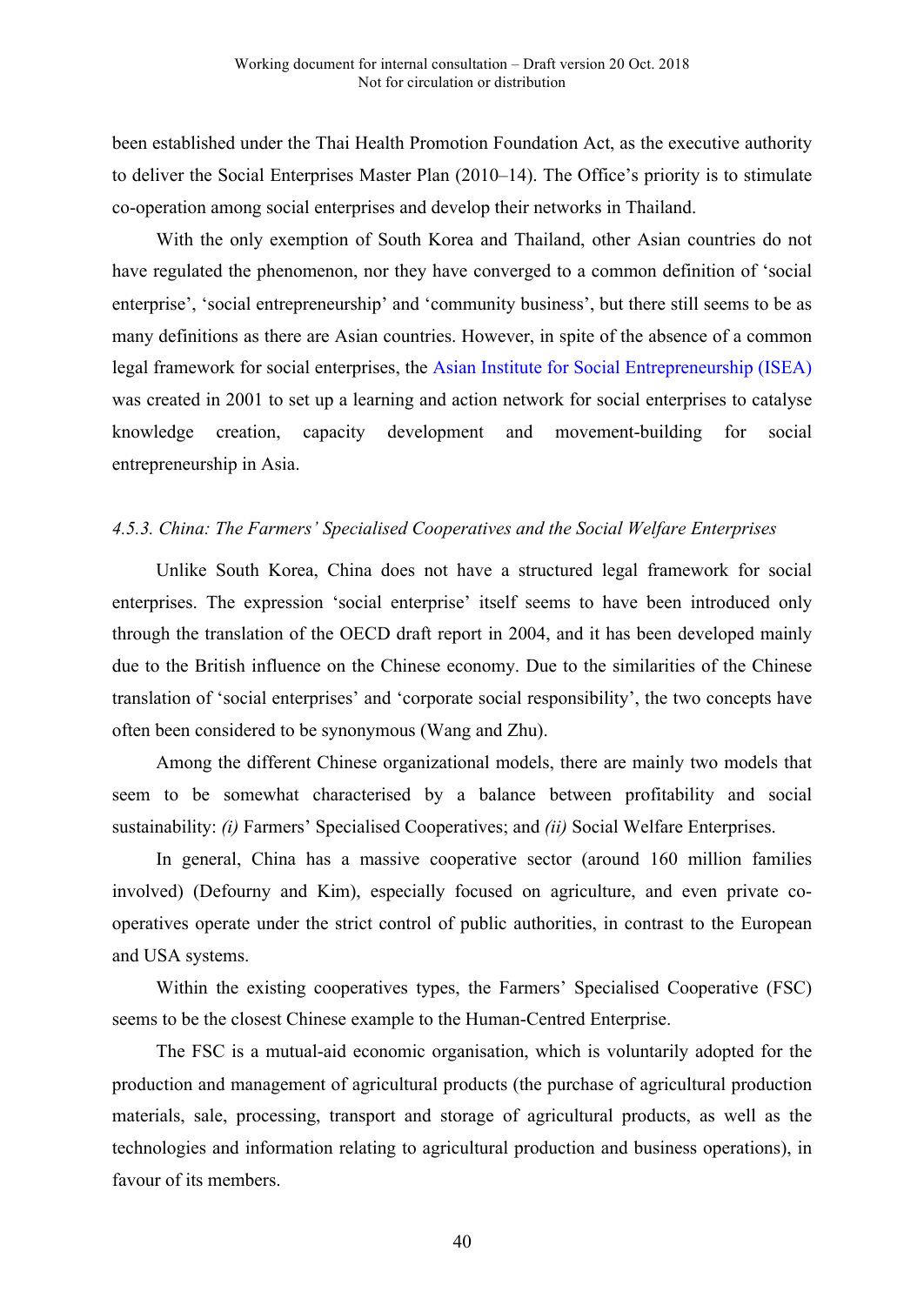According to the law, however, an FSC can invest in enterprises and other companies, and take limited responsibility for the enterprises invested in, although it cannot be listed on the capital market.

A farmers' professional co-operative shall observe the following principles:

*(i)* At least the 80% of its members must be farmers. Also, if the members are less than 20, only one of them can be an enterprise, a public institution or a social organisation. If the number of members exceeds 20, the 5% of them may be enterprises, public institutions and social organisations;

*(ii)* It must aim to provide services to its members and seek the common interests of all its members;

*(iii)* It must ensure the equal treatment of its members and the free withdrawal from membership;

*(iv)* It must be managed in a democratic way;

*(v)* The surplus is to be returned to the members according to the volume (amount) of transactions with the farmers' professional co-operative.

Being an FSC can be rewarding in terms of dedicated legal benefits, such as fiscal support, preferential tax treatment, and other financial and capacity building support.

Enacted in 2006, FSCs have then grown rapidly, and, by June 2010, the number of officially registered FSCs had exceeded 300.000, while 25 million farmer households (which consist of 10% of China's total farm households) have become members of FSCs.

Another interesting example in China can be found in Social Welfare Enterprises, businesses set up for the employment of people with physical or mental disabilities (at least the majority). In 2008, there were still 23,000 social welfare enterprises across China, employing nearly 620,000 people with disabilities, since the 1990s, those models have started to decrease rapidly, mainly because of the China's market-oriented operational model (Wang-Zhu).

Finally, in 2016 the B Corp movement has reached China: since then, eight companies have been certified as B Corps (Par. 4.1.2).

# *4.5.4. Malaysia and the Philippines*

Despite the absence of a specific legal setting for social enterprises, more and more entrepreneurs in Malaysia are defining their business as 'social'. Social businesses are carried out through existing legal entities, from associations to limited liability companies. However,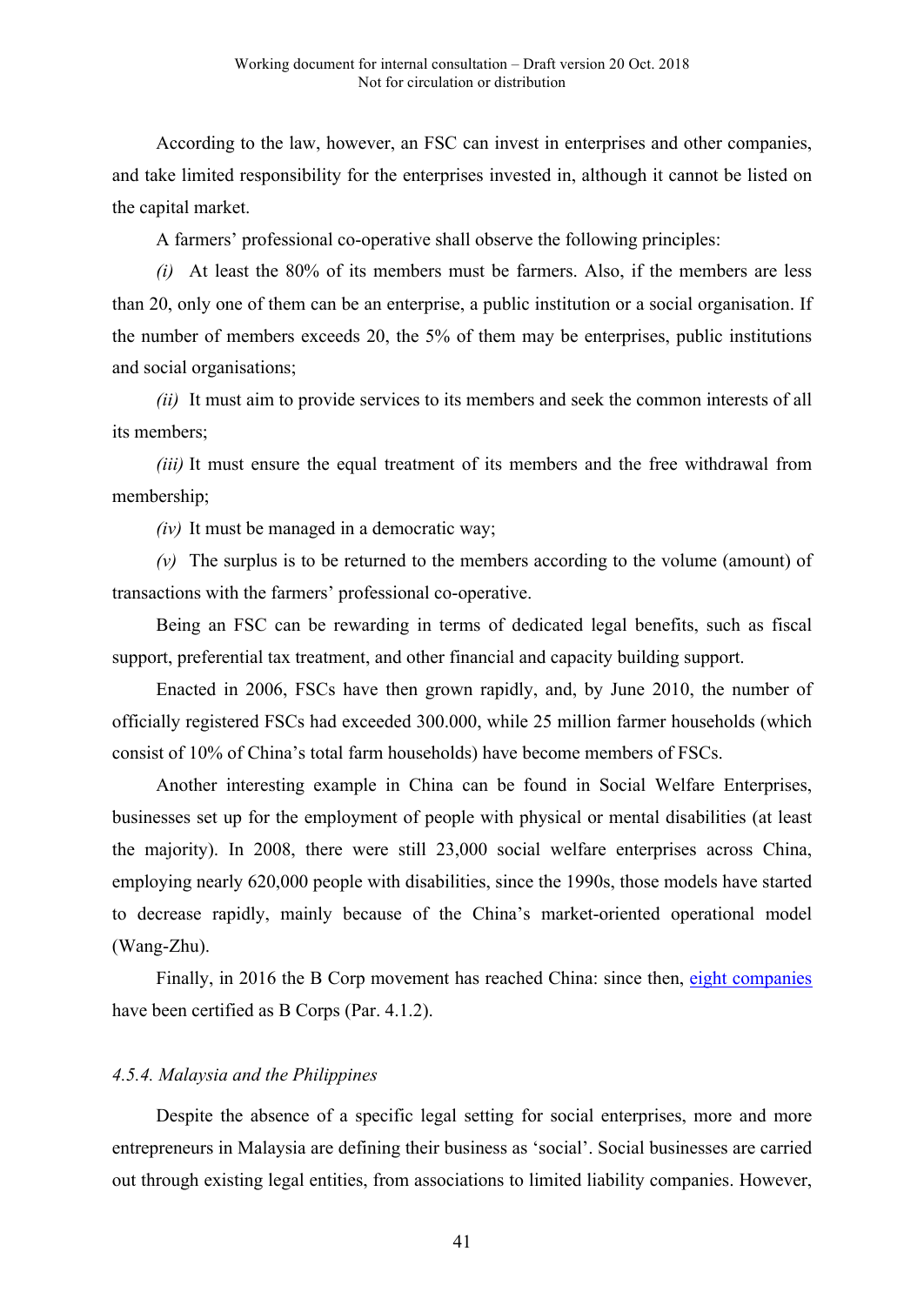a common definition of social enterprise does not exist yet, and entrepreneurs rely on components of the social enterprise that they consider important to qualify as such. Generically, they are understood to be entities that accomplish a social mission using an economic model, like a combination of elements of both NGOs and for-profit enterprises, and Malaysian social enterprises are strongly influenced by the British Model of the Community Interest Company (see Par. 4.3 above).

Like Malaysia, a legal framework for social enterprises does not exist in the Philippines, either.

However, the cultural environment in the Philippines has been sensitive to social entrepreneurship since the last century. In 1999, the Philippine Social Enterprise Network (PhilSEN) was created to discuss the practices and experiences of social enterprises, operating mainly as a capacity-building supporter for social entrepreneurs. Two bills that could have a direct impact on social enterprises have been under discussion in recent years: the Social Value Bill and the Social Enterprise Poverty Reduction Bill (PRESENT). However, these bills still do not seem to have been passed. PhilSEN is currently lobbying for the PRESENT Bill in both the Senate and Congress in order to promote social enterprises 'as vehicles for poverty reduction and spearheading social enterprise education in the country'.

# **4.6. Australia<sup>4</sup>**

Australian company law does not permit for-profit companies to pursue social goals *at the expense of making profit*: to do so, may be a breach of director fiduciary duties (firstly, the duty to act in good faith in the best interests of the company). The current for-profit governance structures in Australia do not give enterprises enough flexibility to pursue their social goals in circumstances in which profit may be compromised.

Organisations have to choose either to be a for-profit structure in order to access equity funding (without the tax and financial benefits of a not-for-profit structure or the access to grants and donations), or to be a not-for-profit structure in order to be eligible for donations and grants and gain tax concessions (but without the ability to raise equity funding or distribute profits to members). The benefits of different funding avenues are therefore limited by the chosen legal framework.

<sup>&</sup>lt;sup>4</sup> The study on the Australian legal framework is based on the report developed by Ashna Taneja, intern at Unidroit.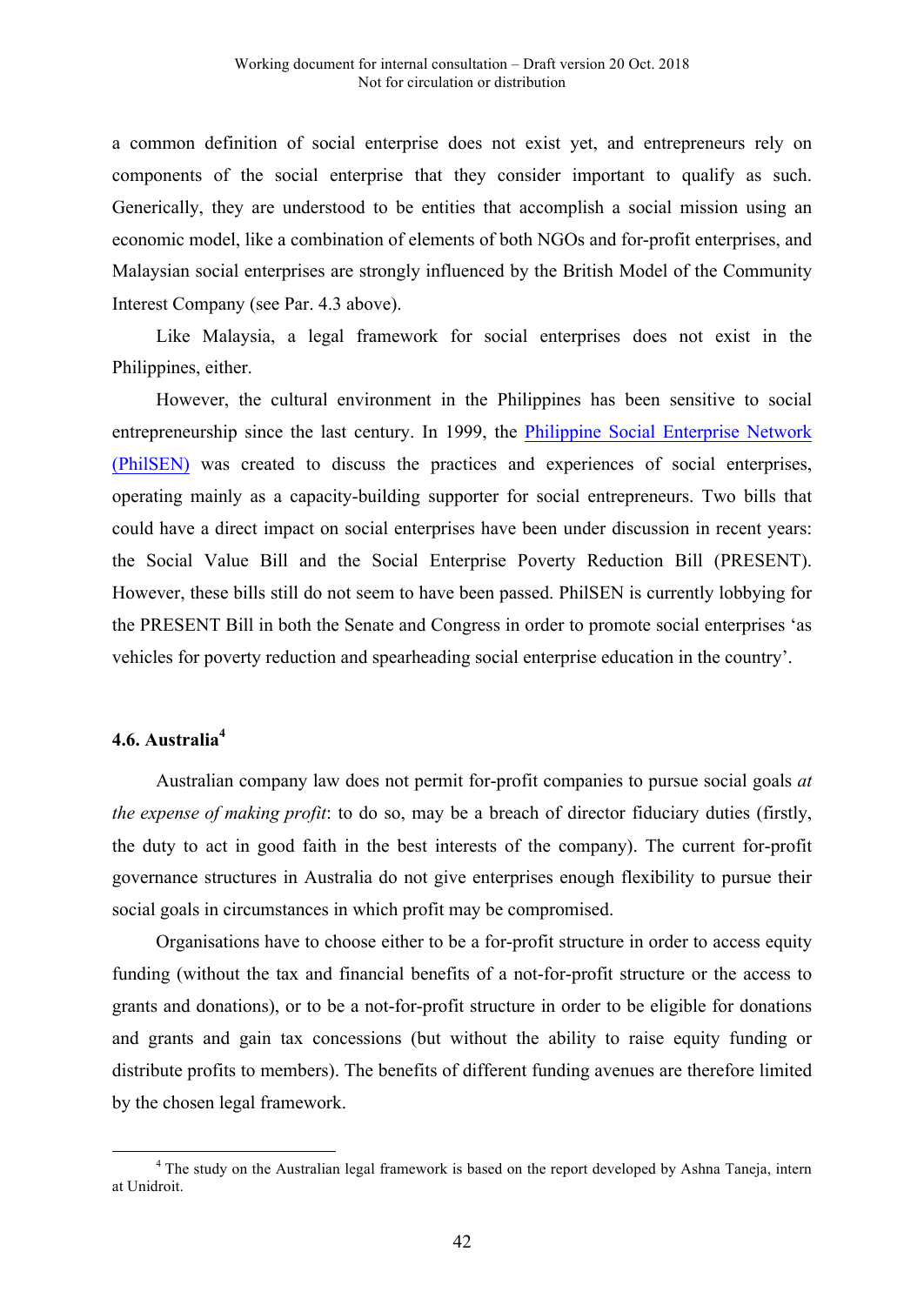Australia does not have a separate legal framework for social enterprises, nor there is a legal definition of what a social enterprise is. Although, widespread consensus describes social enterprises as organisations that meet the following requirements:

*(i)* an economic, social, cultural or environmental mission that is consistent with a public or community benefit;

*(ii)* the majority of the profits or surpluses is re-invested into fulfilling their missions (FASES Report).

Besides the absence of a proper legal framework for social enterprises, the research report produced in collaboration between the Centre for Social Impact, Swineburne University of Technology, and Social Traders entitled 'Finding Australia's Social Enterprise Sector 2016', provides an overview of the activity of social enterprises in Australia and may help in identifying the boarders of the notion of 'social enterprise' in Australia.

At the time of the report, there were at least 20,000 social enterprises operating in Australia, with 38% in operation for more than 10 years, and 33% of them in operation for a period of between 2 and 5 years. 75% of them are small organisations, 23% are mediumsized organisations, and 3.6% are large organisations. The annual turnover of social enterprises varies from zero to AUD 199 million.

The most common social goals pursued by Australian social enterprises as of 2016 are income equality/poverty alleviation, creating meaningful employment opportunities for a specific group of individuals, or developing new solutions to social, cultural, economic or environmental problems. These social purposes have evolved over time, as, in 2010, the most common social goal was reported to be creating opportunities for community involvement.

The most common beneficiaries were the wider community or public (61%), followed by the members (less than 25%), and generally serving the beneficiaries of a related not-forprofit entity (less than 15%). The largest beneficiaries of the work of social enterprises are people with disabilities (34.9%), young people (33.3%) and disadvantaged women (27.5%). Other beneficiaries of social enterprise activity include people with alcohol, drug, or substance use issues, Aboriginal and Torres Strait Islanders, a particular geographic community, the elderly, families, the homeless, migrants, refugees, or asylum-seekers, LGBTI individuals, disadvantaged men, individuals with mental illness, prisoners and exoffenders, remote or rural communities, the unemployed, animals, and the environment.

It is interesting to notice how 68% of social enterprises are providing services (rather than goods) for a fee.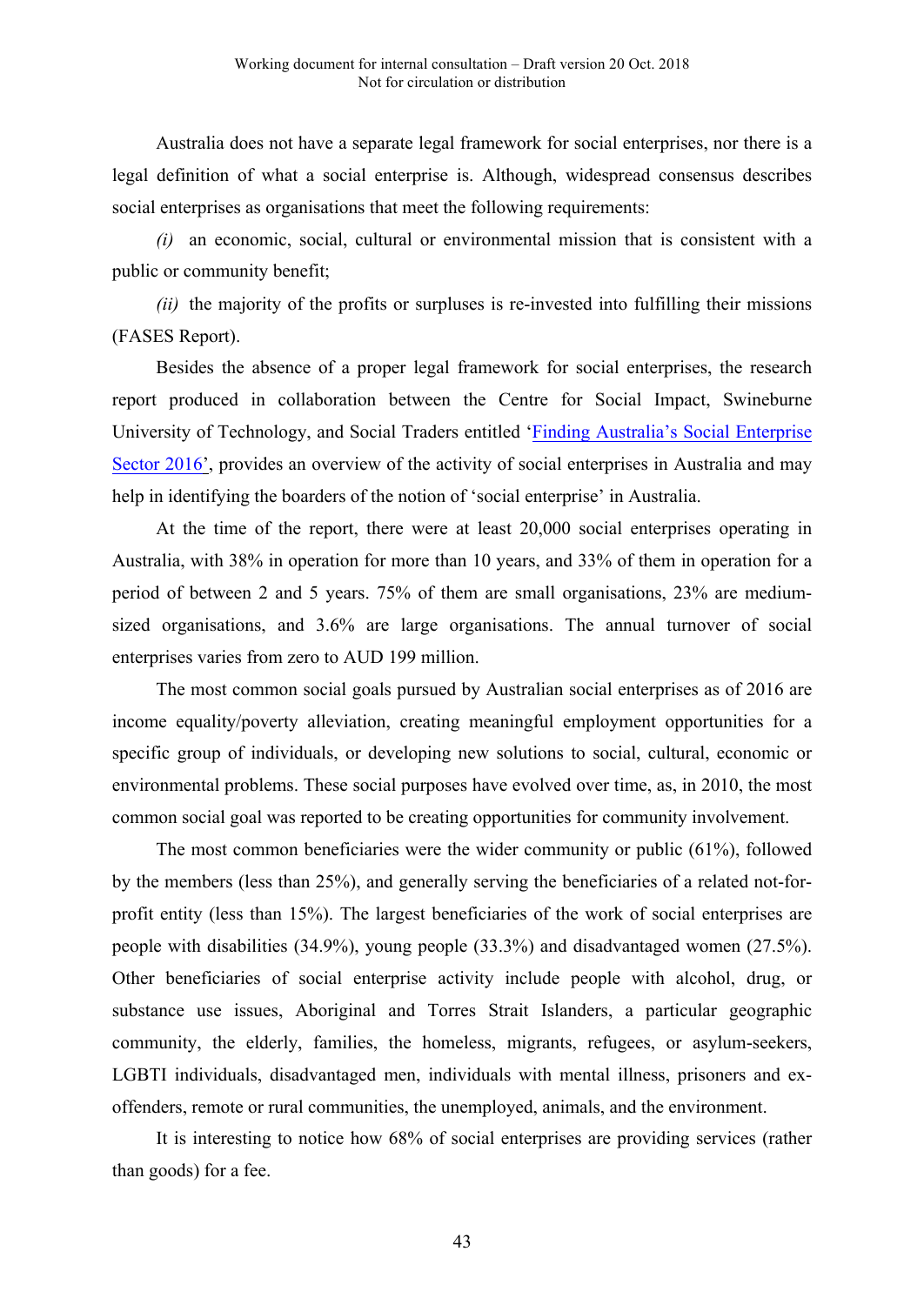As regards the corporate governance structure, social enterprises are mainly incorporated as associations (32.8%), followed by companies limited by guarantee (31.3%), and private companies (18%). 81% of social enterprises re-invest all of their income into their business, and less than 15% re-invest half of their income into their business. The higher percentage of social enterprises re-invests all of their profits back into the business; this may reflect their choice of a not-for-profit legal structure (which makes it mandatory for all profits to remain within the business).

Finally, 86% of social enterprises use their profits to invest in improving and expanding their operations, 22% donate their income to external organisations, 18% return their income to a parent organisation, and 6% distribute their profits to members (rounded figures).

#### *4.6.1. Indigenous Corporations*

An interesting and unique model, which may be of inspiration for the development of the Human-Centred Enterprise, especially in developing countries and emerging markets, is the Australian Indigenous Corporation.

Indigenous corporations are a type of limited liability company that is only available for Aboriginal and Torres Strait Islander (ATSI) organisations (which however are, of course, not limited to organise their business through this type of legal structure). The idea was to create a corporate structure that suits the specific needs of a marginalised community and accounts for its limitations: Indigenous Corporations are able to take into account the Indigenous customs and traditions in their bylaws (referred to as the 'rule book').

To incorporate as an Indigenous Corporation the following requirements should be met:

- a) there must be at least 5 members (at least 15 years old) who must be ATSIs;
- b) there must be no less than 3 and no more than 12 directors on the board; and
- a) the majority of directors must be ATSIs.

Indigenous Corporations are regulated by the Office of the Registrar of Indigenous Corporations (ORIC, a specialist regulator with additional powers beyond pure regulation), rather than the Australian Securities and Investments Commission (ASIC).

ORIC provides Indigenous Corporations with simplified and cheaper processes for registering (i.e. ORIC provides a bylaws model that only needs to be filled in with the business personal information). Further, no fees are charged for registering an Indigenous Corporation.

Similarly, the reporting requirements to ORIC are generally low; and it provides face-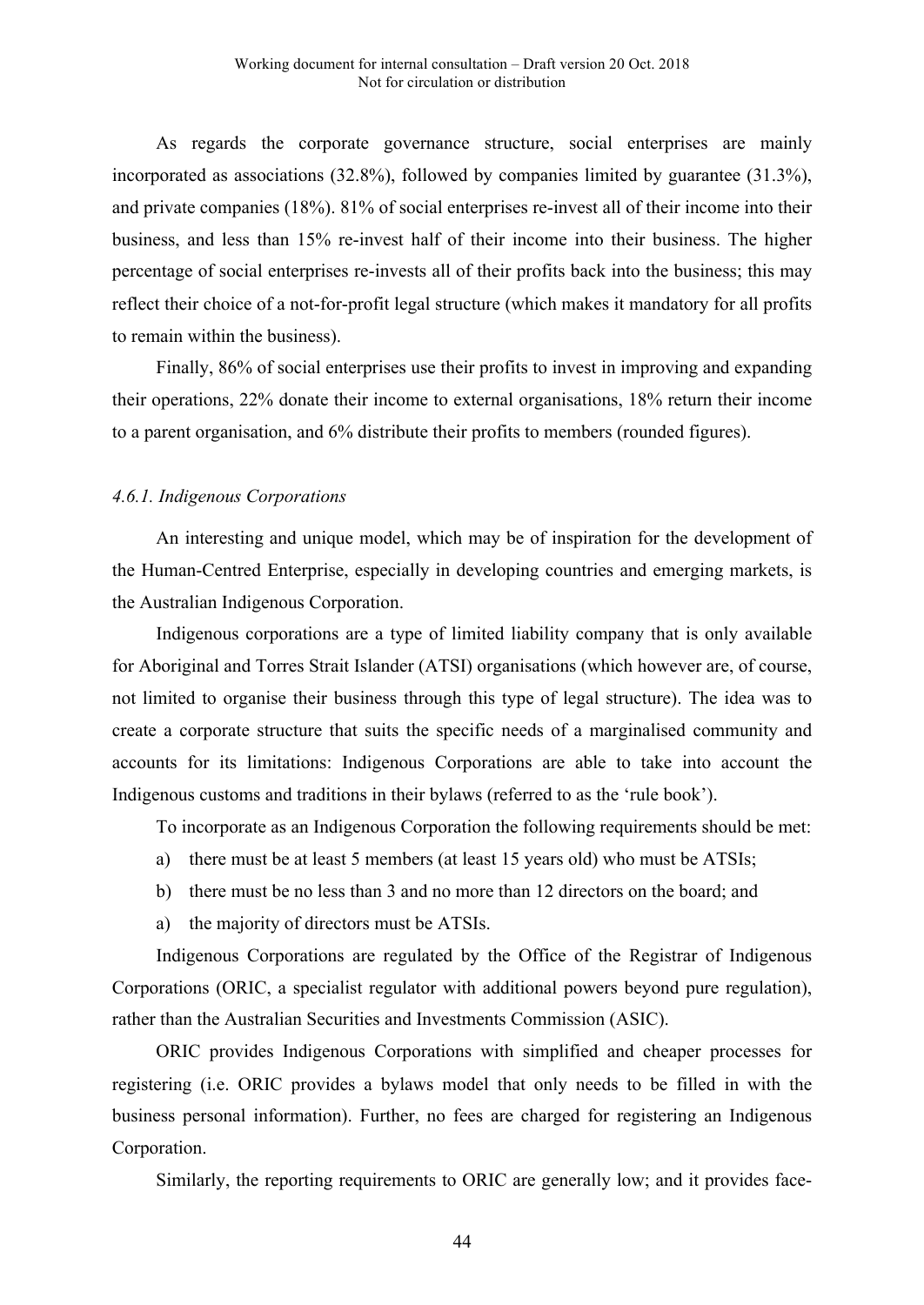to-face training in remote areas, dispute resolution services, telephone advice, assistance with examining books and records to identify financial and corporate governance issues. Further, ORIC provides access to free legal advice through an in-house 'LawHelp' service.

Finally, even if Indigenous Corporations are, by default, for-profit entities, they can also register for no-profit status and operate accordingly. However, directors remain subject to the same fiduciary duties to their members only, like other public and private company directors. In this case, the members of an indigenous corporation are the desired beneficiaries underlying the social purpose, similarly to the co-operatives model.

#### *4.6.2. Proposal for the Introduction of Benefit Corporations*

In 2016, the Australia and New Zealand branch of B Lab formed a working group composed by of academics, lawyers, business leaders, and governance experts to draft amendments to the Corporations Act 2001 and to set up a regime for Benefit Corporations in Australia. On 27 February 2017, B Lab submitted a draft set of provisions and an accompanying explanatory memorandum to the Australian Department of Treasury as part of a submission on the subject of social impact investing.

The following are the main features of the proposed amendments, which seem to have been inspired by the US Model Benefit Corporation Legislation (see Par. 4.1.3).

A benefit company must have a purpose of creating a general public benefit in its constitution and *may* have a purpose of creating one or more specific public benefits in its constitution (Section 190C). Section 125A(1) defines what a positive social impact is; it requires at least one purpose of creating general public benefit.

The directors or other officers of a benefit company must consider *(i)* the likely consequences of any decision or act in the long term; *(ii)* the interests of the company's employees; *(iii)* the need to foster the company's business relationships with suppliers, customers and others; *(iv)* the impact of the company's operations on the community and the environment;  $(v)$  the desirability of the company maintaining a reputation for high standards of business conduct; *(vi)* the interests of the members of the company; and *(vii)* the ability of the company to create its general public benefit and any specific public benefit purpose in its constitution. Directors need to consider all these matters *equally*, unless the benefit company has stated in its constitution that they must give priority to certain matters related to the accomplishment of its general public benefit purpose or any specific public benefit purpose in its constitution (Section 2.3).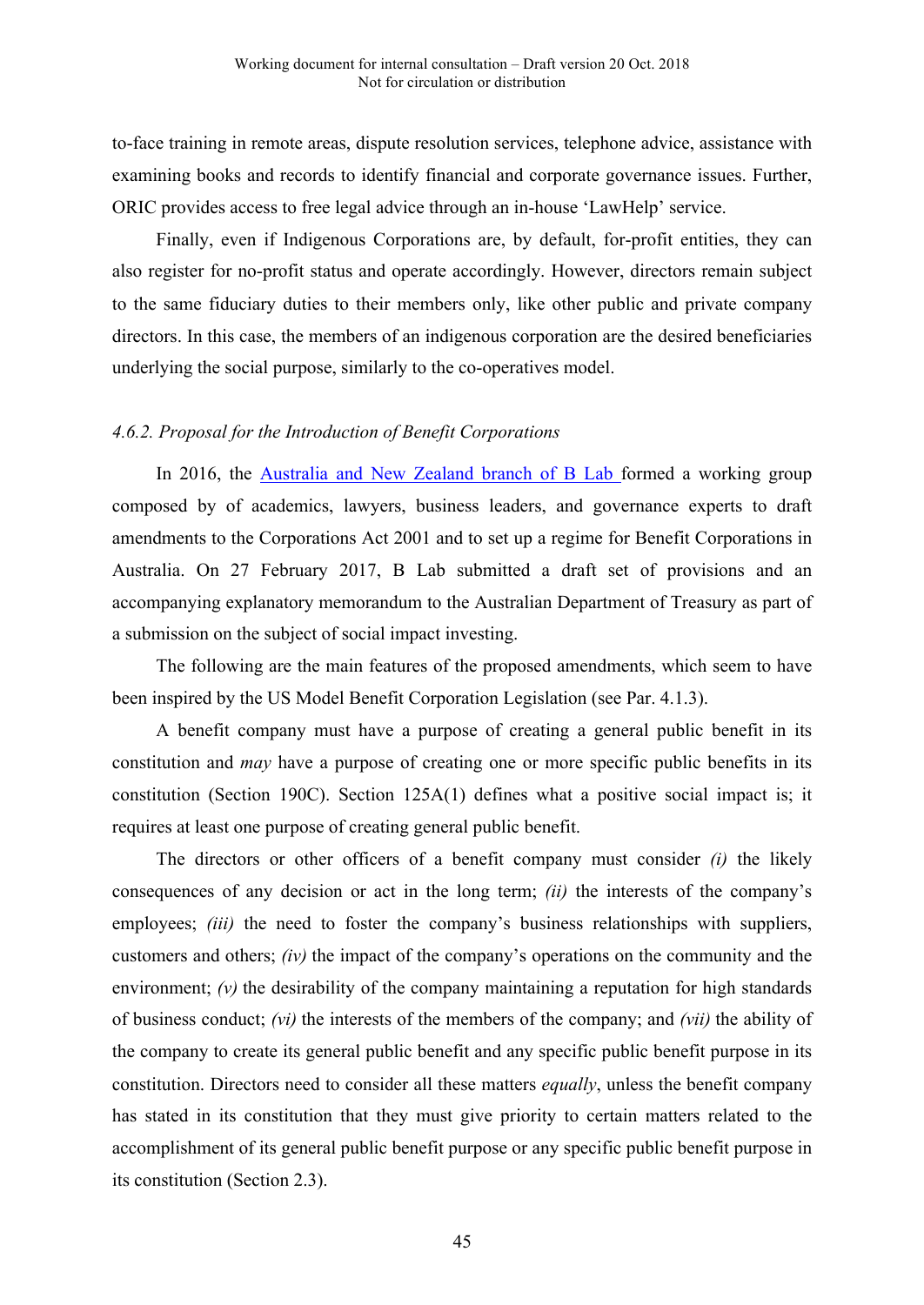Only a private company (limited by shares), a public company (limited by shares), or a public company (limited by guarantee) are eligible to be benefit corporations.

Finally, a benefit corporation could distribute profits to its members with no limitations.

### **4.7. Israel**

 

No-profit organisations (hereafter NPOs) have played a central role in the development of Israeli society and its economy as they functioned as the main service providers (education, welfare, health) prior to the establishment of the State. Then, some of these NPOs were nationalised and integrated into government ministries, while others maintained their NPO status, although, in both cases, the result was an abundance of NPO characteristics in influential institutions.<sup>5-6</sup> Much of the attention of social enterprises has then been geared towards the employment of disadvantaged communities, such as Ethiopian Jews, Ultra-Orthodox Jews, Negev Bedouin, and Israeli and Palestinian Arabs, especially for the involvement of women among the workforce, and programmes committed to peace-making efforts between Israeli Jews and Palestinian Arabs.

Today it is possible to observe a growing abundance of facilitation in the form of social impact funds, accelerators and hubs, as well as the Forum for Social Enterprises in Israel, which strives to aggregate the relevant information on social business in Israel, which, however, provides minimal, if any, legal guidance (Gidron; Feit).

In November 2012, the Prime Minister's office held a round table discussion on the topic of social enterprises. The definition provided for the discussion was a business activity within a no-profit organization or a public benefit company, which strives mainly to achieve these social goals alongside profit; or alternatively, 'a company that aims to achieve social goals alongside profit maximization, and has included a profit distribution limitation for

<sup>&</sup>lt;sup>5</sup> Regulated by the Amutot Law, n. 5740-1980, NPOs exercise business activity unless they remain notfor-profit. Coherently, profit distribution is prohibited and NPO memberships cannot be transferred or sold. 'Certificate of Proper Management'– issued by the Registrar of Amutot after an examination of compliance with the various NPO Law provisions – must be obtained for receiving tax benefits. A key component to receiving the certification is a non-financial annual report detailing the actions taken to promote the NPO's objectives, a detailed breakdown of the organisational structure, the corporations whose officeholders are also officeholders in the NPO, etc.

<sup>&</sup>lt;sup>6</sup> In Israel, a traditional company (both private limited liability companies and partnerships) must strive for profit maximisation, although it may pursue any other legal goal, consequently considering stakeholders' (e.g. workers, creditors, the public) interests as part of its business considerations, and it can also donate a reasonable amount of money to charity, for a 'worthy cause', outside business considerations, unless this is somehow realised in the shareholders interest.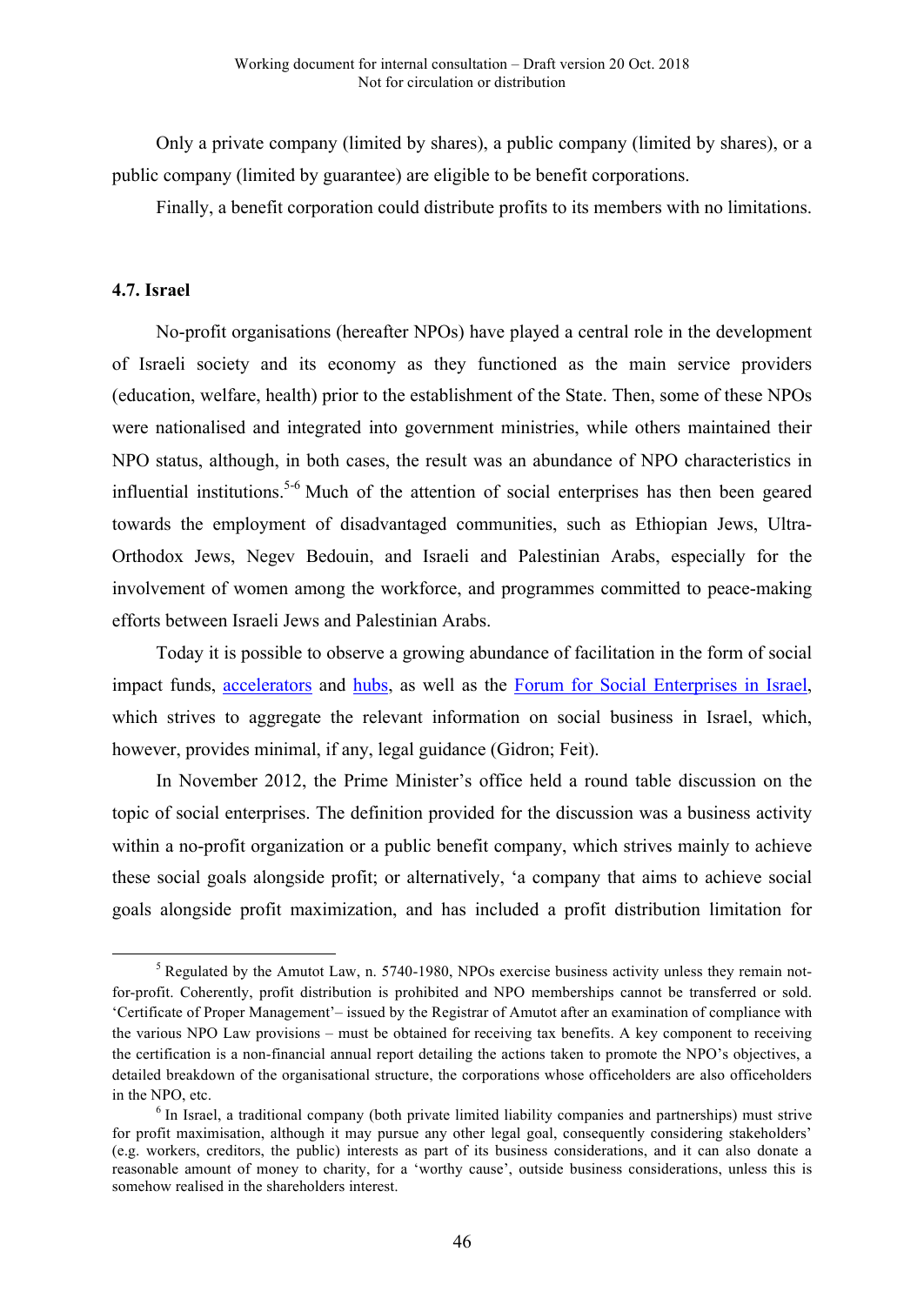private investors up to 50% after the initial investment are returned' (*Recommendations of The Secondary Committee Of Social Enterprises Regarding the Definition of Disadvantaged Communities*, Prime Minister's Office (27.2.2012); *CEO instructions for social businesses assistance plan (pilot) 4.31*, Ministry of Economy (first published 13.05.2014, last updated 19.09.2017).

#### *4.7.1. Public Benefit Companies (PBC)*

Public Benefit Companies (PBC) are the organisations mostly utilised by public and national institutions such as museums, schools, colleges, synagogues, research and policymaking institutes, etc. It is regulated by the Companies Law, 5760-1999, but is also partially subordinated to the same regulator of no-profit organisations (the Registrar of Amutot).

PBC is defined as a company that pursues social goals only, and which cannot distribute any profit. It differs from no-profit organisations since: (i) PBCs are companies by definition, while NPOs can choose to be organised as a company, but do not have to; (ii) the social goals must be chosen from a predetermined (extremely broad) list provided by the legislator (see Schedule II of the Israeli Company Law). Under the court permission, shareholders may transfer, however, the ownership of their PBC participation.

Similarly to no-profit organisations, PBCs must provide proper reporting on the promotion of social goals, in exchange for tax benefits.

# *4.7.2. Proposed Legislation on Social Enterprises*

In the summer of 2017, a joint initiative of IVN (the Israel Venture Network, a venture philanthropy network that has invested in over 30 social businesses) and various parliament members from different political parties, brought forth a legislation proposal (Legislation Proposal 4088/20/P) to create a tailor-made legal structure for social enterprises, which process of approval is still ongoing.

The explanatory note of the proposal states its purpose of creating a legal structure suitable for the needs of a social enterprise, such as employment expenses of disadvantaged communities or funding difficulties.

The proposal is not to pass a new law altogether, but rather to amend the Companies Law and Partnership Ordinance so as to include specific provisions on social enterprises, forming a social enterprise company and/or a social enterprise partnership.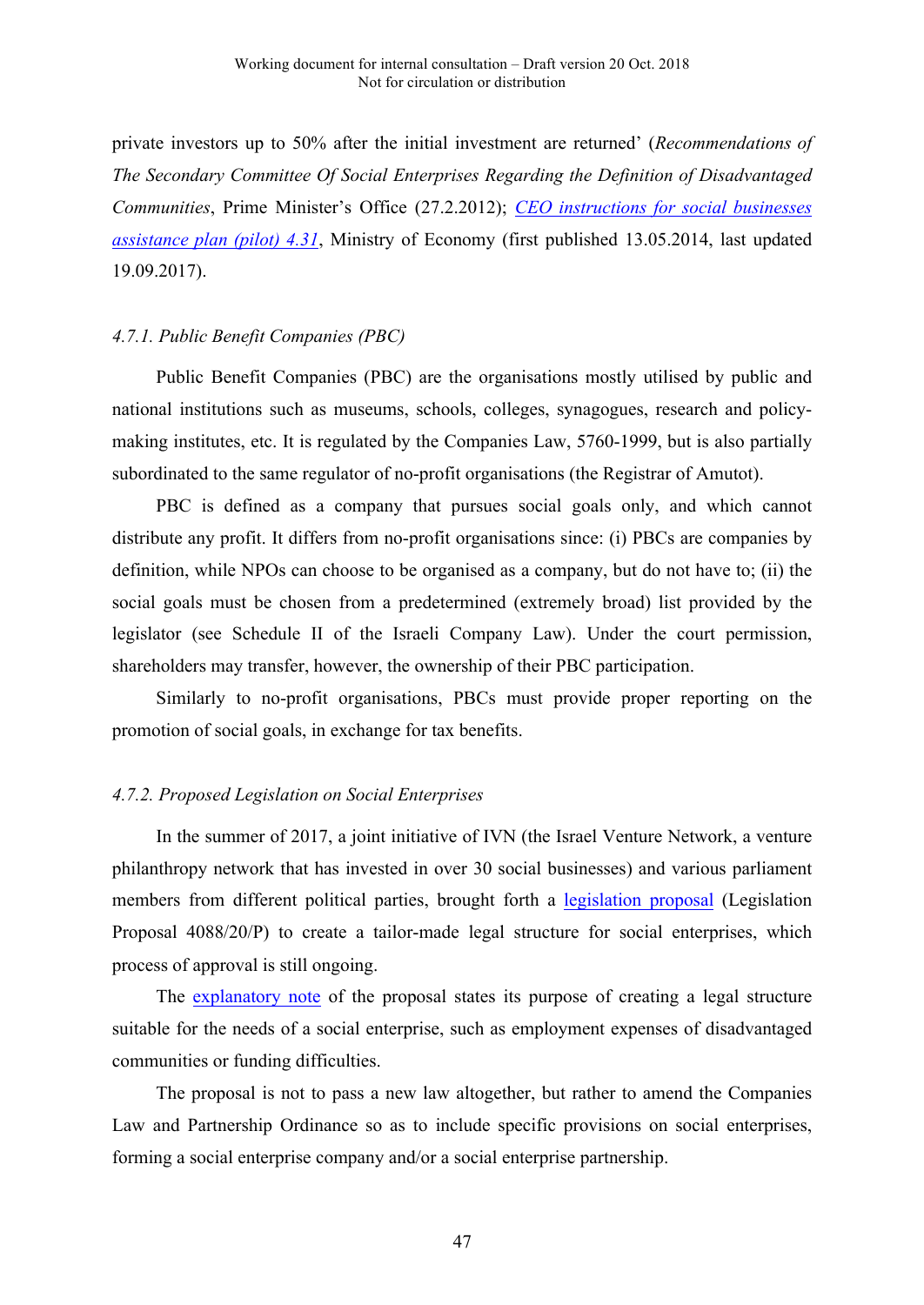If the law will pass, Israeli social enterprises will be required to identify social goals, excluding the mere activity of donation to other entities, within the company bylaws. Directors should, consequently, *prioritise* the social goal over profit maximisation.

Members, however, will not free to decide between any possible social goal, as it should be identified within a legal list.

If the company wishes to change the goal, a 75% majority vote and the approval of the Registrar of Companies are required.

With regard to profit distribution, the company will be permitted to put a cap on profit/bonus distribution of shares, up to 50%. This cap would only apply after the initial investment has been returned. Alternatively, changing the cap on profit distribution would be possible only with the 90% majority and the approval of the Registrar, or with the permission of the court.

A social enterprise should then submit an annual 'social impact report' on the activity and progress it has made in pursuing the social goals, together with the financial report, both of which are to be made public.

Finally, a social enterprise can only merge with another social enterprise and only with the approval of the Registrar. Also, the court has the authority to order the liquidation of a social enterprise if it has engaged in illegal activities or it has acted contrary to the goals determined in the bylaws (presumably through derivate action, though it is not specifically stated). The assets of a liquidated company are transferred to the shareholders of the company. However, if the company has established a distribution cap, the shareholders only receive assets up to the value of their initial investment, and the remaining assets are transferred to either a no-profit or a Public Benefit Company that pursue similar social goals.

# **5. Final Remarks**

#### **5.1. Need for the Development of the Human-Centred Business Model**

The inventory of the existing models of 'hybrid forms' of doing business in a more sustainable way, together with the growing international awareness (see, among many, the UN Global Compact, *Guide to corporate sustainability. Shaping a sustainable future*, 2014; the UN *2030 Agenda for Sustainable Development*, 2015), testify how policy- and lawmakers around the globe are becoming more and more conscious of the impact of business on the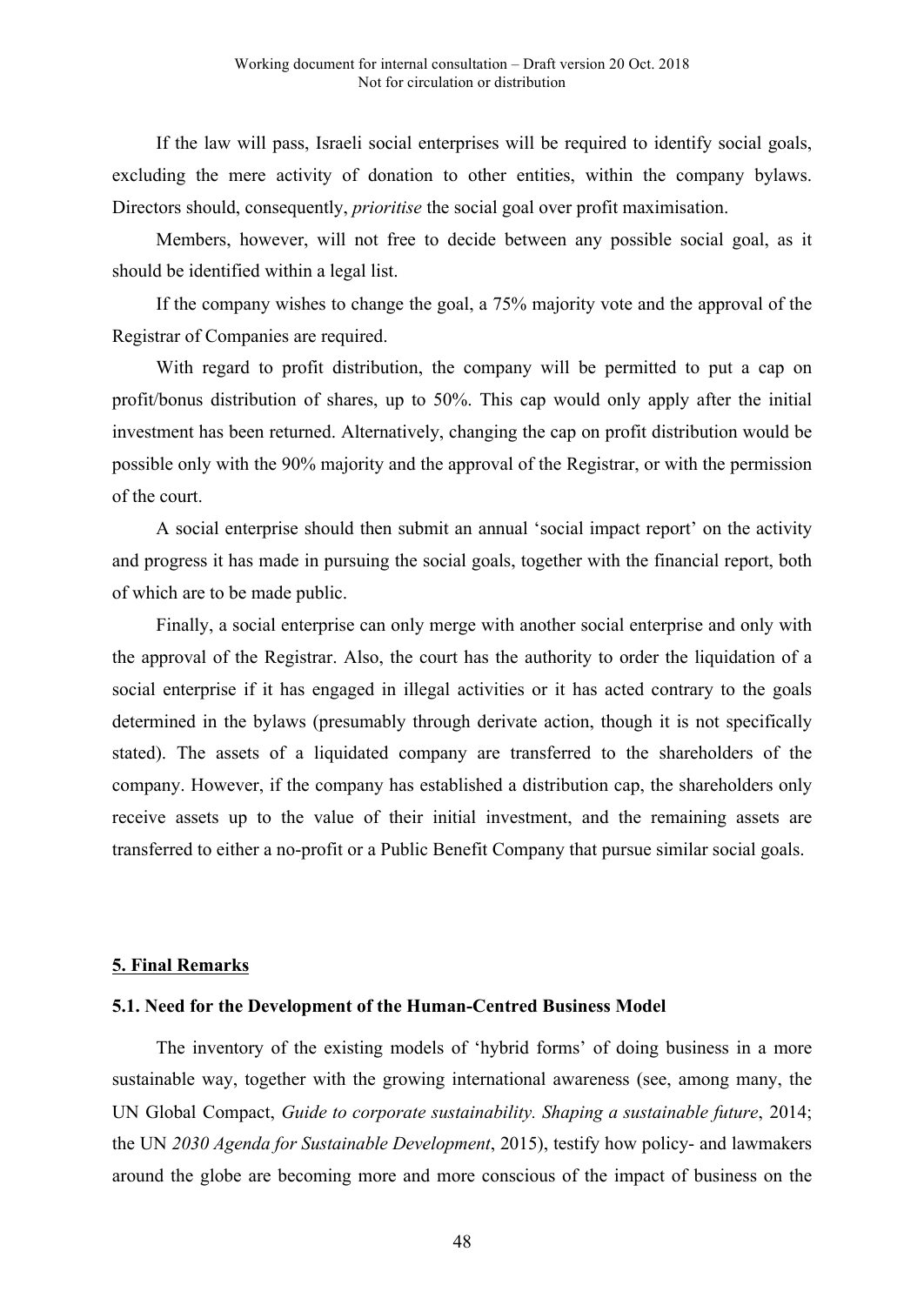environment and on civil society. Over the last decade, a cultural shift has started to take place in the debate about the role of business in society. As a result, many businesses have sought to operate in more socially responsible and sustainable ways, consumers have started to make purchasing decisions based upon good business practices, and governments have begun to enact laws that both enable and foster an environment in which businesses can play a more positive role in society (Kassoy et al. 2016). As part of this effort, many legal systems have enacted legislation to create corporate governance structures that enable businesses to make decisions and carry out operations in more socially oriented ways (Par. 4).

However, something is still missing. Firstly, there is a lack of common definitions: concepts such as 'social enterprise' or 'benefit corporation' differ among jurisdictions, sometimes on very central aspects (such as profit distribution constraints). Secondly, corporate governance mechanisms to ensure the consideration of social and environmental interests within the management of the corporation are still mainly based on the common governance rule, traditionally created in a profit-centric way. Hybrid companies introduce greater complexity into the corporate structure to attain the benefits of for-profit and not-forprofit structures. A similar complexity cannot be faced in the traditional corporate governance structures developed in a 'profit-centric' perspective, but *ad hoc* mechanisms should be developed to protect shareholders minority from a change of purpose (e.g. withdrawal rights); provide effective directors fiduciary duties; assure capital lock in; etc. (see Par. 3 above). Similarly, hybrid companies increase the burden of reporting requirements (in line with this need see the Directive 2014/95/EU on the disclosure of non-financial statements, Par. 4.2).

Within this context, the Human-Centred Business Model Project acknowledges the existing initiatives, and aims to go beyond them, to develop an alternative, **sustainable business** *ecosystem***,** which respects the profit motive, within a framework of social and environmental sustainability.

The project proposes to address the entire business ecosystem through an agreed set of guiding principles, which would ultimately shape a legal and institutional framework that would lay down specific guidelines for enterprise governance, financial instruments, investment policies, procurement, and other matters.

The HCBM project could help in **developing knowledge** of different ways of doing business and in **improving a system of legal recognition and branding**, which would assist organisations in informing potential customers of their social purposes. Especially for those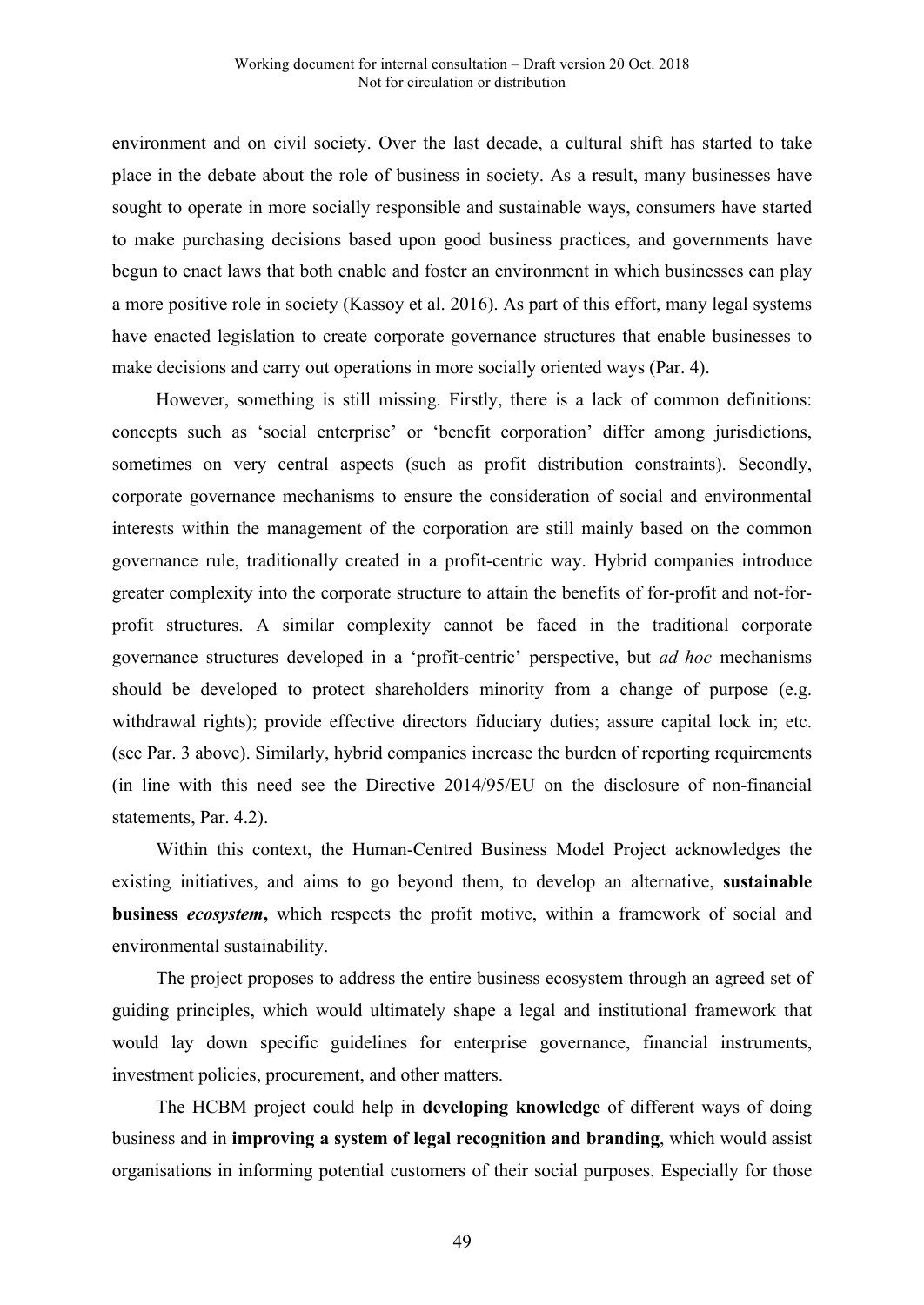young businesses seeking to gain market access and build up a customer base, creating legitimacy around their business operations and goals is key to attracting and retaining customers.

Moreover, a system of legal recognition could assist social enterprises in communicating to potential investors and grantors or donators their social purposes. This would improve a social enterprise's ability to **attract the 'social' investors** which are recently arising and secure access to finance or grants that have a social purpose requirement for eligibility, lower interest rates and/or generally more favourable terms. The HCBM will have in itself all the necessary mechanisms to ensure compliance and enforcement with the goals stated by the entity, thereby protecting those who have invested in the company because of its 'human-centred nature'. This would ensure the economic sustainability of the human-centred enterprise.

#### **5.2. Some Preliminary Considerations on the Human-Centred Enterprise**

Even if the project has still to be developed, some standpoints can be already identified. Firstly, the human-centred enterprise (HCE) is meant to carry out *business* activities. Secondly, the Model would be offered to businesses on a voluntary basis but, when adopted, the business must be run balancing the economic sustainability with the social and/or environmental goals set in the bylaws. A set of principles of social and environmental sustainability (as defined by the Pillar 1 group) will be identified as the minimum common denominator for all enterprises that wish to participate in the project ('binding principles'), and could be further defined in the bylaws ('optional principles'). It is central to give HCEs a clear core nature, to make it properly recognisable on the market, making it possible to attract those consumers and investors attracted by the 'social' nature of the HCE.

Finally, the developed inventory of existing relevant initiatives (Par. 3) has shown that adopting a modular approach, which differentiates between small or newly established businesses and large businesses, is necessary. Similarly, simplified mechanisms of incorporation should be developed: the Australian Indigenous corporation could be a good example in this sense (see Par. 4.6.1), especially for developing countries. A similar approach is also necessary to balance the need to report on the social and financial outcomes, yet reduce the administrative burden of social enterprises that are usually small- to medium-sized enterprises with limited funds.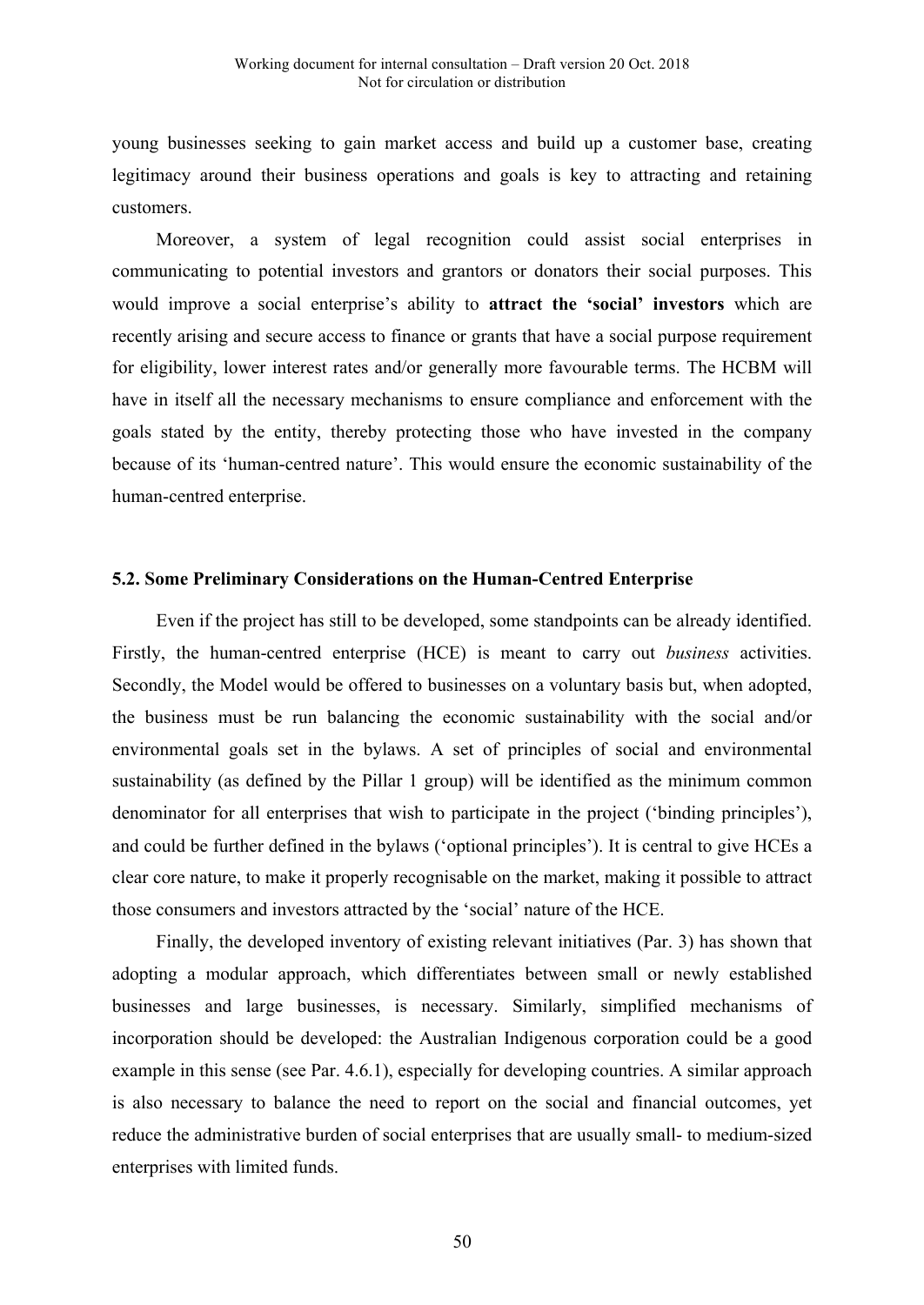#### **5.3. Further Issues for the Project Development**

The development of the project should face at least the following issues (see also the discussion in Par. 3).

What is meant for 'human-centred' nature should be clarified. If it is clear that it does not refer only to business, but is also related to the *way* the business is carried out, it remains however unclear whether some industries should be excluded by definition from the model (e.g. the production of cluster bombs). Similarly, it should be clarified whether a HCE can be defined as such when generating a positive social impact to its members only (as it can be the case of cooperatives). Also, it will have to be decided whether the 'human-centred' activities should be the only ones carried out by the HCE, or if the business could also carried out pure for-profit activities under certain conditions (e.g. as long as the 'social' activity is predominant, or the majority of profit comes from the 'social' activity).

Directors' fiduciary duties (as strictly related to the directors appointment techniques) will have to be deeply analysed.

Further, it should be evaluated whether and how stakeholders should participate in the governance of the business, e.g. appointing of one or more directors. Stakeholders' involvement is not enough if it does not go hand in hand with enforcement mechanisms, which should also be deeply analysed.

Another key point to be discussed is whether the HCBM should provide for asset lock and distribution constraints and, if so, with which limits.

The issue of disclosure of non-financial information, to both members and the public, will have to be tackled.

Finally, the question on how a HCE can participate in a group of companies (as controlling or controlled company) should be considered, especially when some of those are traditional for-profit companies.

A very similar reflection should be made regarding the HCE supply chain. If it is true that, through the suppliers/business partners selections, HCEs could exercise the highest influence on the market, fostering a transition towards a sustainable economy, it also true that the HCE should be enabled to be economically sustainable and to compete on the market. This would be a very sensitive and challenging balance to be developed